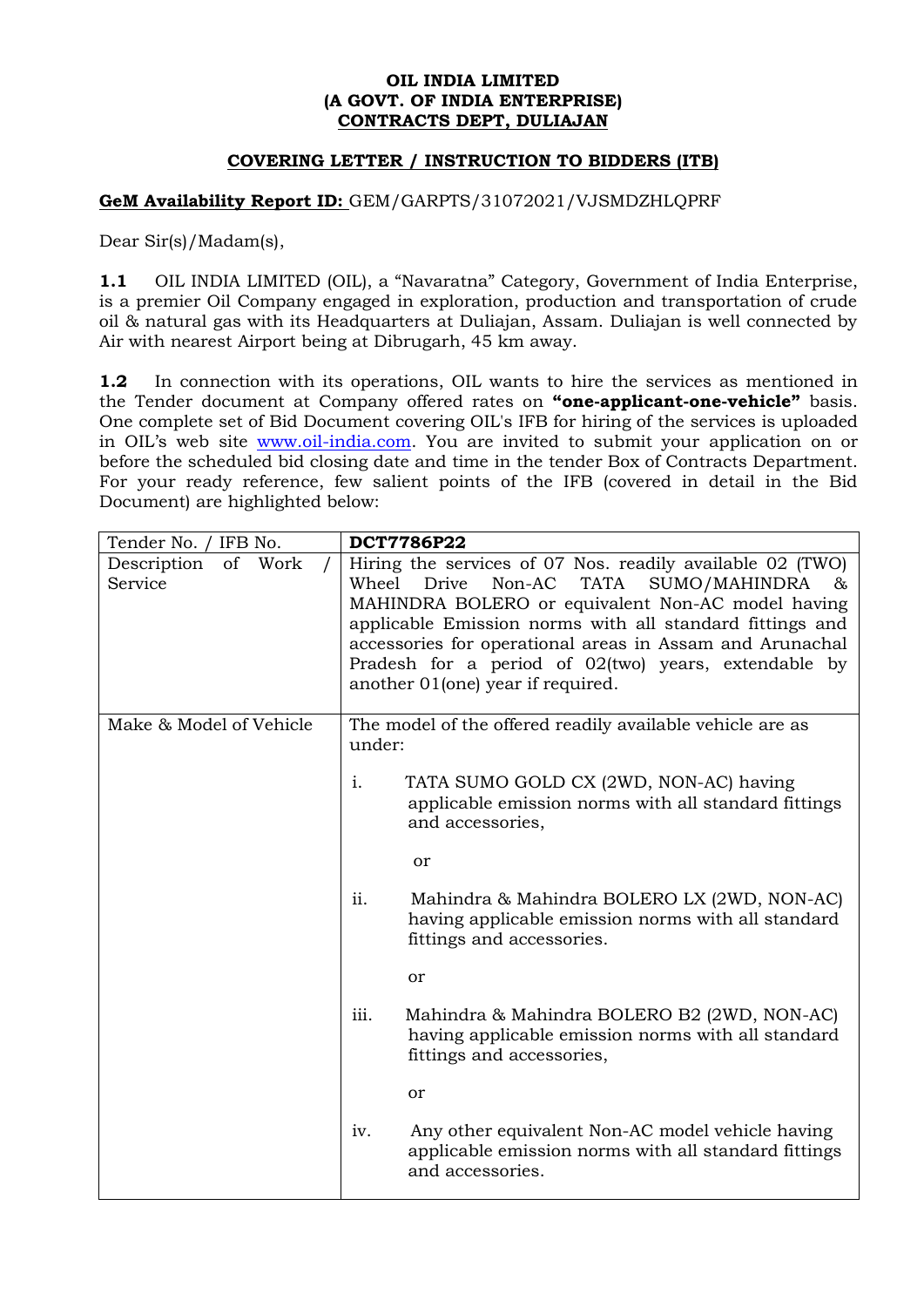|                                                                            | Vintage: Not earlier than 01.01.2019                                                                                                                                                                         |  |  |
|----------------------------------------------------------------------------|--------------------------------------------------------------------------------------------------------------------------------------------------------------------------------------------------------------|--|--|
| Location of Work                                                           | OIL's operational areas in Assam & Arunachal Pradesh.                                                                                                                                                        |  |  |
| Period of Contract                                                         | 02 (Two) years from the date of placement of the vehicle<br>extendable by another 01 (One) year, if required, with a<br>condition of termination of the Contracts at any time<br>during the extended period. |  |  |
| Period of Submission of<br>Applications.                                   | 31.07.2021 to 01.09.2021 (Till 12:45 HRS IST on<br>01.09.2021)                                                                                                                                               |  |  |
| Bid/Application<br>opening<br>date & time                                  | 01.09.2021 at 12:45 HRS IST.                                                                                                                                                                                 |  |  |
| Tender Fee                                                                 | <b>Not Applicable</b>                                                                                                                                                                                        |  |  |
| Bid Security (EMD)                                                         | <b>Not Applicable</b>                                                                                                                                                                                        |  |  |
| submission<br>Application<br>location                                      | To be submitted in the <b>Tender Box</b> situated at the office of<br>GM-Contracts, Contracts Dept., Oil India Ltd., Duliajan -<br>786602, Assam.                                                            |  |  |
| Mobilization Period                                                        | 02 (two) weeks from the date of issue of LOA or as<br>mentioned in the LOA.                                                                                                                                  |  |  |
| of Liquidated<br>Quantum<br>damages for default in<br>timely mobilization. | 0.5% of estimated total contract value for delay per week or<br>part thereof subject to maximum 7.5% of estimated total<br>contract value.                                                                   |  |  |
| Performance Security                                                       | 3.0% of Annualized Contract value                                                                                                                                                                            |  |  |
| of Performance<br>Validity<br>Security                                     | If submitted in the form of Bank Guarantee (BG), the<br>validity of the BG should be 03 (three) months beyond the                                                                                            |  |  |

- 2.1 The services required, Application procedures and contract terms are prescribed in the Tender Documents. The tender Document includes the following:
	- a) This Forwarding Letter highlighting the following points:
		- (i) IFB/Tender No.
		- (ii) Bid closing date and time
		- (iii) Bid opening date, time and place
		- (iv) Bid submission place
		- (v) Bid opening place
		- (vi) The amount of Performance Guarantee
		- (vii) BRC /BEC
		- (viii) Bid Security Declaration
	- b) General Conditions of Contract (Section-I: **GCC**)
	- c) Schedule of Work, Unit & Quantities (Section-II**: SOQ**)
	- d) Special Conditions of Contract (Section-III**: SCC**)
	- e) Safety Measures (Section-IV: **SM**)
	- f) Annexures: I to X.
	- g) Agreement Form (Annexure-XI)

### \* **The complete tender details may be viewed in OIL"s website [http://www.oil](http://www.oil-india.com/)[india.com/](http://www.oil-india.com/) under National Tenders section.**

2.2 The applicant is expected to examine all instructions, forms, terms and specifications in the Tender document. Failure to furnish all information required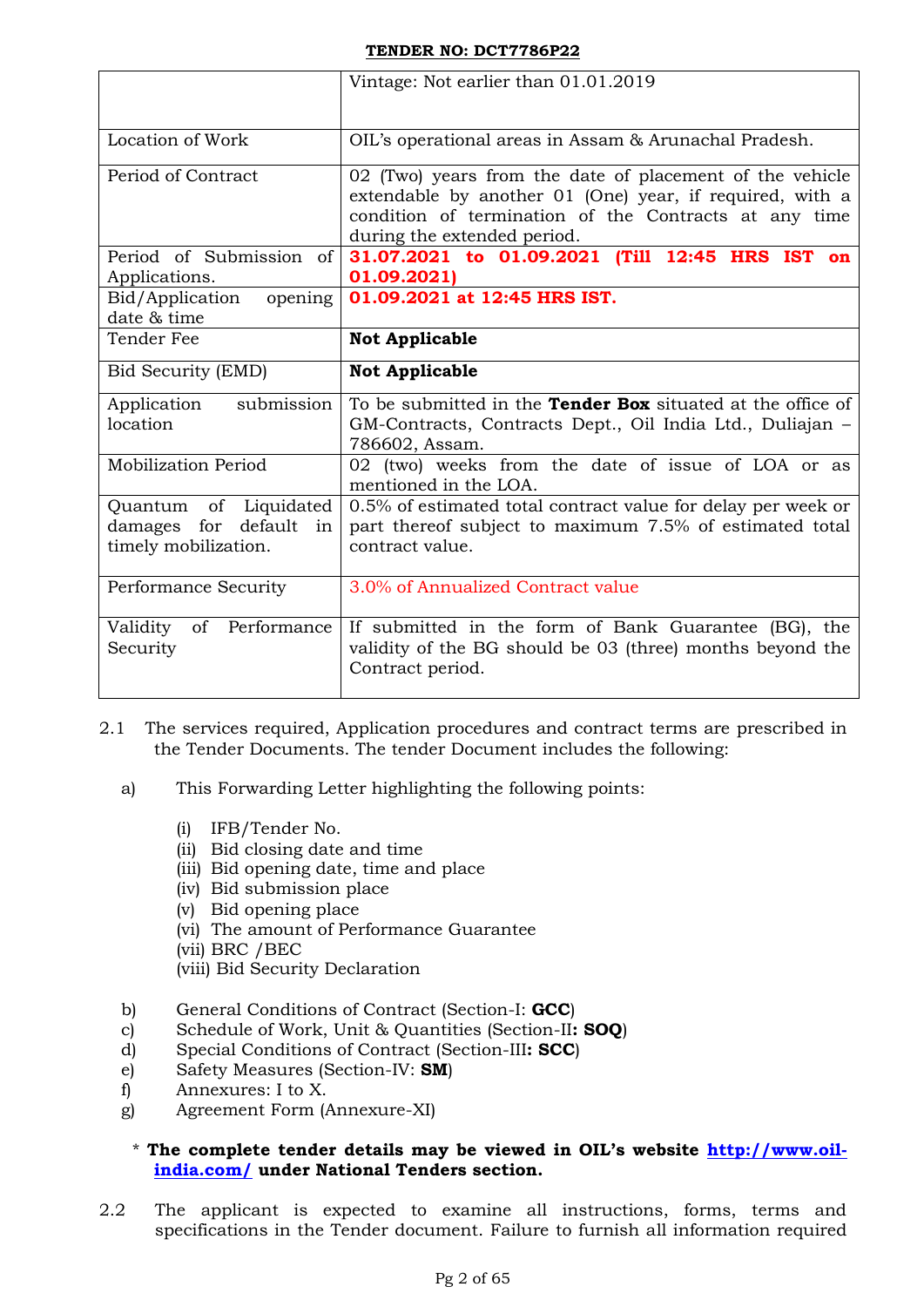in the Tender Documents or submission of an application not substantially responsive to the Tender Documents in every respect will be at the applicant's risk & responsibility and may result in the rejection of its bid.

### **3.0 BID SUBMISSION:**

- 3.1 The applicants will have to submit the following documents:
	- (i) Duly filled up Application Format **(Annexure-I)** in duplicate.
	- (ii) Duly filled up Format for Bidder details **(Annexure-II)**
	- (iii) Court Affidavit in original as per Format **(Annexure-III)**
	- (iv) In case of Applicants, whose parents are OIL employees, Joint Declaration in the form of Court Affidavit in original as per Format **(Annexure-IV)**
	- (v) Bid Security declaration as per Format **(Annexure-VII)**.
	- (vi) Format of undertaking by Bidders towards submission of authentic information/documents as per (**Annexure-VIII)**.
	- (vii) Self-attested photocopies/copies of
		- a) Valid Registration Certificates.
			- b) Latest Road Tax Payment Certificates.

The applicants/contractors shall have to submit the up-to-date Insurance, Fitness, Pollution, Road Tax Certificates, and Road Permit, on or before placement of the vehicle. Without the above up to date documents the Contractor(s) will not be allowed to place the vehicle(s) and the LOA(s) issued/ Contract(s) awarded shall stand terminated without any notice. Also, vehicles will not be placed on Company"s duty in case any discrepancy is found during inspection and the LOA(s) issued/ Contract(s) awarded shall stand terminated without any notice.

- (viii) (a) The Contractor must obtain PF code under the EPF & MP Act. 1952. Further, the Contractor is liable for generation of UAN in respect of his engaged driver.
	- (b) The Contractor must obtain ESI Code under ESI Act 1948. Further, the Contractor is liable for generation of IP Number in respect of his engaged driver.
	- (c) In case ESI is not applicable to the contractor, he/she must obtain an insurance policy in the name of the driver to be engaged by him/her, under Employee"s Compensation Act 1923.

An affidavit to the effect of Clause (a), (b) and (c) above is to be submitted as per the format given in **Annexure-V.**

(d) Note: The Contractor shall have to submit copies of PF and ESI registration/ Insurance policy showing the details of UAN and IP Number/ Policy number of the insurance of the driver engaged before placement of the vehicle failing which the Contract will be liable for cancellation.

OR

(e) d) If the Contractor desires to engage driver having OIL allotted UAN & IP, submission of details of PF and ESI registration/insurance policy showing the details of UAN and IP Number/ Policy number of the insurance of the driver engaged as mentioned in Note above is not mandatory. Such applicant shall have to submit undertaking to this effect as per the format given in **Annexure-VI.**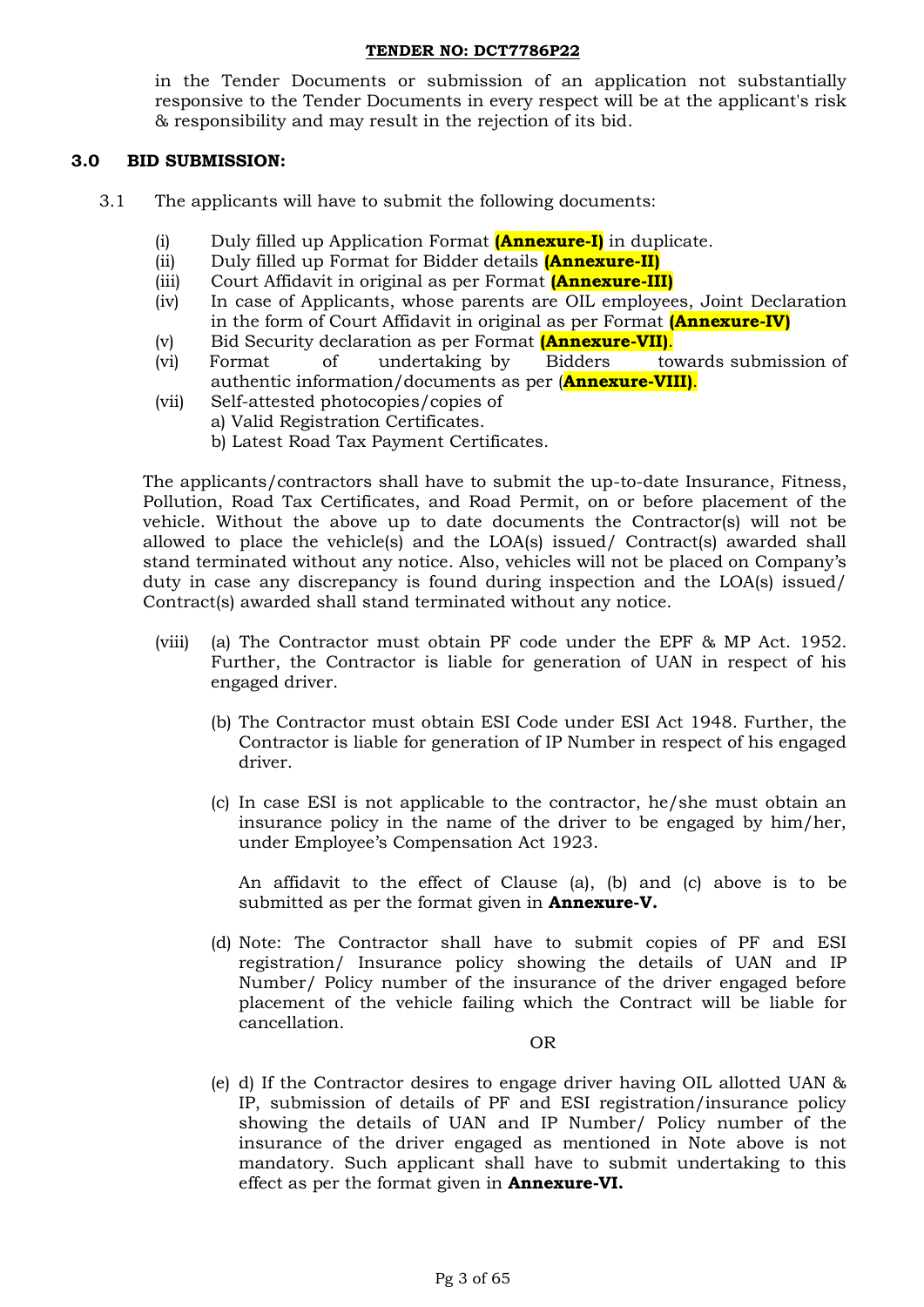3.2 Applicant(s) may send their bids to the address mentioned below by post or submit the same in the **TENDER BOX** situated at the same address:

### GM-CONTRACTS CONTRACTS DEPARTMENT OIL INDIA LIMITED DULIAJAN, DISTRICT: DIBRUGARH PIN- 786602 (ASSAM)

Company will not be held responsible for any postal delay or non-receipt of the same.

3.3 The following should be written on the envelope containing the offer:

Tender No.: **DCT7786P22** (Hiring the services of 07 Nos. readily available 02 (TWO) Wheel Drive Non-AC TATA SUMO/MAHINDRA & MAHINDRA BOLERO or equivalent Non-AC model having applicable emission norms with all standard fittings and accessories for operational areas in Assam and Arunachal Pradesh for a period of 02(two) years, extendable by another 01(one) year if required).

| <b>Bid Closing Date &amp; Time:</b> |  |
|-------------------------------------|--|
| <b>Category of Vehicle</b>          |  |
| Bidder's name                       |  |
| <b>Bidder's mailing address:</b>    |  |

- 3.4 Any offer received after the appointed time on the Bid closing date shall be summarily rejected and returned to the tenderer(s) unopened within **01 (one) month** of finalization of tender against request by the concerned bidders.
- 3.5 In case the bid closing date happens to be a bandh/holiday, the same will be deferred to the same time of the next working day (except Saturday).
- 3.6 No modification or alteration to the offer shall be permitted after the appointed time on the bid closing date. NO CLARIFICATION ON WHATSOEVER REASONS THEREOF WILL ALSO BE ENTERTAINED AFTER THE BID CLOSING DATE.
- 3.7 The applications will be scrutinized and provisional selection will be made solely as per technical criteria & procedures outlined. The provisionally selected applicants shall then be considered for further processing
- **4.0** Contracts will be awarded to successful Applicants on the basis of **"one-applicantone-vehicle"** at Company offered rates.
- **5.0** Letter of Award (LOA) shall be issued to the provisionally selected parties.
- **6.0** The applicants to whom LOAs have been issued will then have to sign the formal contract agreement and report to GM-Logistics for placement of the vehicles within **02(two) weeks** from the date of issue of LOA or as mentioned in the LOA.
- **7.0** The contract shall be made in line with approved rates, terms and conditions of the Tender. The details of the tender may be viewed at OIL"s website www.oil-india.com and is also available at Contracts Dept, Oil India Ltd, Duliajan.
- **8.0** Three (03) Nos. of applicants will be kept in the waiting list as per priority of status to fill up any vacant position due to cancellation or additional requirements if any. The waiting list will remain valid for a period of 04(Four) months from the date of issuance of first LOA. The waitlisted applicants if selected shall have to place the vehicles within 02(two) weeks from date of issue of LOA.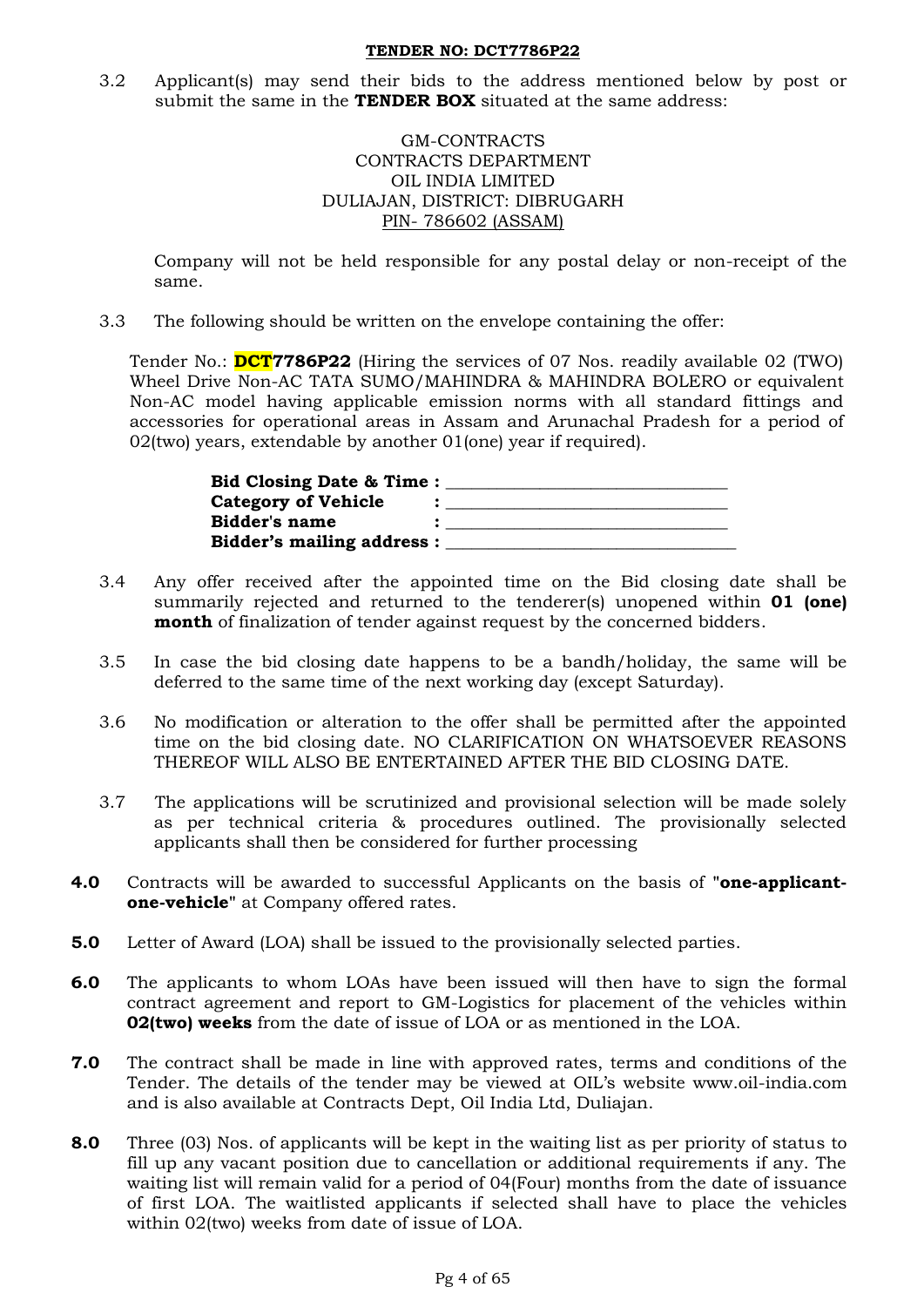- **9.0** Contract will be awarded on the basis of "one-applicant-one-vehicle". The operating rates will be offered by Oil India Ltd and the offered fixed charges per month are subject to revision as per notification issued by Govt. of India in relation to wage revision to the crew engaged (Drivers & Attendants/Helpers) as notified by Govt. of India from time to time.
- **10.0** The present requirement of vehicles is 07 numbers.
- **11.0** The wages etc. due to the driver(s) as per provisions of applicable MOS must be made/disbursed through online Bank Transfer or electronic mode only by the contractor. The contractor must also submit certificate(s) (declarations as per format may be seen at the office of the GM-Logistics) duly signed by both the contractor & Driver(s) along with the monthly statement-cum-kilometerage bill of each subsequent month in support of payment of the wages to driver(s) as mentioned in Para-12,SOQ (Part-II).
- **12.0 PERFORMANCE SECURITY DEPOSIT**: The successful bidder shall pay to the Company within 01 (one) week of issue of Letter of Award (LOA) a Security Deposit amounting to **3% of Annualized Contract value** in the form of Bank Guarantee, Bank Draft / Cashier"s Cheque / Banker"s Cheque / Fixed Deposit Receipt (Account OIL INDIA LIMITED) / irrevocable Letter of Credit / NEFT / RTGS / Electronic Fund Transfer (subject to credit in OIL"s account within prescribed time) to designated account of OIL.
	- 12.1 Performance Security shall not accrue any interest during its period of validity or extended validity.
	- 12.2 a. The Performance Security should be submitted in the form of irrevocable Bank Guarantee **(as per Annexure-IX)** to be provided to the successful applicants issued by Nationalized or Scheduled Bank in favour of M/s. Oil India Limited and payable at DULIAJAN. The Bank Guarantee must be on Non-Judicial Stamp Paper of requisite value as per Indian Stamp Act purchased in the name of Banker. A duly filled undertaking towards details of the BG **(as per Annexure-X)** must also be submitted along with the original BG.
		- b. Alternately, the Performance Security can also be paid through Bank Draft / Cashier"s Cheque / Banker"s Cheque / Fixed Deposit Receipt (Account OIL INDIA LIMITED) / irrevocable Letter of Credit / NEFT / RTGS / Electronic Fund Transfer (subject to credit in OIL"s account within prescribed time) to designated account of OIL.
		- i. If the Performance Security is submitted in the form of Bank Draft, Banker"s Cheque, Cashier"s Cheque, Fixed Deposit Receipt or Letter of Credit, the same should be in favour of **"Oil India Limited"** payable at Duliajan.
		- ii. Performance Security amount through NEFT or RTGS mode may be deposited in the following designated OIL"s bank account:

|   | <b>Bank Details of Beneficiary: OIL INDIA LIMITED</b> |                     |  |  |
|---|-------------------------------------------------------|---------------------|--|--|
| a | <b>Bank Name</b>                                      | STATE BANK OF INDIA |  |  |
| b | <b>Branch Name</b>                                    | Duliajan            |  |  |
| c | Duliajan, Dist.-Dibrugarh<br><b>Branch Address</b>    |                     |  |  |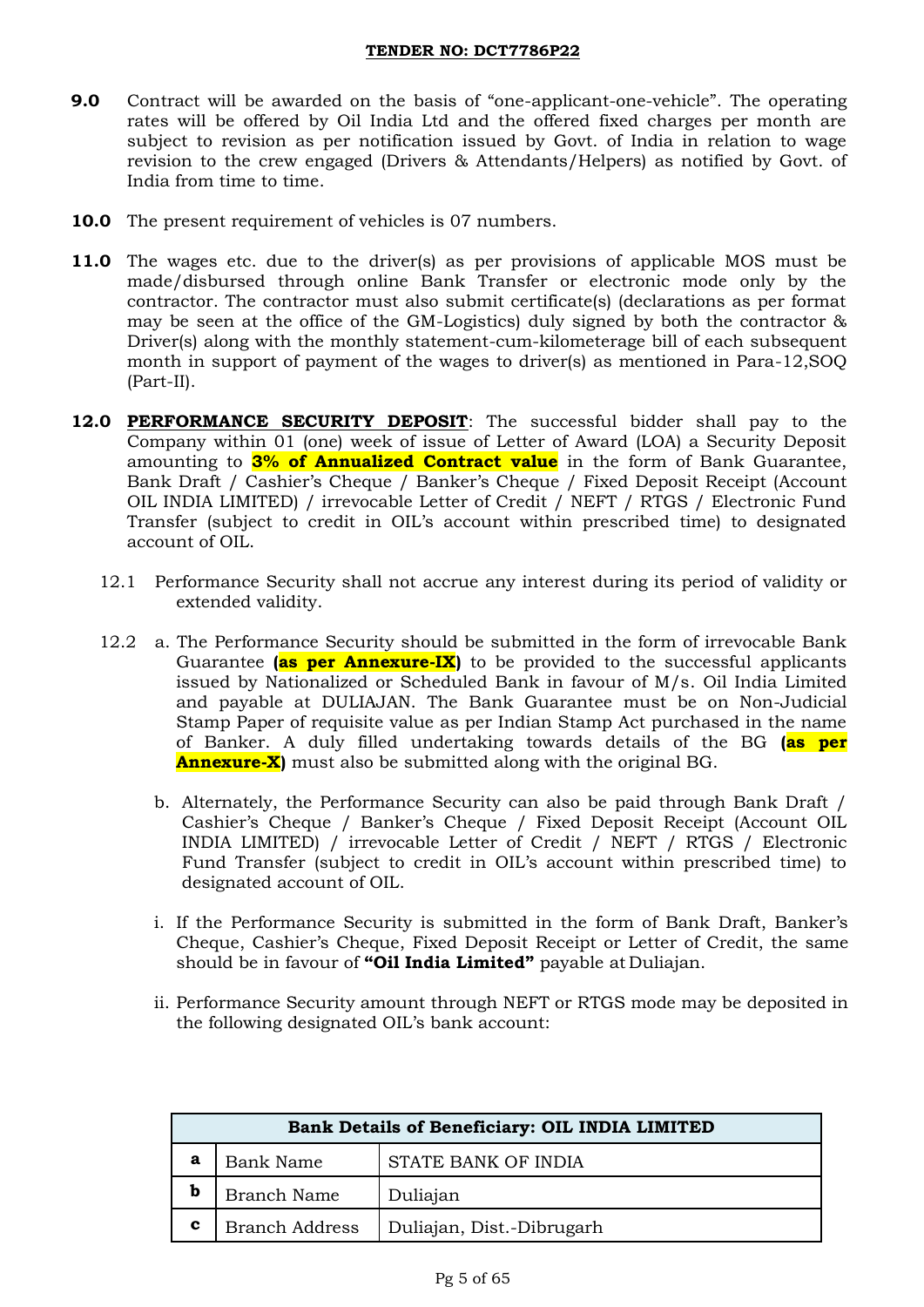|   | d              | Bank Account No.   10494832599 |                    |
|---|----------------|--------------------------------|--------------------|
| ٠ | е              | Type of Account                | Current Account    |
|   | $\cdot$ f      | <b>IFSC Code</b>               | <b>SBIN0002053</b> |
|   | <sup>l</sup> g | <b>MICR Code</b>               | 786002302          |
|   | h              | <b>SWIFT Code</b>              | SBININBB479        |

If the Performance security is submitted through NEFT or RTGS mode, the bidder shall submit details such as **UTR No., Contract No., Bidder"s name & Deposited Amount etc.** 

- c. In case of Bidders submitting Performance Security in the form of Bank Guarantee/ Bank Draft / Cashier"s Cheque / Banker"s Cheque / Fixed Deposit Receipt / Letter of Credit, the original hard copy of Performance Security shall be submitted within the time frame as stipulated in the LOA.
- d. No other mode of payment other than the mode covered under Point Nos. a. & b. will be accepted by the Company.
- 12.3 The Bank Guarantee issuing bank branch must ensure the following:

**The Bank Guarantee issued by the bank must be routed through SFMS platform as per the following details:**

- **(i) MT 760/MT 760 COV for issuance of bank guarantee.**
- **(ii) MT 760/MT 767 COV for amendment of bank guarantee.**

**[Tender Number should reflect in the SFMS text under MT 760/MT 760 COV]**

**The above message / intimation shall be sent through SFMS by the BG issuing Bank branch to HDFC Bank, Duliajan Branch, IFS Code – HDFC0002118; SWIFT Code - HDFCINBBCAL. Branch Address: HDFC Bank Limited, Duliajan Branch, Utopia Complex, BOC Gate, Jayanagar, Duliajan, Dibrugarh, PIN – 786602. The Bank details are as under:**

| <b>Bank Details of Beneficiary</b> |                                          |                                                                           |  |  |  |
|------------------------------------|------------------------------------------|---------------------------------------------------------------------------|--|--|--|
| $\mathbf{A}$                       | <b>HDFC BANK LTD</b><br><b>Bank Name</b> |                                                                           |  |  |  |
| в                                  | Branch Name                              | <b>DULIAJAN</b>                                                           |  |  |  |
| C                                  | <b>Branch Address</b>                    | Utopia Complex, BOC Gate, Jayanagar,<br>Duliajan, Dibrugarh, PIN - 786602 |  |  |  |
| D                                  | Banker Account No.                       | 21182320000016                                                            |  |  |  |
| E                                  | Type of Account                          | <b>Current Account</b>                                                    |  |  |  |
| F                                  | <b>IFSC Code</b>                         | HDFC0002118                                                               |  |  |  |
| G                                  | MICR Code                                | 786240302                                                                 |  |  |  |
| н                                  | <b>SWIFT Code</b>                        | HDFCINBBCAL                                                               |  |  |  |

12.4 This Performance Security must be valid for **03 (three) months** after the date of expiry of the contract period / defect liability period (if any). In the event of contract being extended within the provisions of the contract agreement, the contractor will have to extend suitably the validity of the "Security Deposit" for the extended period.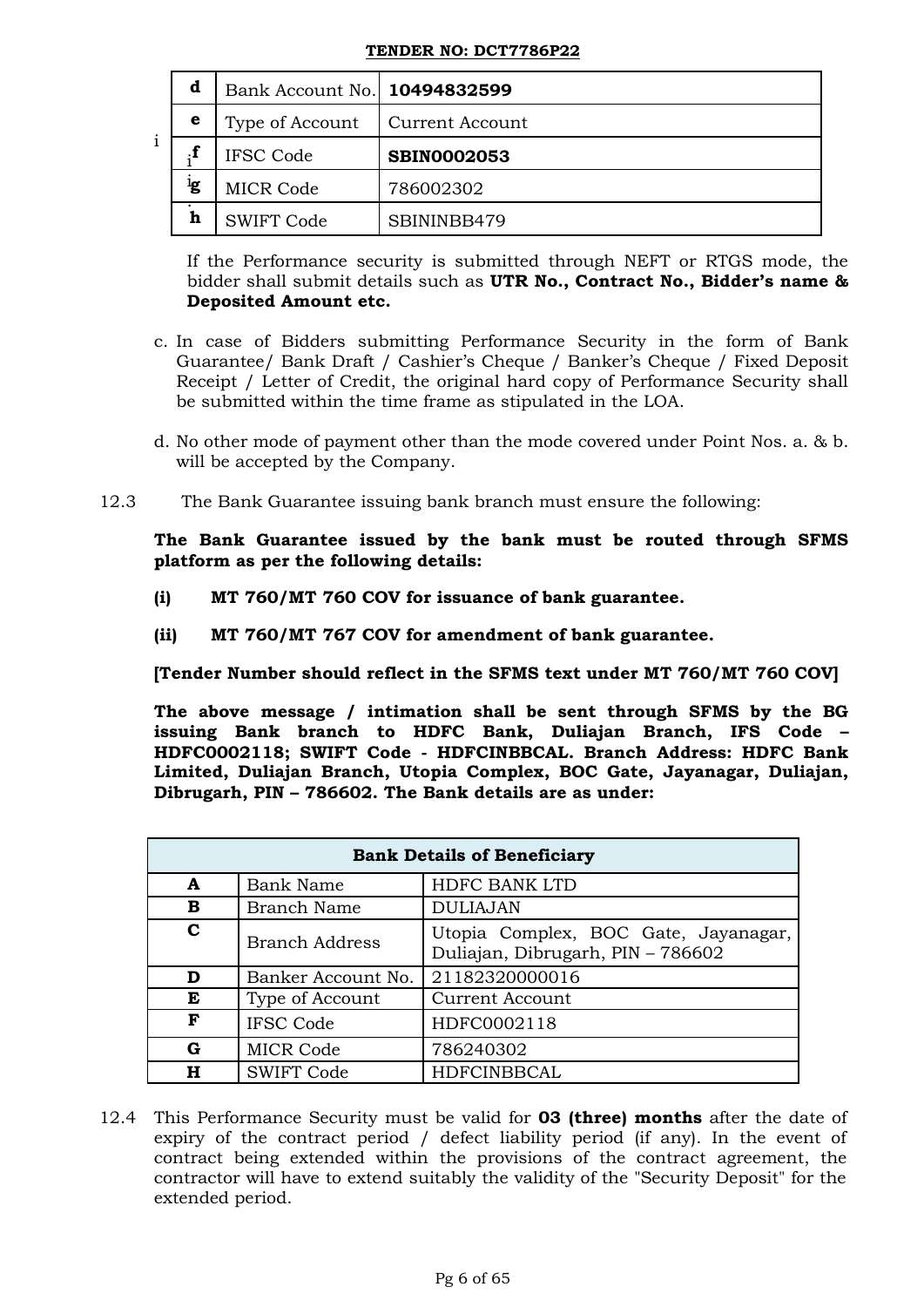- 12.5 The Performance Security Deposit will be refunded to the Contractor after **03 (three) months** of satisfactory completion of works / defect liability period (if any) under the contract (including extension, if any), but a part or whole of which shall be used by the Company in realization of liquidated damages or claims, if any or for adjustment of compensation or loss due to the Company for any reason.
- **13.0** In case of any unprecedented Bandh /Holiday on the last date of submission and /or receipt of applications mentioned in the Tender, the same shall be extended to the next working day except Saturday.
- **14.0** The rates, terms & conditions of the contracts are as per minimum rates of wages notified by Govt. of India/applicable MOS as detailed in SOQ & SCC.
- **15.0** The exact date of placement of vehicle will be intimated to the successful applicants in their respective LOAs at least two weeks prior to the schedule placement date of the vehicle. Schedule placement date will be within the period from August"2021 to September"2021. However, vehicles from waiting list may be required to be placed beyond the aforementioned period. Considering the urgent nature of requirement, vehicles running under existing contracts of OIL having firm contract period under said existing contracts, beyond the bid closing date of the subject Tender shall not be eligible for consideration.
- **16.0 TECHNICAL CRITERIA / SPECIFICATIONS FOR HIRING**: Applicants shall have to fulfil the following technical criteria specifications as under:

The model of the offered readily available vehicle are as under:

i. TATA SUMO GOLD CX (2WD, NON-AC) having applicable emission norms with all standard fittings and accessories,

or

ii. Mahindra & Mahindra BOLERO LX (2WD, NON-AC) having applicable emission norms with all standard fittings and accessories.

or

iii. Mahindra & Mahindra BOLERO B2 (2WD, NON-AC) having applicable emission norms with all standard fittings and accessories,

or

iv. Any other equivalent Non-AC model vehicle having applicable emission norms with all standard fittings and accessories.

Vintage: Not earlier than 01.01.2019

Crew: The vehicle should be provided with Services of 1 (one) Driver.

**17.0** The vehicles will be hired in order of year/month of make (lesser vintage will get higher priority). In case two or more bidders offer vehicles with same vintage then vehicle with latest registration will be given higher priority. For identical situations, priority amongst the similar bidders will be decided through draw of lots. The successful applicants will have to place their vehicles within the period from **August"2021 to September"2021.** The exact date of placement will be intimated to the successful applicants in their respective LOAs.

# **18.0 BID REJECTION CRITERIA (BRC)**: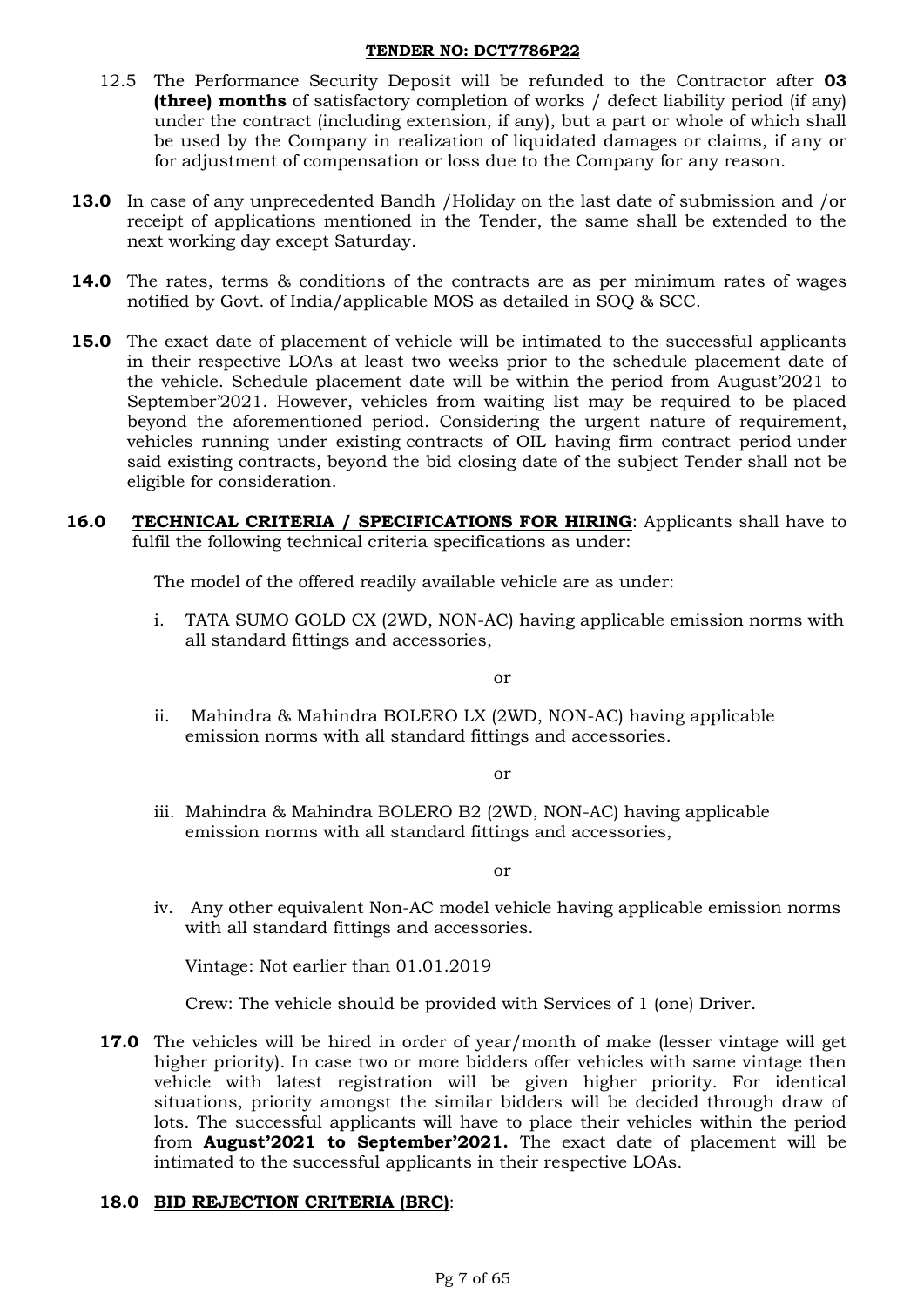- **a)** Applications will be rejected in case vehicles offered do not conform to the required parameters stipulated in the technical specifications mentioned above.
- **b)** Vehicles registered as **commercial/professional vehicles** only will be considered.
- **c)** The applicant shall fill up the requisite application form in all respects and also submit the requisite affidavit(s), and other relevant declaration formats with proper & correct details affixing his/her signature & photograph on the application form. The same should be submitted at the **TENDER BOX** of the office of GM-Contracts within the stipulated period mentioned in the tender. Applications received after the deadline for submission as stipulated in the tender will not be accepted.
- e) The applicants/contractors shall have to submit the up-to-date Insurance, Fitness, Pollution, Road Tax Certificates, and Road Permit, on or before placement of the vehicle. Without the above up to date documents the Contractor(s) will not be allowed to place the vehicle(s) and the LOA(s) issued/ Contract(s) awarded shall stand terminated without any notice. Also, vehicles will not be placed on Company"s duty in case any discrepancy is found during inspection and the LOA(s) issued/ Contract(s) awarded shall stand terminated without any notice.
- f) If the applicant is a son/daughter/ spouse of any employees of OIL then the applicant shall have to submit a declaration jointly with the employee in the form of an affidavit in this regard and confirm thereby to produce a Certificate from the HR (Relation)/HR (Development) Department that his/her name is deleted from the dependent list or his/her name is not in the dependent list before issuance of LOA. Ref. Annexure-IV (Affidavit). If the applicant happens to be a son/daughter/ spouse of any OIL employee but does not submit Affidavit (as per Annexure-IV) and/or the Certificate from the HR (Relation)/HR (Development) Department as mentioned above his/her application will be rejected.
- g) If the applicant happens to be an employee of OIL or any other Public Sector Undertaking/Government/Quasi Government organization. Affidavit-III is to be submitted.
- h) Applications shall be received from individuals only. If application is found to be from any firm / organization / enterprise / company, then it shall be rejected.
- i) If the applicant does not submit Affidavit (**as per Annexure-V**) or undertaking (**as per Annexure-VI**) whichever is applicable.
- ii) Date of manufacturing of the offered vehicles should be on or **after 01.01.2019.** Vehicles with manufacturing date **prior to 01.01.2019** will be rejected. In case only year of manufacturing is available, the vintage would be considered as 1st January of the year of manufacturing. In case both month and year of manufacturing are available, the vintage would be considered as the 1st day of the month of manufacturing.
- j) If the age of the applicant is found to be below 18 years on the date of submission of application.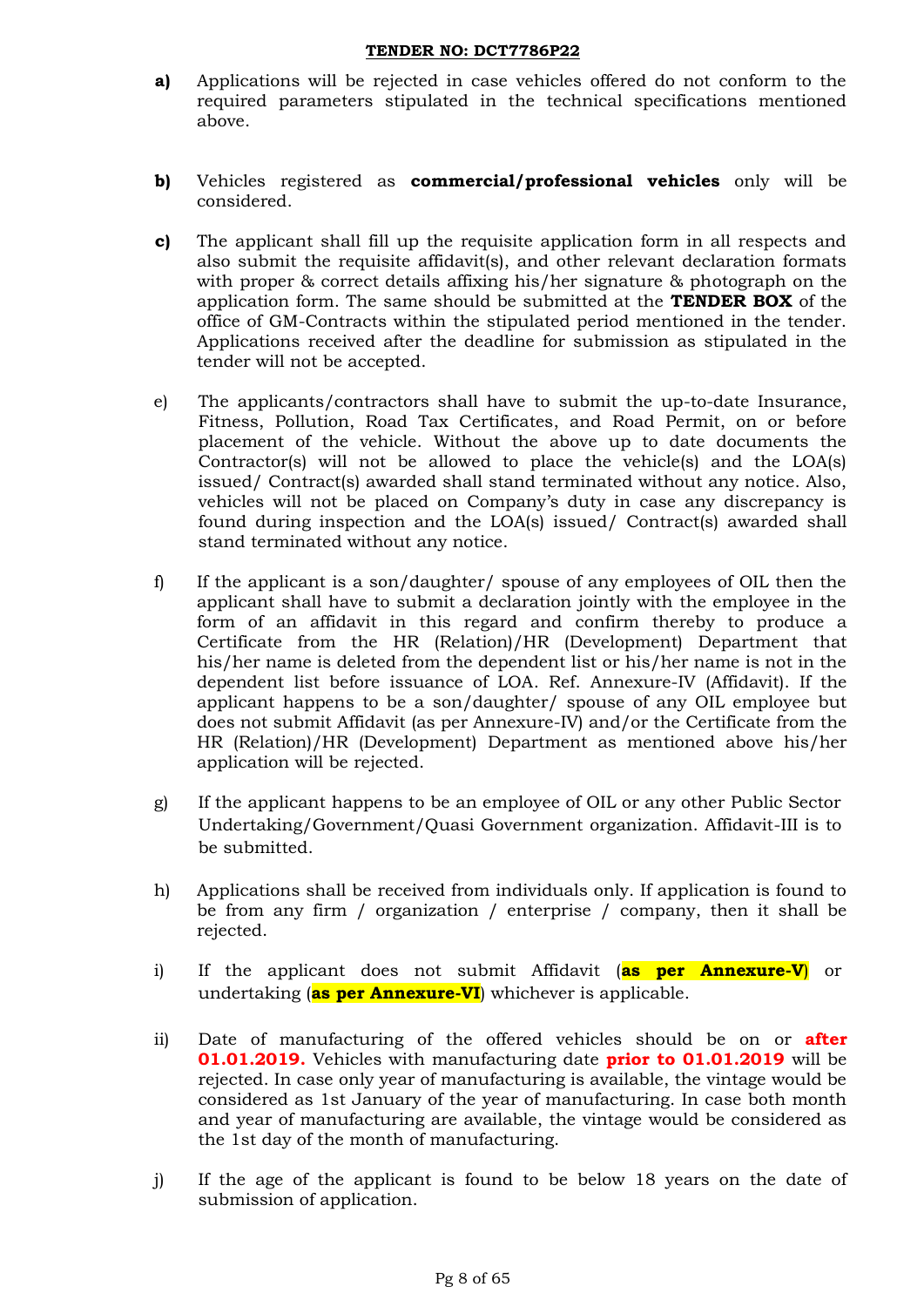- k) Any incomplete form will be summarily rejected and shall not be considered for further evaluation.
- l) In case, any declaration provided by the applicant in the application form does not match with the documentary evidence provided in support of the same then such application(s) will be summarily rejected and shall not be considered for further evaluation.
- m) If at any stage it is found that an applicant has submitted more than 1 (one) application in his / her name against the tender, i.e. either after the submission of applications or during scrutiny of applications of provisionally selected applicants or during pendency of award of contract, then all the applications submitted by such applicant(s) will be rejected and the Performance Security submitted, if awarded contract(s) to such applicant(s), will also be forfeited.
- n) BID SECURITY: Bid Security is not required against this tender. However, the applicants shall have to submit a signed "**Bid Security Declaration**" as per **Annexure-VII** of this tender. Any applicant refuses to submit the above declaration shall be rejected by the Company as non-responsive.
- **19.0 TRANSFERRABILITY OF BID DOCUMENTS**: The applications / bid documents are not transferrable and can be submitted only in the name of the bidder in whose name the application has been issued. Unsolicited offers will not be considered and shall be rejected outright. No application can be modified or withdrawn after the last date for submission of application.
- **2.0 AMENDMENTS**: All corrigenda, addenda, amendments, time extension, clarifications etc. to the tender will be hosted on OIL"s website only and no separate notification shall be issued in the press. Prospective bidders are requested to regularly visit the website to keep themselves updated.
- **3.0 NOTIFICATION OF RESULTS**: OIL shall display the results of successful applicants in the notice board at the office of GM-Contracts, Oil India Ltd., Duliajan, Assam.

Thanking you.

Yours faithfully,  **OIL INDIA LIMITED**

**(M.AGARWALA) MANAGER-CONTRACTS (TS) For DGM- CONTRACTS (T&S) For GM-CONTRACTS (HoD) For RESIDENT CHIEF EXECUTIVE**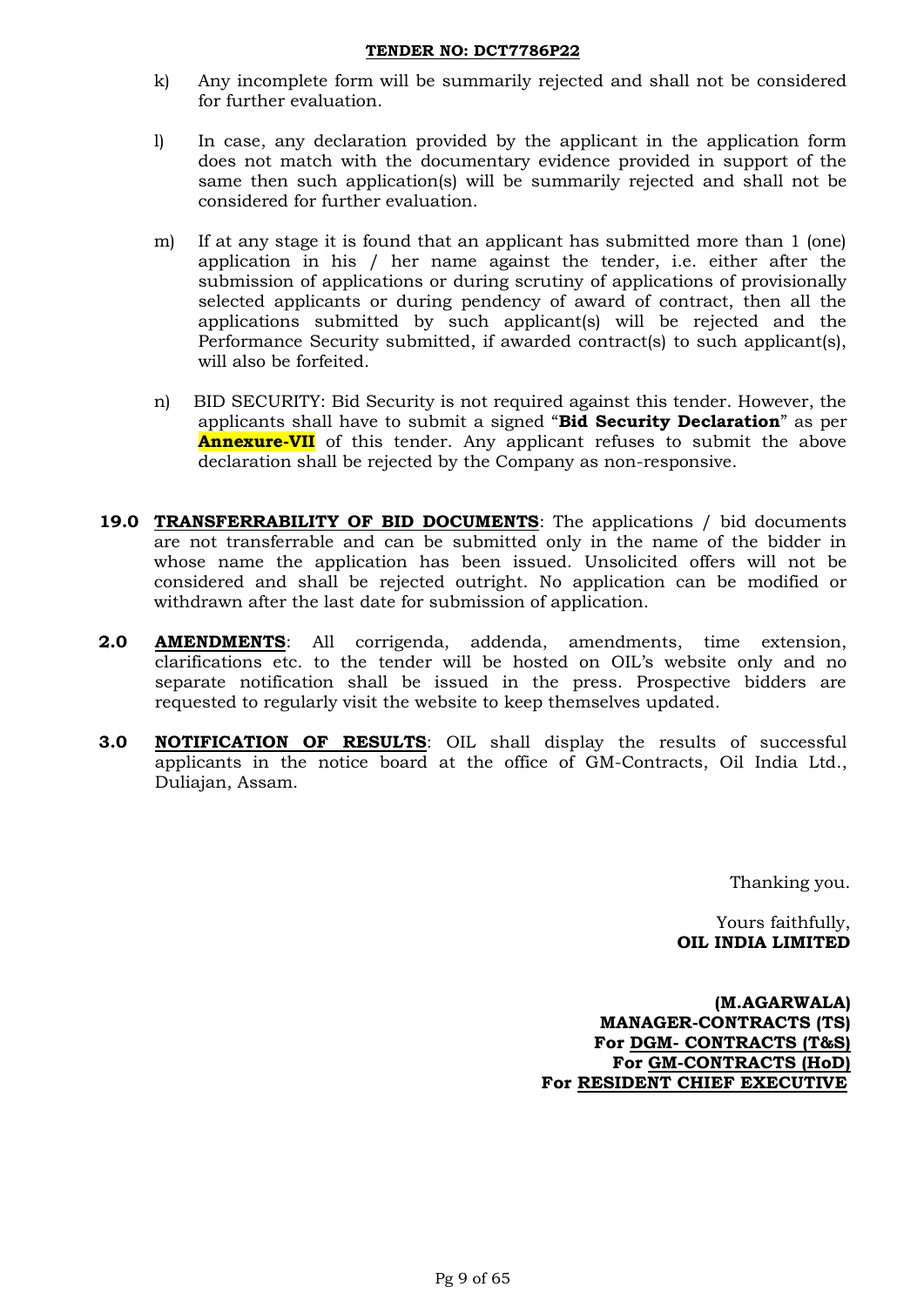### **(Section-I) GENERAL CONDITIONS OF CONTRACT (GCC)**

### **DESCRIPTION OF SERVICES:**

Hiring the services of 07 Nos. readily available 02 (TWO) Wheel Drive Non-AC TATA SUMO/MAHINDRA & MAHINDRA BOLERO or equivalent Non-AC model having applicable Emission norms with all standard fittings and accessories for operational areas in Assam and Arunachal Pradesh for a period of 02(two) years, extendable by another 01(one) year if required.

### **NOW IT IS HEREBY MUTUALLY AGREED AS FOLLOWS**:

### 1.0 **DEFINITION AND CONDITIONS GOVERNING THE SERVICES**

In this contract, unless the context otherwise requires:

- 1.1 "**AGREEMENT**" means this service agreement.
- 1.2 "**AREA OF OPERATIONS**" means the Company's oilfield operations in the States of Assam and Arunachal Pradesh.
- 1.3 "**BASE STATION**" means the station as set out in Part-II (SOQ) hereof where the vehicle(s) / equipment shall be permanently based, (i.e. based for minimum period of 10 (Ten) days at a stretch) which may be changed at the discretion of the Company.
- 1.4 "**BID OPENING DATE**" means the date on which the Tender was opened by the Company against the finalisation of this agreement.

1.5 "**BREACH OF CONTRACTUAL OBLIGATION**" means amongst others also the following:

i) Carriage of unauthorised passengers by the Contractor while under this agreement with the Company.

ii) Unauthorised use of the vehicle(s)/equipment when released to the Contractor for undertaking its deployment for any other business purpose.

iii) Withdrawal of vehicle(s)/equipment from the service before expiry of the term of this Agreement for any reason whatsoever without the consent/instruction of the Company Engineer and;

iv) Failure of the Contractor to place the vehicle(s) for inspection as and when directed by Company's Engineer.

v) Failure to park the vehicle(s)/equipment after release on close of working hours at place designated by Company's Engineers.

- vi) The vehicle must be owned and registered in the name of the contractor during the entire tenure of the contractual period including extension period, if any.
- 1.6 "**COMPANY**" means Oil India Limited.
- 1.7 "**COMMENCEMENT OF SERVICE**" means the date of placement of the first vehicle / equipment under this Agreement.
- 1.8 "**COMPANY ENGINEER**" means the following:
	- i) GM-Logistics or his nominee in case of the following events: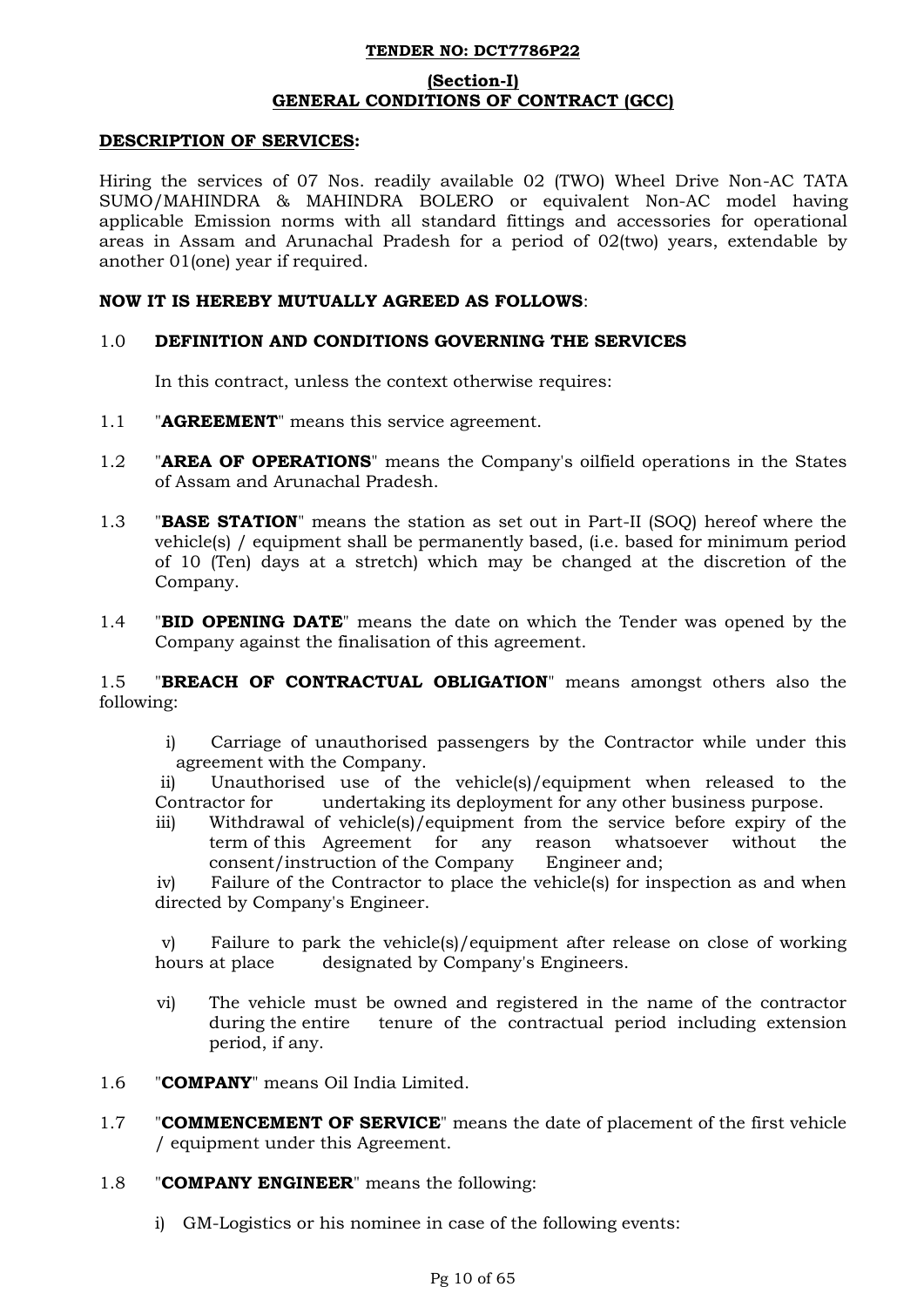- a) Initial and subsequent inspection of vehicle(s)/equipment;
- b) Scrutiny of documents regarding Contractor's compliance with the requirements under this agreement for permits, licenses, insurance documents, employees roster etc;
- c) Initial placement of vehicle(s)/equipment with a user department

or

Daily allocation of vehicle(s) / equipment in the area of operations of the

### Company;

- d) Release of vehicle(s)/equipment upon conclusion of this agreement;
- e) Assessment of time to be allowed for repairs in case of accident;
- f) Release of vehicle(s)/equipment and termination of this agreement in case of complaints as to its deteriorated mechanical condition

#### or

Unruly behaviour of the crew or repeated defaults by the Contractor; and

- g) Instruct Contractor to replace by more suitable hand of Driver(s)/crew engaged for operating the vehicle/equipment.
- ii) The Head of the user department or his/her nominee in case of the following:
	- a) Normal day-to-day operation of service after placement under the respective department;
	- b) Release of vehicle(s)/equipment for maintenance/inspection/fuelling
	- c) Release of vehicle(s)/equipment for daily/periodic fuelling;
	- d) Allotment of daily duties and timings for reporting and release;
	- e) Certification of daily log sheets;
	- f) Authentication of monthly statement-cum-bill
	- g) Determination of undisputed instances of shutdown or standby, liquidated damages and penalties for defaults on breach of contract.
- iii) CGM-Contracts in case of the following events:
	- a) Release/forfeiture of Security Deposit/Earnest Money (Bid Security);

b) Any dispute under this Agreement as to the Contractor's obligations or otherwise;

c) Determination of instances of shut down or standby due to Force Majeure, Bundhs etc. or defaults or otherwise in case of dispute by the Contractor.

- 1.9 **CREW**: Means Supervisors, Operators, Drives, Handymen/ Helper(s)/Jugalees attached to the vehicle(s)/equipment, as defined in the **Clause: 1.13, 4.10.**
- 1.10 "**DUE DATE OF PLACEMENT**" means the date stipulated in Clause No.7, Part-II (SOQ) hereof.
- 1.11 "**DETERIORATED CONDITION OF VEHICLE/EQUIPMENT**" means any vehicle(s) / equipment found not acceptable to Company's Engineer after mechanical inspection or/and vehicle(s) / equipment found to be unworthy of undertaking the services envisaged under the provisions of this Agreement or/and vehicle(s)/equipment which is/are facing repeated breakdown due to inadequate, improper and timely repairs and maintenance and / or vehicle(s)/equipment refused by the Company's Engineer/user department as being unfit.
- 1.12 "**DAILY LOG BOOK**" means the format as may be certified by the Company's Engineer on a day-to-day basis during the tenure of this Agreement.
- 1.13 "**DRIVER / OPERATOR**" means an individual including owner of the vehicle who chooses to drive the vehicle, possessing sound mental and physical health, who is in possession of an appropriate valid professional Driving License issued by the Regional Transport Authority, who is driving vehicle under the Contract.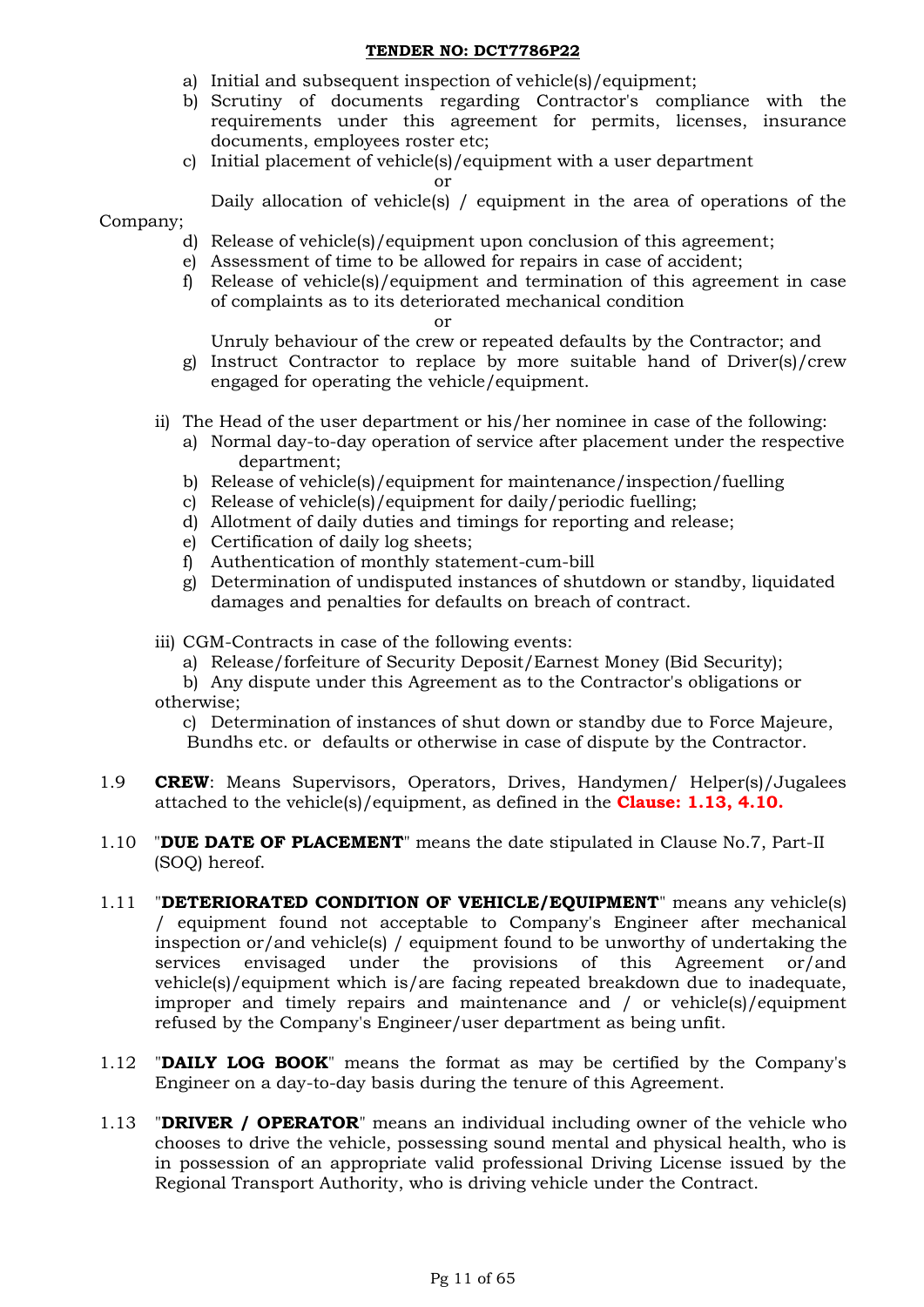- 1.14(A) "**DEFAULT**" means any of the following commissions or omissions by the Contractor or his/her crew which will lead to shut down of vehicle(s) and/or breach of contractual obligations:
	- a) Delay in initial placement of vehicle(s) beyond the stipulated date;
	- b) Unsuitability of the Driver or assigned/Attendant and/or working crew;
	- c) Drunkenness and intoxication of the driver and/or the Attendant/crew;
	- d) Non-availability of vehicle(s)/equipment due to any reason, whatsoever, including but not limited to the following conditions:
		- i) Deteriorated mechanical condition of the vehicle(s)/equipment and/or breakdown;
		- ii) Due to inadequate routine maintenance
		- iii)Time taken for routine servicing / maintenance in any particular month in excess of time allowed for such maintenance in any month
	- e) Non-possession of valid permits and licenses for the crew and vehicle(s)/equipment;
	- f) Non-supply of fuel;
	- g) Delay in placement of vehicle(s)/equipment on any day as per the instruction of the Company's Engineer and / or unauthorized and untimely release of vehicle(s)/equipment on any day without prior permission and authorization from the Company Engineer during the tenure of this Agreement;
	- h) If the Contractor bases the vehicle(s)/equipment at a station other than the stipulated Base Station without the authorization of the Company Engineer;
	- i) Non-availability of vehicle(s)/equipment due to defects detected upon periodic inspection/tests by the Company;
	- j) Non-rectification of defects expeditiously upon detection by the Company Engineer upon inspection/test undertaken by the Company;
	- k) Non-availability of equipment/vehicle(s)/ crew beyond 48(Forty Eight) Hours allowable for repair / maintenance time per month;
	- l) Non-availability of the vehicle(s)/equipment or crew when required by the Company's Engineer; and
	- m) Failure on part of the Contractor to discharge his/her obligations as set out in Clause 4.0 hereof and/or failure on part of the Contractor to abide with particular instructions as set out in Clause 5.0 hereof and/or failure on part of the Contractor to obey the instruction of the Company's Engineer as set out in Clause 6.0 hereof.
	- n) Any other acts or omissions by the Contractor or his/her crew whether specified or not hereof which disrupt the continuity of the service envisaged under this Agreement.
	- o) Non-availability of equipment/vehicle(s)/crew when the Company's operations are normal;
	- p) Non-availability of services due to unauthorized/lightening strike by Contractor or his/her crew for any reason whatsoever. The period of nonavailability of services will be treated as shutdown.
- 1.14(B) In case of Default not leading to shutdown, the Company's Engineer shall notify the Contractor to remedy the defect within reasonable time and till such defect is remedied, if necessary the vehicle(s)/equipment shall be released to the Contractor, whereupon it shall be treated as shut down and the pro-rata fixed charge per day shall not be paid for the period of shut down and liquidated damages/penalty as applicable shall be levied too.
- 1.15 "**FIXED CHARGE PER MONTH**" means fixed charge mentioned under Part-II(SOQ) hereof which will be inclusive of depreciation, parking fee if applicable, all applicable taxes & duties (but excluding GST) as applicable, insurances and wages of Operator/Driver(s) /Helper(s) / Jugalees and other operation staff/crew inclusive of relief Operator / Driver(s) / Helper(s) / and other operating staff/crew, which the Contractor will have to engage and provide at all times essentially for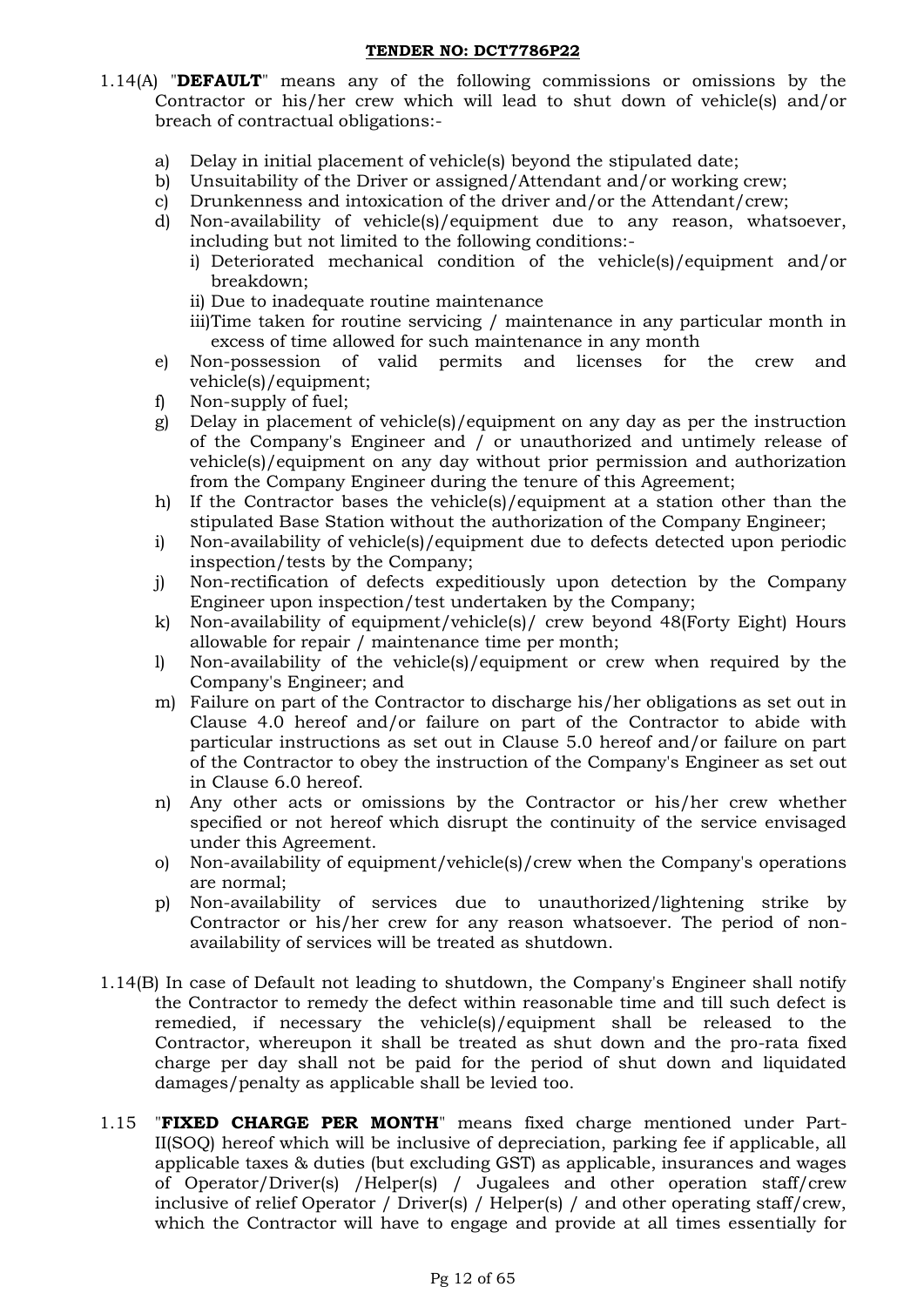the continuous operation of the service envisaged under this Agreement. The Contractor shall have to ensure full compliance with Motor Vehicles Act 1988 and Motor Transport Workers Act 1961 and the Rules framed there under all other applicable statutory acts as may be in force from time to time governing the engagement of staff, their conditions of service which must include minimum wages as per the aforesaid Acts, Statutory/weekly offs, holiday, annual leave etc. The Fixed Charges payable under this Agreement shall be deemed to be inclusive of all payments to be borne by the Contractor on all such accounts. Fixed charge also includes the cost of consumables as may be required for stipulated normal hours of duty at a stationary place when there is no km run. Fixed Charge per Month is exclusive of PF, ESI, Cost of Uniform, GPAP and any other reimbursable charge/payment as mentioned in the MoS dated 24.01.2014.

- 1.16 "**HOLIDAY**" means the National Holiday defined under the Motor Transport Workers Act, 1961 as may be in force from time to time, which the Contractor would be required to give to his/her Crew as per the aforesaid Act.
- 1.17 "**NORMAL HOURS/TIMINGS OF DUTY**" means the duty hours, which may be stipulated or instructed by the Company's Engineer.
- 1.18 "**HANDIMEN/HELPER/JUGALEE**" means such crew engaged by the Contractor and provided with the vehicle/equipment, cost whereof is included in the Fixed Charge per month.
- 1.19 "**INSPECTION**" means initial inspection and inspection carried out as and when desired by the Company's Engineer to ascertain road worthiness of the vehicle(s)/equipment along with necessary Permits, Insurance etc. for the vehicle(s)/equipment as well as all the Crew engaged against this contract. The Company's decision in this regard shall be final.
- 1.20 "**INSURANCE**" means comprehensive insurance of the vehicle(s)/equipment and shall include insurance of the crew.
- 1.21 "**LICENCE AND PERMITS**" means any and all of the following which must be valid and updated periodically by the Contractor to the satisfaction of the Company:
	- a) Professional driving license(s) and P.S.V. badge(s) for the driver(s)/Operator(s);
	- b) Registration Book(s) with endorsement of Road Tax;

c) Permits for plying the vehicle(s)/equipment for commercial purpose as may be required;

- d) Road permits;
- e) Fitness certificate
- f) Inner line permit(s) for Arunachal Pradesh.;

g) Comprehensive insurance certificate(s) both for vehicle(s)/equipment as well as Crew;

- h) Any other as required under law in force;
- i) Pollution under control certificate
- 1.22(a) "**LIQUIDATED DAMAGES**" means pro-rata fixed charge per hour rate payable by the Contractor in case of Default as mentioned in Para 1.14(A) sub clause (b) to (n) which shall be levied for the shutdown period on the basis of 0.5(Zero Point Five) times the rate subject to maximum of 12(Twelve) hours in a month arrived at on a cumulative basis. In case of continuing default beyond 12(Twelve) cumulative hours in a month, it would be treated, as breach of Contract and penalty as per clause No.1.27 will only be applicable.
- 1.22(b) "**SPECIAL LIQUIDATED DAMAGES**" means the amount payable by the Contractor in case of default as mentioned in para 1.14 (A) sub clause (o) & (p)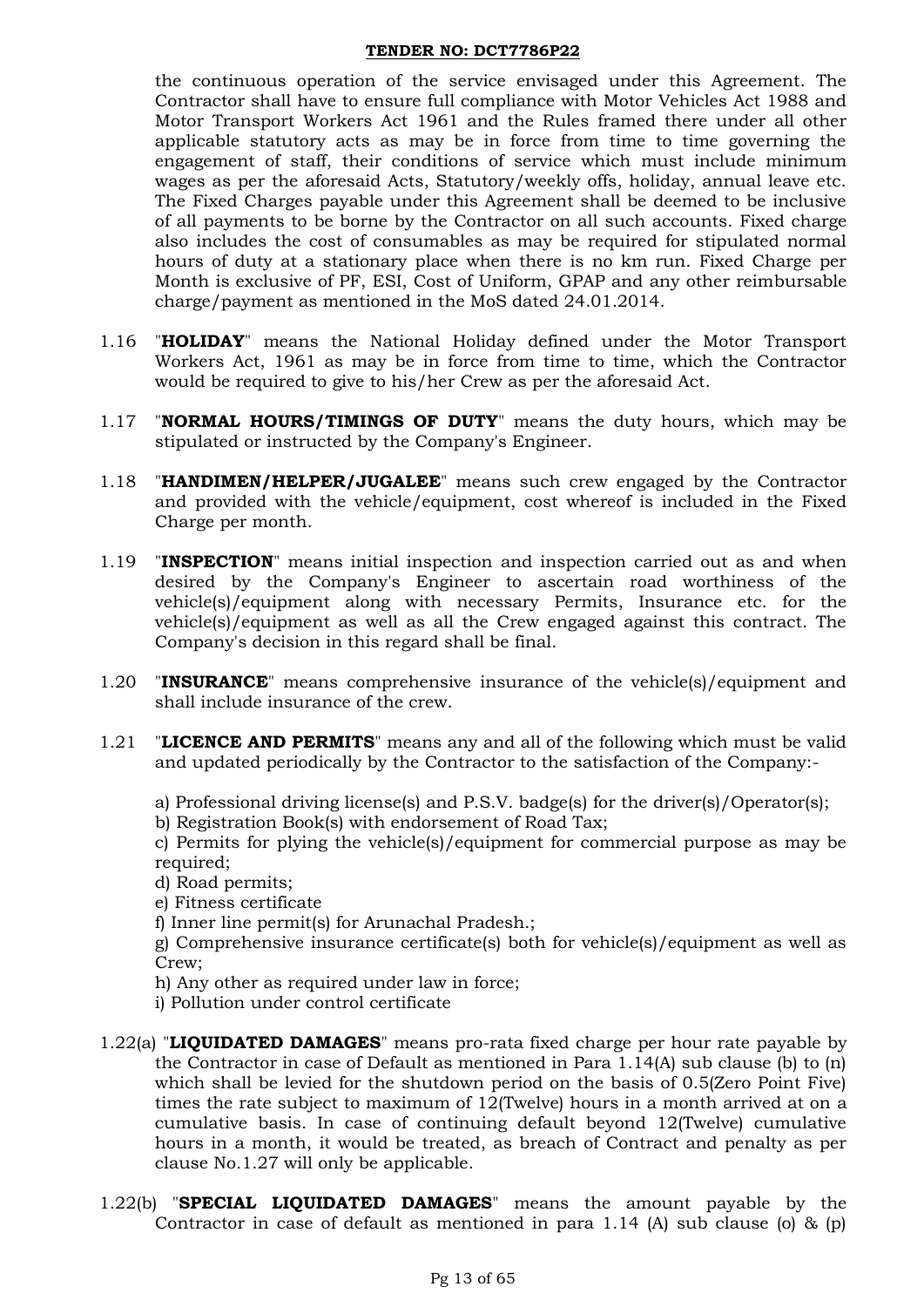which shall be levied at the rate of twice the prorata fixed charge per day. Special L.D. shall be levied irrespective of whether such default resulted in a shutdown for the whole day or part thereof.

- 1.23 "**LEAVE**" means Annual Leave to be granted to the Crew who are employees of the Contractor as per the stipulations of The Motor Transport Workers Act, 1961 as may be in force from time to time.
- 1.24 "**MONTHLY KILOMETREAGE STATEMENT CUM BILL**" means the format specified by the Company.
- 1.25 "**HELPER/MAZDOOR**" means an unskilled labourer employed by the Contractor who may be engaged as per the requirements of the Company from time to time along with vehicle/equipment, in respect of whom payment shall be made as per the rates of Minimum Wages Act as applicable to Motor Transport Workers in the area of operations of the Company as may be in force from time to time in force under the MTV Act from time to time.
- 1.26(a) "**PRO-RATA FIXED CHARGE PER DAY**" means the Fixed Charge per month as per Item No.10 of Para 11.0 ,Part-II(SOQ), divided by 30(Thirty) days.
- 1.26(b) "**PRO-RATA FIXED CHARGE PER HOUR**" means the amount accrued at per Clause 1.26(a) divided by 24 (Twenty Four) hours.
- 1.27 "**PENALTY**" means the amount payable by the Contractor in the event of breach of contract as stated in clause 1.14 which shall be at a rate of the pro-rata fixed charge per day. Penalty shall be levied irrespective of whether such breach resulted in a shut down or otherwise.
- 1.28 "**REGISTRATION**" means the vehicle(s)/equipment having registration in the name of the Supplier(s)/Firm with the R.T.O. /D.T.O. having jurisdiction in the area of operations of the Company.
- 1.29 "**RUNNING CHARGE PER KILOMETER**" means the rates stipulated in Item No. 20 of Para 11.0 Part II (SOQ) hereof and shall be deemed to include all the expenditures of the Contractor viz., cost of fuel, tyre / tube, battery & consumables like lubricants etc. and other maintenance expenditures including accessories involved towards movement of the vehicle(s)/equipment.
- 1.30 "**STIPULATED HOURS OF SERVICE PER DAY**" means hours of duty per day, normal hours/timings of duty whereof shall be determined by the Company's Engineer for which fixed charge shall be payable.
- 1.31 "**STATUTORY ACTS**" means all the State and Central Government statutes and regulations effecting the operation of the services under this Agreement as may be in force from time to time and shall particularly include but not be limited to the following:
	- a) The Motor Vehicle Act, 1988,
	- b) The Motor Transport Worker's Act, 1961,
	- c) The Contract Labour (Regulations & Abolition) Act, 1970,
	- d) The Minimum Wages Act, 1948,
	- e) The Employees Provident Fund & Miscellaneous Act, 1952,
	- f) The Oil Mines Act, 1972 and Oil Mines Regulation, 1984,
	- g) The Workmen Compensation Act, 1923 &
	- h) Industrial Disputes Act, 1947
	- i) Industrial Employment (Standing Order Act, 1946)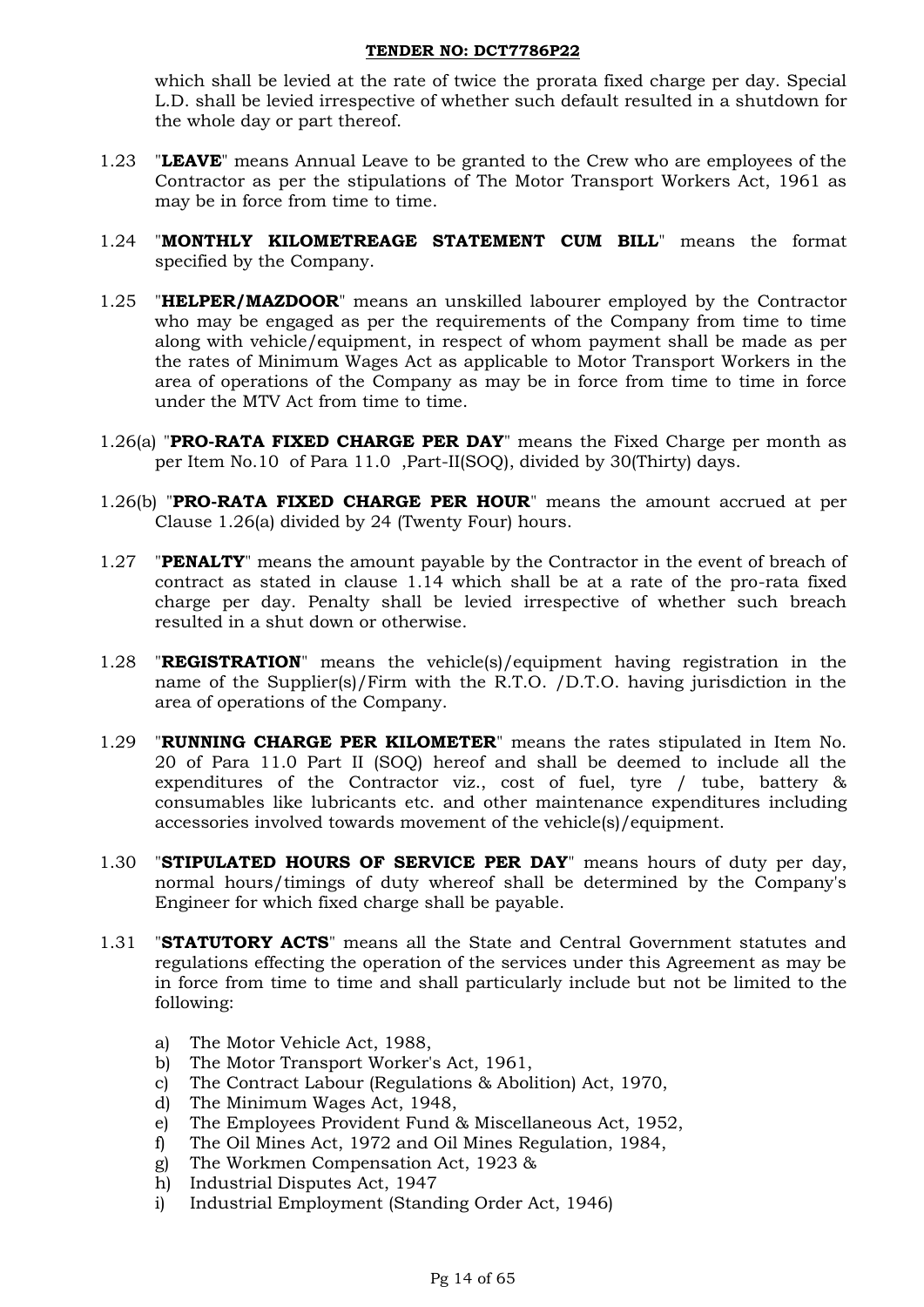- j) Inter-state Migrant Workmen (Regulation of Employment and Condition of Service) Act, 1979
- k) Payment of Wages Act, 1936.
- l) Any other Act as applicable from time to time.

The Contractor shall be solely responsible for compliance with all statutory acts at all times during the tenure of the service Agreement.

- 1.32(a)"**SHUT DOWN**" means disruption/non-availability of the Transport Service due to any of the defaults in Clause 1.14(A).
- 1.32(b) "**SHUT DOWN**" shall also mean the non-availability of the Transport service due to an accident.

### 1.33 "**STAND BY**" means any of the following "-

a) Payable fixed charge although the services are not available due to the following:-

> i) For maintenance up to 48(Forty Eight) hours per month, counted from the beginning of the month, the Company shall pay the fixed charge on certification from the Head of the User Department that the shutdown was due to maintenance of the vehicle(s)/equipment. This facility will be limited to maximum of 4(Four) instances in calendar month. Any excess shut

> down over 48 hours for maintenance shall be treated as default and Clause No.1.22 shall applicable. Accumulation may be allowed up to a maximum of 4(Four) days i.e., 96 (Ninety Six) hrs in a space of 3(Three) months which the Contractor will notify in writing at least 5(Five) days in advance. In case it is not availed in a space of 3(Three) months the facility will stand lapsed for that period. Shut down due to minor breakdown of the vehicle(s)/equipment (i.e., punctured tyre, minor mechanical adjustment etc.,) involving

> downtime up to a maximum of 1(One) hour shall not be included in the 48 (Forty Eight) hours time or counted towards shutdown which shall be allowed not more than 3(Three) instances in a calendar month.

> ii) Re-fuelling time for the vehicle(s)/equipment stationed at Duliajan which shall not be more than 30(Thirty) minutes and not involving more than 5(Five) km at any instance subject to a maximum of 8(eight) re-fuelling in a calendar month. For vehicle(s)/equipment stationed at other base station the time and kms will be determined by the Company's Engineer considering the distance from the nearest petrol pump and subject to the maximum of 8(Eight) refuelling in a calendar month. In exceptional cases where running of the vehicle(s)/equipment is/are more than 3500(Three Thousand Five Hundred) Km/month, the Head of the user department will determine the additional no. of re-fuelling required. This Kilometer and time will not be charged to the Contractor.

- 1.34 "**STATUTORY OFF**" means the off day per week or the compensatory off day in lieu thereof which the Contractor is required to give to his/her operating crew as per the Motor Transport Workers Act, 1961 in respect of which adequate relief driver/crew shall be provided at no extra cost.
- 1.35(a) "**TAXES AND DUTIES**" means APGT Tax, Road Tax, Fitness Fee, Road Permit Fee, Registration Fee, Inter-State Permit Fee for vehicle(s)/equipment and crew etc. as may be due and payable by the Contractor entirely at his/her own cost towards operation of the services envisaged under this agreement.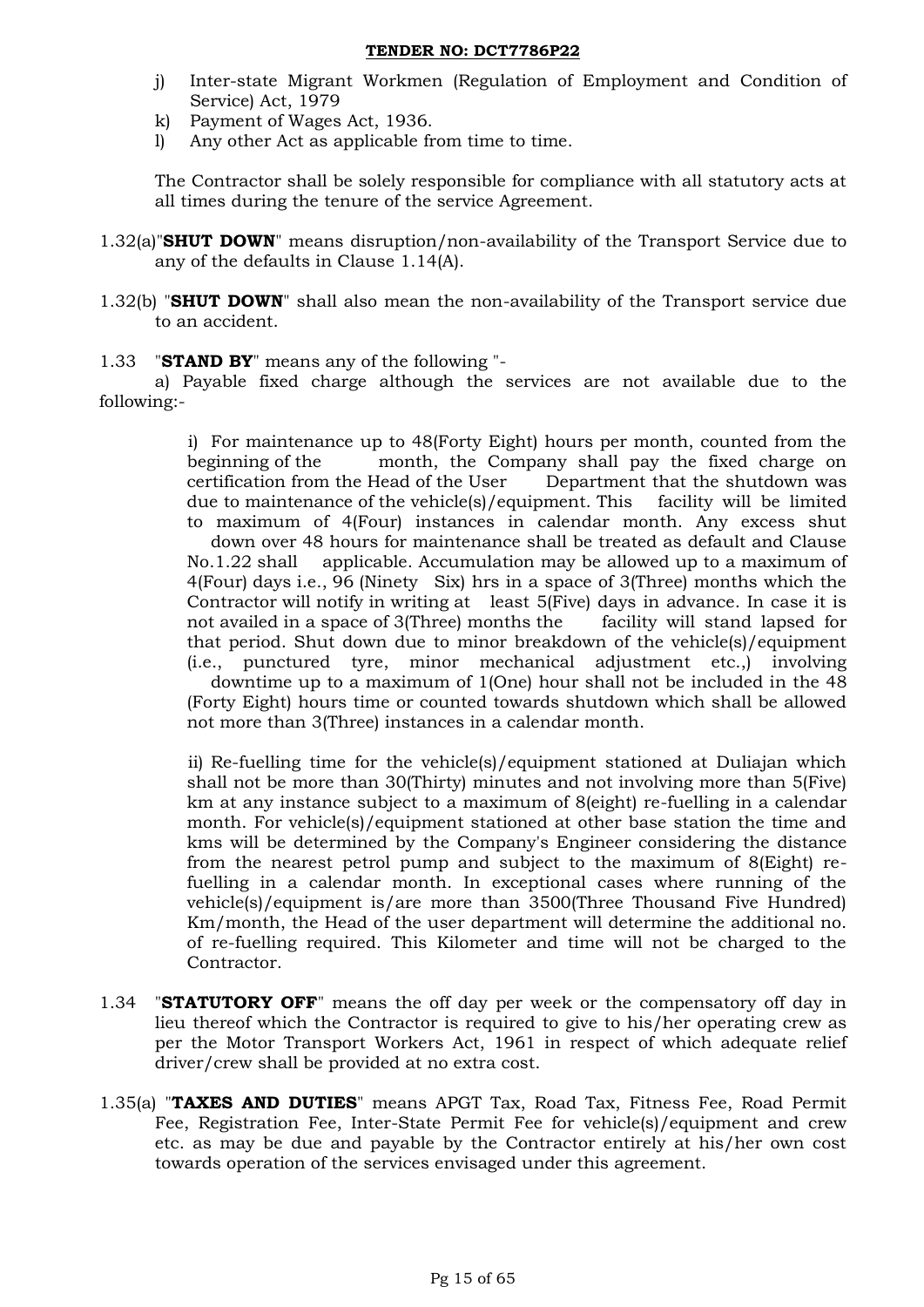GST, if applicable, shall be to the Company"s account. However, GST portion payable directly by the Service Provider (if applicable) shall be reimbursed to the Contractor on the basis of documentary evidence.

Contractors are required to raise monthly GST Invoices for reimbursement of GST against the contract. In absence of GST Invoices, GST will not be reimbursed and the consequences of the same shall rest entirely upon the Contractor.

- 1.35(b) Taxes and duties shall also mean deduction of Tax at source from the payments made to the Contractor towards operation of the services envisaged under this Agreement at the rates as may be in force from time to time under the Income Tax Act, 1961 or any other Act which requires deduction of tax at source which may be in force from time to time.
- 1.36 Substantial control of the vehicles hired against this tender / contract will rest with the contractors.

### 1.37 **GENERAL REMARKS ON TAXES & DUTIES:**

In view of **GST** Implementation from 1st July 2017, all taxes and duties including Excise Duty, CST/VAT, Service tax, Entry Tax and other indirect taxes and duties have been submerged in **GST**. Accordingly reference of Excise Duty, Service Tax, VAT, Sales Tax, Entry Tax or any other form of indirect tax except of **GST** mentioned in the bidding document shall be ignored.

- 1.37.1Bidders are required to submit copy of the GST Registration Certificate while submitting the bids wherever **GST** (CGST & SGST/UTGST or IGST) is applicable.
- 1.37.2"**GST**" shall mean Goods and Services Tax charged on the supply of material(s) and services. The term "**GST**" shall be construed to include the Integrated Goods and Services Tax (hereinafter referred to as "IGST") or Central Goods and Services Tax (hereinafter referred to as "CGST") or State Goods and Services Tax (hereinafter referred to as "SGST") or Union Territory Goods and Services Tax (hereinafter referred to as "UTGST") depending upon the import / interstate or intrastate supplies, as the case may be. It shall also mean GST compensation Cess, if applicable.
- 1.37.3Quoted price/rate(s) should be inclusive of all taxes and duties, except **GST (i.e. IGST or CGST and SGST/UTGST applicable in case of interstate supply or intra state supply respectively and cess on GST if applicable) on the final service**. However, GST rate (including cess) to be provided in the respective places (if mentioned) in the Price Bid. Please note that the responsibility of payment of GST (CGST & SGST or IGST or UTGST) lies with the Supplier of Goods /Services (Service Provider) only. Supplier of Goods / Services (Service Provider) providing taxable service shall issue an Invoice/ Bill, as the case may be as per rules/ regulation of **GST**. Further, returns and details required to be filled under GST laws & rules should be timely filed by Supplier of Goods / Services (Service Provider) with requisite details.
- 1.37.4Bidder should also mention the **Harmonised System of Nomenclature** (HSN) and Service **Accounting Codes (SAC)** at the designated place in SOR.

### 1.37.5**Where the OIL is entitled to avail the input tax credit of GST**:

a) OIL will reimburse the **GST** to the Supplier of Goods / Services (Service Provider) at actuals against submission of Invoices as per format specified in rules/ regulation of GST to enable OIL to claim input tax credit of **GST** paid. In case of any variation in the executed quantities, the amount on which the **GST** is applicable shall be modified in same proportion. Returns and details required to be filled under GST laws & rules should be timely filed by supplier with requisite details.

b) The input tax credit of **GST** quoted shall be considered for evaluation of bids, as per evaluation criteria of tender document.

### 1.37.6**Where the OIL is not entitled to avail/take the full input tax credit of GST**: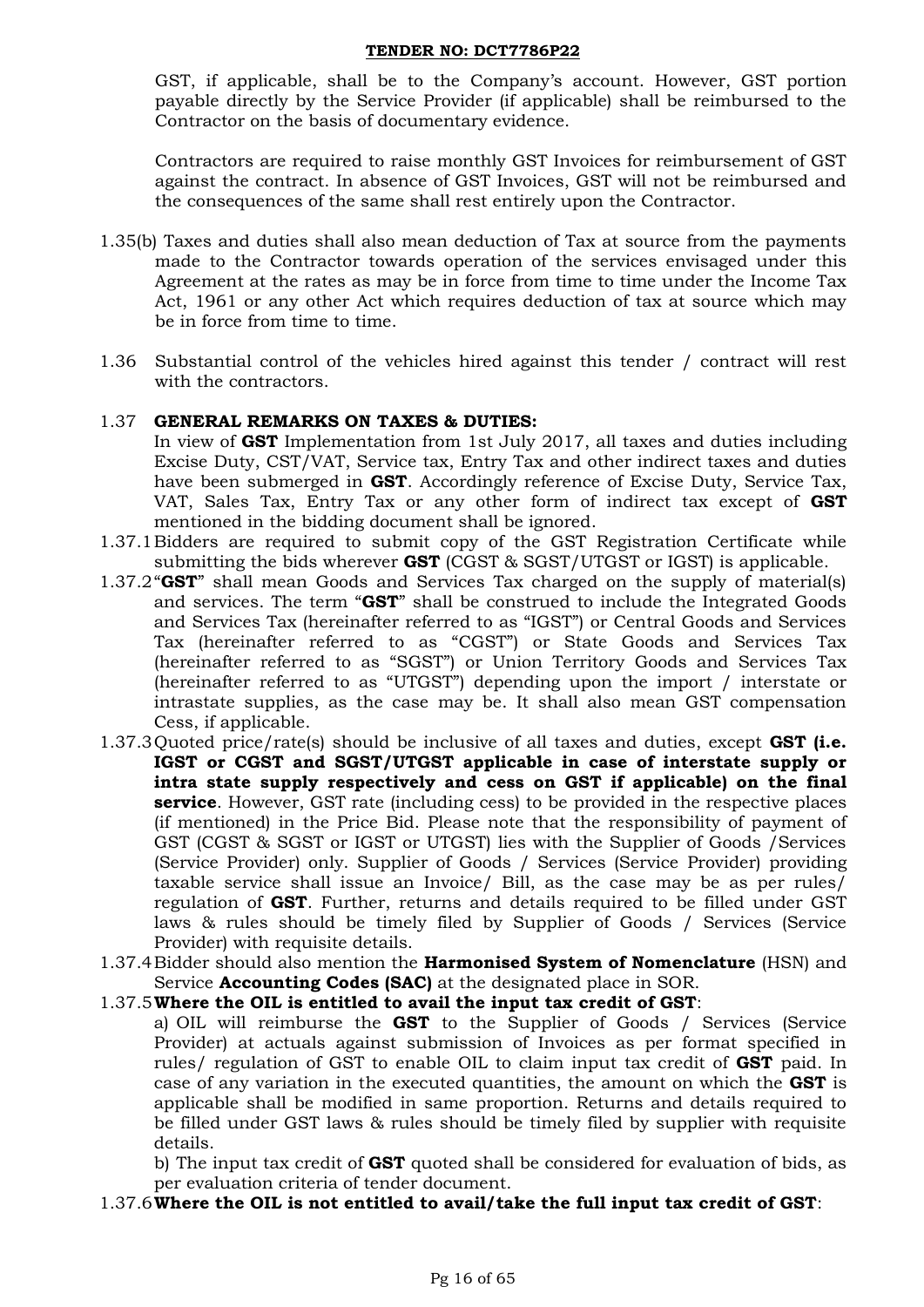a) OIL will reimburse **GST** to the Supplier of Goods / Services (Service Provider) at actuals against submission of Invoices as per format specified in rules/ regulation of **GST** subject to the ceiling amount of **GST** as quoted by the bidder. In case of any variation in the executed quantities (If directed and/or certified by the In-Charge) the ceiling amount on which **GST** is applicable will be modified on prorata basis.

- 1.37.7Payments to Service Provider for claiming **GST** amount will be made provided the above formalities are fulfilled. Further, OIL may seek copies of challan and certificate from Chartered Accountant for deposit of **GST** collected from OIL.
- 1.37.8Contractor/vendor shall be required to issue tax invoice in accordance with GST Act and/or Rules so that input credit can be availed by OIL. In the event that the contractor / vendor fails to provide the invoice in the form and manner prescribed under the GST Act read with GST Invoicing Rules thereunder, OIL shall not be liable to make any payment on account of **GST** against such invoice.
- 1.37.9**GST** shall be paid against receipt of tax invoice and proof of payment of **GST** to government. In case of non-receipt of tax invoice or non-payment of **GST** by the contractor/vendor, OIL shall withhold the payment of **GST**.
- 1.37.10**GST** payable under reverse charge mechanism for specified services or goods under GST act or rules, if any, shall not be paid to the contractor/vendor but will be directly deposited to the government by OIL.
- 1.37.11Where OIL has the obligation to discharge **GST** liability under reverse charge mechanism and OIL has paid or is /liable to pay **GST** to the Government on which interest or penalties becomes payable as per GST laws for any reason which is not attributable to OIL or ITC with respect to such payments is not available to OIL for any reason which is not attributable to OIL, then OIL shall be entitled to deduct/ setoff / recover such amounts against any amounts paid or payable by OIL to Contractor / Supplier.
- 1.37.12Notwithstanding anything contained anywhere in the Agreement, in the event that the input tax credit of the **GST** charged by the Contractor / Vendor is denied by the tax authorities to OIL for reasons attributable to Contractor / Vendor, OIL shall be entitled to recover such amount from the Contractor / Vendor by way of adjustment from the next invoice. In addition to the amount of **GST**, OIL shall also be entitled to recover interest at the rate prescribed under GST Act and penalty, in case any penalty is imposed by the tax authorities on OIL.
- 1.37.13 TDS under GST, if applicable, shall be deducted from contractor"s/vendor"s bill at applicable rate and a certificate as per rules for tax so deducted shall be provided to the contractor/vendor.
- 1.37.14 The Contractor will be under obligation for charging correct rate of tax as prescribed under the respective tax laws. Further the Contractor shall avail and pass on benefits of all exemptions/concessions available under tax laws. Any error of interpretation of applicability of taxes/ duties by the contractor shall be to contractor"s account.
- 1.37.15 It is the responsibility of the bidder to quote the correct GST rate. The classification of goods/services as per GST (Goods & Service Tax) Act should be correctly done by the contractor to ensure that input tax credit on GST (Goods & Service Tax) is not lost to the OIL on account of any error on the part of the contractor.
- 1.37.16 In case, the quoted information related to various taxes, duties & levies subsequently proves wrong, incorrect or misleading, OIL will have no liability to reimburse the difference in the duty/ tax, if the finally assessed amount is on the higher side and OIL will have to right to recover the difference and in case the rate of duty/ taxes finally assessed is on the lower side.
- 1.37.17 Notwithstanding anything mentioned elsewhere in the Bidding Document the aggregate liability of OIL towards Payment of GST shall be limited to the volume of GST declared by the bidder in its bid & nothing shall be payable extra except for the statutory variation in GST.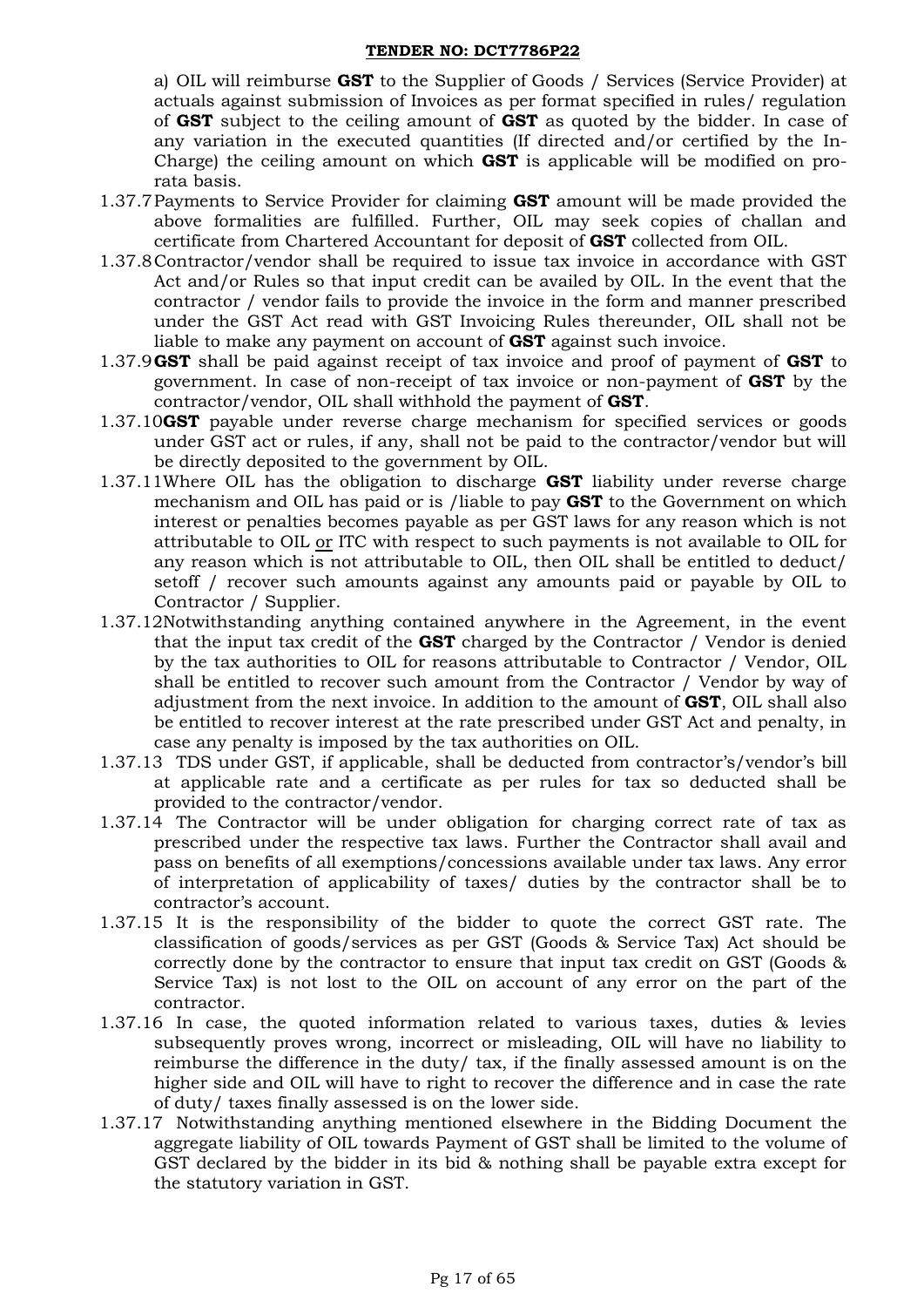- 1.37.18 Further, it is the responsibility of the bidders to make all possible efforts to make their accounting / IT system GST compliant in order to ensure availability of Input Tax Credit (ITC) to Oil India Ltd.
- 1.37.19 GST liability, if any on account of supply of free samples against any tender shall be to bidder"s account.
- 1.37.20 In case of statutory variation in **GST,** other than due to change in turnover, payable on the contract value during contract period, the Supplier of Goods / Services (Service Provider) shall submit a copy of the 'Government Notification' to substantiate the rate as applicable on the Bid due date and on the date of revision. Beyond the contract period, in case OIL is not entitled for input tax credit of **GST**, then any increase in the rate of **GST** beyond the contractual delivery period shall be to Service provider"s account whereas any decrease in the rate **GST** shall be passed on to the OIL.

Beyond the contract period, in case OIL is entitled for input tax credit of **GST**, then statutory variation in applicable **GST** on supply and on incidental services, shall be to OIL"s account.

Claim for payment of **GST**/ Statutory variation, should be raised within two [02] months from the date of issue of 'Government Notification' for payment of differential (in %) **GST**, otherwise claim in respect of above shall not be entertained for payment of arrears.

The base date for the purpose of applying statutory variation shall be the Bid Opening Date.

- 1.37.21 The contractor will be liable to ensure to have registered with the respective tax authorities, wherever applicable and to submit self-attested copy of such registration certificate(s) and the Contractor will be responsible for procurement of material in its own registration (GSTIN) and also to issue its own Road Permit/ Eway Bill, if applicable etc.
- 1.37.22 In case the bidder is covered under Composition Scheme under GST laws, then bidder should quote the price inclusive of the GST (CGST & SGST/UTGST or IGST). Further, such bidder should mention "Cover under composition system" in column for GST (CGST & SGST/UTGST or IGST) of price schedule.
- 1.37.23 OIL will prefer to deal with registered supplier of goods/ services under GST. Therefore, bidders are requested to get themselves registered under GST, if not registered yet. However, in case any unregistered bidder is submitting their bid, their prices will be loaded with applicable GST while evaluation of bid. Where OIL is entitled for input credit of GST, the same will be considered for evaluation of bid as per evaluation methodology of tender document.
- 1.37.24 Procurement of Specific Goods: Earlier, there is no tax incidence in case of import of specified goods (i.e. the goods covered under List-34 of Customs Notification no. 12/2012-Cus dated. 17.03.2012 as amended). Customs duty is not payable as per the policy. However, under GST regime, IGST Plus GST compensation cess (if applicable) would be liveable on such imports. Bidders should quote GST as inclusive considering IGST component for the imported Materials portion while quoting their prices on destination basis. However, GST rate to be specified in the price bid format.

### 1.37.25 **Documentation requirement for GST**

The vendor will be under the obligation for invoicing correct tax rate of tax/duties as prescribed under the GST law to OIL, and pass on the benefits, if any, after availing input tax credit.

Any invoice issued shall contain the following particulars

- a) Name, address and GSTIN of the supplier;
- b) Serial number of the invoice;
- c) Date of issue;
- d) Name, address and GSTIN or UIN, if registered of the recipient;
- e) Name and address of the recipient and the address of the delivery, along with the State and its code,
- f) HSN code of goods or Accounting Code of services[SAC];
- g) Description of goods or services;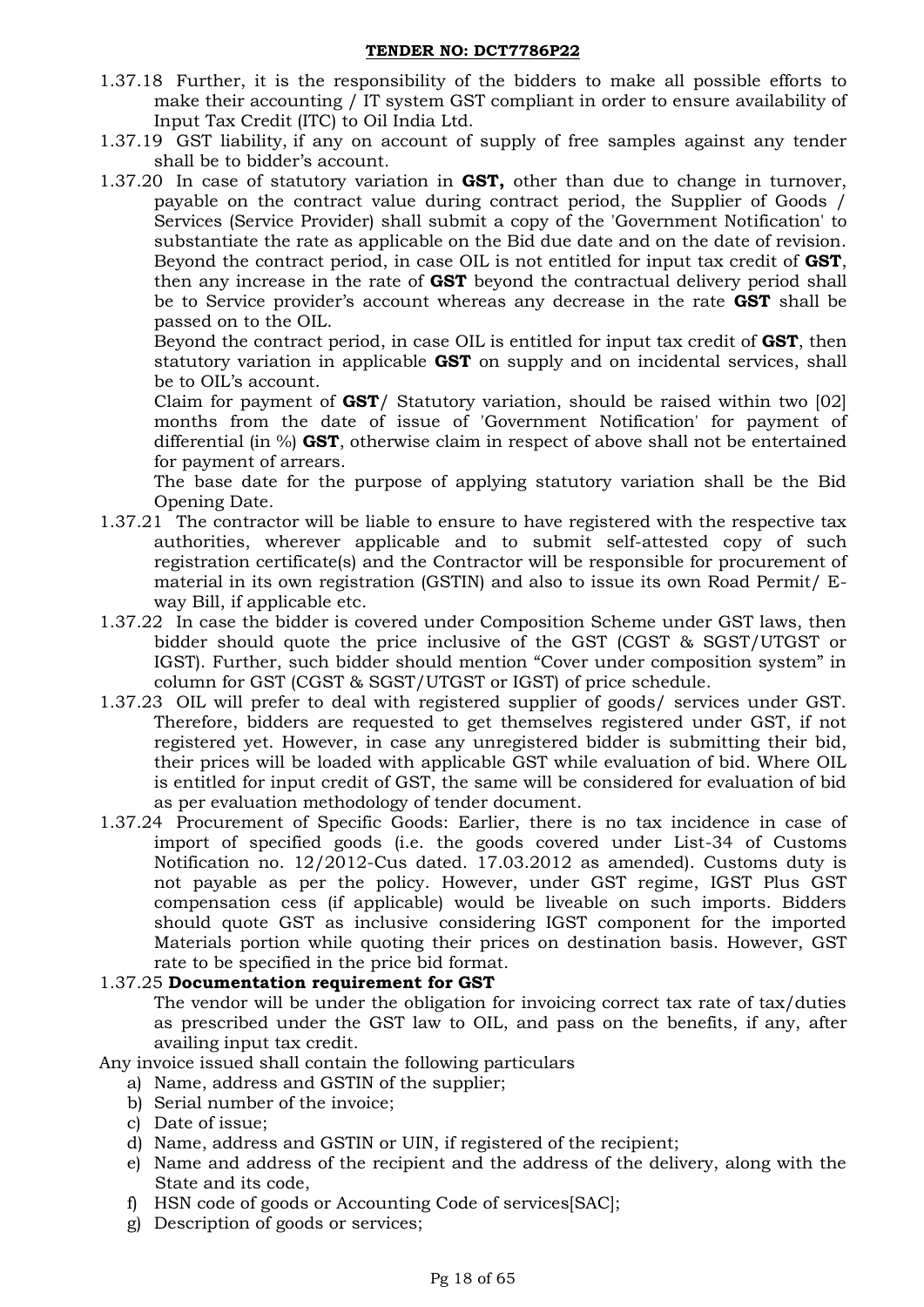- h) Quantity in case of goods and unit or Unique Quantity Code thereof;
- i) Total value of supply of goods or services or both;
- j) Taxable value of supply of goods or services or both taking into discount or abatement if any;
- k) Rate of tax (IGST,CGST, SGST/ UTGST, cess);
- l) Amount of tax charged in respect of taxable goods or services (IGST,CGST, SGST/UTGST, cess);
- m) Place of supply along with the name of State, in case of supply in the course of interstate trade or commerce;
- n) Address of the delivery where the same is different from the place of supply and
- o) Signature or digital signature of the supplier or his authorised representative.

GST invoice shall be prepared in triplicate, in case of supply of goods, in the following manner

- i) The original copy being marked as ORIGINAL FOR RECIPIENT;
- ii) The duplicate copy being marked as DUPLICATE FOR TRANSPORTER and
- iii) The triplicate copy being marked as TRIPLICATE FOR SUPPLIER.

In case of any advance given against any supplies contract, the supplier of the goods shall issue Receipt Voucher containing the details of details of advance taken along with particulars as mentioned in clause no. (a), (b), (c), (d), (g), (k), (l), (m) & (o) above.

### 1.37.26 **Anti-profiteering clause**

As per Clause 171 of GST Act it is mandatory to pass on the benefit due to reduction in rate of tax or from input tax credit to the consumer by way of commensurate reduction in prices. The Supplier of Goods / Services may note the above and quote their prices accordingly.

In case the GST rating of vendor on the GST portal / Govt. official website is negative / black listed, then the bids may be rejected by OIL. Further, in case rating of bidder is negative / black listed after award of work for supply of goods / services, then OIL shall not be obligated or liable to pay or reimburse GST to such vendor and shall also be entitled to deduct / recover such GST along with all penalties / interest, if any, incurred by OIL.

# 2.0 **DESCRIPTION OF WORK**:

- 2.1 All work performed by the Contractor shall be continuous, on day to day basis as set down in Schedule of Service, Units and Rates described in Part-II (SOQ) hereof which Part-II (SOQ) forms and constitutes part and parcel of this Agreement, read in conjunction with the particular specification and instruction contained in Part-III (SCC) hereof which Part-III (SCC) also forms and constitutes a part and parcel of this Service Agreement. All the 3(Three) Parts of this service agreement will be read and construed together with the related Annexure.
- 2.2 Contractor shall provide the transport service with vehicle(s)/equipment as determined in Part-II(SOQ) hereof and shall be responsible for all actions necessary for day to day running and maintaining the services on a continuous basis in an efficient and adequate manner. The Contractor shall be responsible for timely payment of all applicable taxes, fees, insurances for smoothly operating the services envisaged under this agreement including all capital investments and operating expenses as may be necessary and incidental in relation thereto.
- 2.3 The rates agreed/accepted by the Contractor as set-out in Part-II(SOQ) hereof are inclusive of all expenses mentioned hereof and such other similar charges as may be required including payment to his/her operator(s), Driver(s), Crew and other staff as per the provisions of the Motor Vehicles Act, 1988 and other Statutory Acts. The rates stipulated in Part-II (SOQ) hereof shall be firm and final and no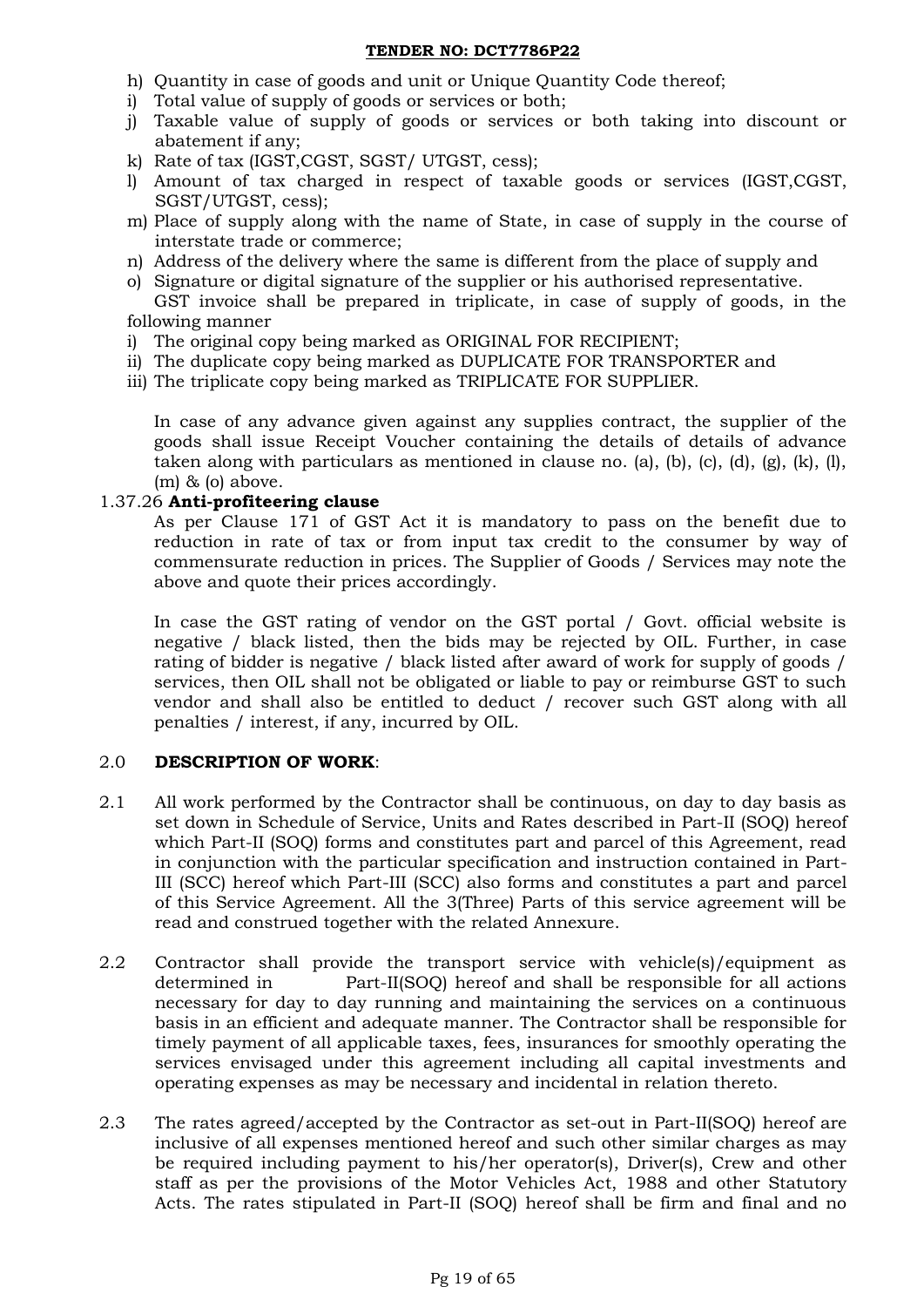escalation whatsoever except as may be stipulated otherwise shall be admissible on any account.

- 2.4 The Contractor shall supply and maintain the services of all vehicles EVERY DAY with Operators, Driver(s), Attendant(s), Helper(s) / Jugalees/Mazdoor(s) (wherever applicable) as may be required by the Company.
- 2.5 The Contractor shall hereby undertake to pay to his/her (Crew/Staff), applicable minimum wages payable under the Minimum Wages Act, 1948 or as per MoS dated 14.01.2014, whichever applicable, to the Motor Transport Workers in the area of operations of the Company as may be in force from time to time during the currency of this Agreement. He/She further undertakes to pay all his/her operating staff, if any, working under this Agreement the due wages in time including any arrears of wages which may arise due to escalation of applicable minimum wages by the Central Government or due to revision of the said MoS.

### 3.0 **MANNER OF CONDUCTING WORK**:

The Contractor shall carry out all operations hereunder with due diligence, in a safe and workmen like manner and in accordance with the accepted practice and safety rules of the Company in the area of its operations.

### 4.0 **OBLIGATIONS OF THE CONTRACTOR**:

- 4.1 The Contractor shall observe and abide by all the Statutory Acts and shall be primarily and solely responsible for observance of the rules and regulations stipulated hereunder.
- 4.2 The Contractor shall be responsible and liable for all claims, monetary or otherwise, arising out of the use of vehicle(s)/equipment or operations of the services envisaged under this agreement including liability under the Statutory Act or any other liability as may arise due to operation of this agreement and the Company shall not be held liable or responsible for any such claim in any manner whatsoever. The Statutory requirements and obligations to be performed under the Statutory Acts affecting the operations of the services under this Agreement shall have to be performed by the Contractor only and shall be his/her sole responsibility. Be it stated particularly that the Contractor hereby undertakes to fully implement entirely at his/her own cost all the provisions of the Motor Transport Workers Act, 1961 and other Statutory Acts as may be in force from time to time and the rules framed there under as may be applicable to the operation of the service envisaged under this agreement in the area of operations of the Company.
- 4.3 The Company shall not be liable for any dues, statutory or otherwise claimed by the employees/workmen employed by the Contractor for the services rendered under this agreement and all such claims, statutory or otherwise or operation of any settlement or award in favour of the employees/workmen employed by the Contractor will be solely against the Contractor and not against the Company. Be it expressly stated that any demands whether present or future by the employees deployed by the Contractor against the services envisaged under this agreement shall have to be settled and satisfied by the Contractor solely and in the event of any loss or inconvenience or disruption that may result because of any nonsettlement of such demands which may lead to a disruption of service envisaged under this Agreement shall also be deemed as a default.
- 4.4 The Company shall neither entertain any demands from the employees of the Contractor nor deal directly or indirectly with any recognised or un-recognised unions of such employees. Be it expressly stated that it shall be primarily and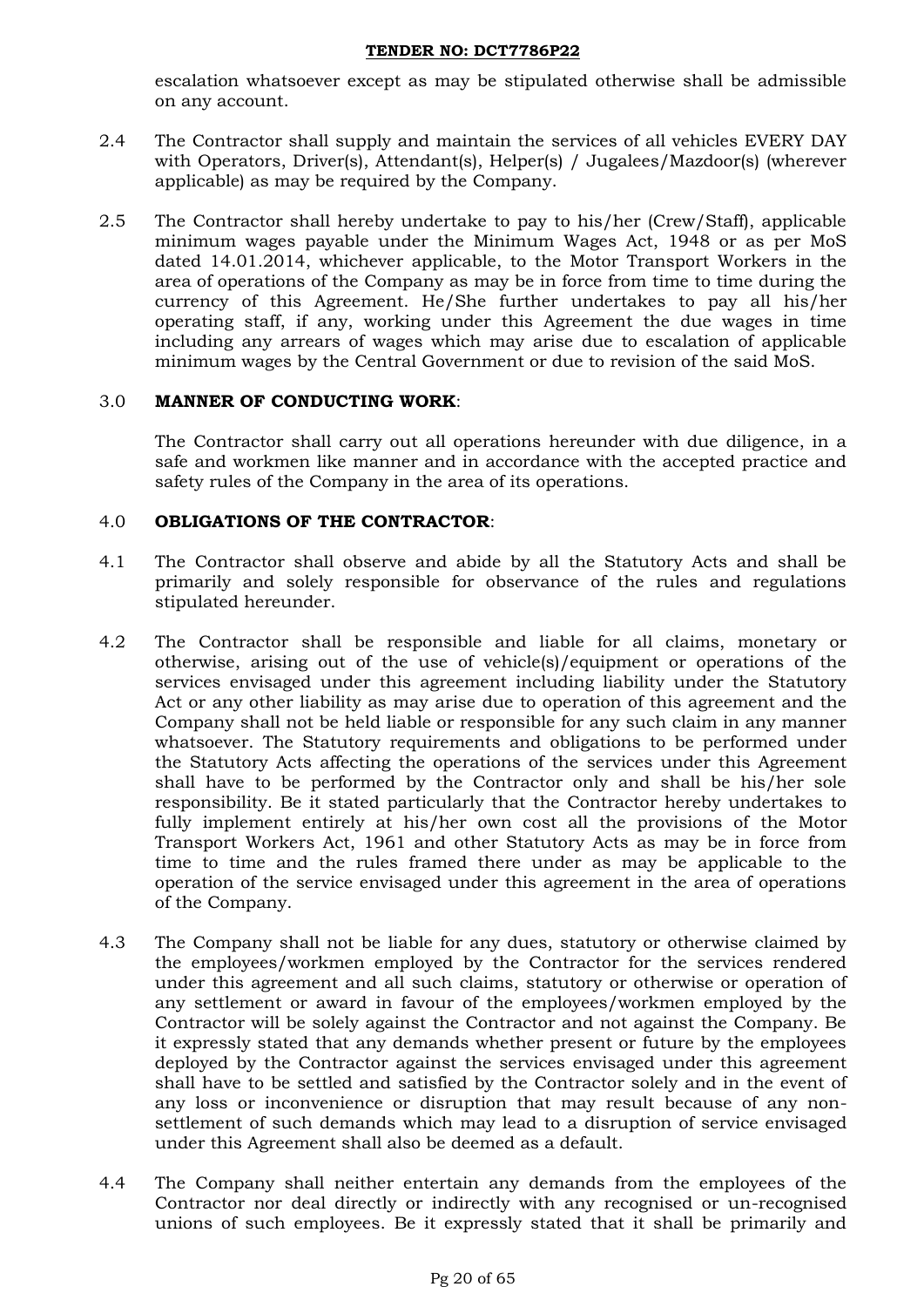solely the responsibility of the Contractor to deal, interact and settle any demands or disputes of his/her employees individually or through any unions or otherwise and the Company shall not mediate in this matter at all.

- 4.5 Any unsettled disputes between the Contractor and his/her employees leading to a legal or illegal strike by them would have to be settled by the Contractor expeditiously. In the event of such a strike, whether legal or illegal, the vehicle(s)/equipment shall be treated as shut down. Any failure on the part of the Contractor to settle the disputes expeditiously or with reasonable dispatch which results in interruption of the services envisaged under this Agreement would be considered as a default under this agreement and the agreement would be terminated at the discretion of the Company. The Contractor shall, however, be given reasonable opportunity by the Company to explain that the cause of the dispute was not due to delay on his/her part or due to failure to implement the statutory obligations under the Statutory Acts as stipulated hereof. In the event if it is proved that the Contractor was in default as mentioned here above, the Company shall have the option to terminate the Agreement forthwith and the Contractor shall not be entitled to any damages or compensation whatsoever on account of such termination.
- 4.6 The Contractor shall ensure that the vehicle(s)/equipment deployed under this service agreement do not cause any damage to the Company's properties. In the event of any such damages, the cost of repair in respect thereof as determined by the Company's Engineer shall be deducted from the Contractors outstanding bills. The Company's decision in this regard shall be final and binding.
- 4.7 Any normal hours/timings of duty will be decided by the Company's Engineer and shall be binding on the Contractor. The normal hours of duty/timings may be changed from time to time at the discretion of the Company and the Contractor shall be obliged to accept such changes.
- 4.8(a) The Contractor will park the vehicle(s)/equipment at his/their own parking yard or at Company's yard as directed by the Company's Engineer at the end of the day's work. The Contractor found violating this will be liable for breach of Contract.
- 4.8(b) The Contractor may be asked by Company's engineer to make his/their own arrangement for parking the vehicle/equipment within 5(five) km. from the Industrial Gate of the base station on round the clock basis with ready availability of the services of the crew in such a manner that the vehicle(s)/equipment can be deployed for any specified duties immediately on receipt of the instructions from the Company's Engineer.
- 4.9 The Contractor must place the vehicle(s)/equipment for duties in time on any particular day as per the instructions of the Company's Engineer. In the event of failure to adhere to the foregoing or in the event of unauthorized release of vehicle(s)/equipment before completion of the normal duty hours, the vehicle(s)/equipment shall be treated as shut down and will attract the liquidated damages for each such failure.
- 4.10 The vehicle/equipment should be supplied with the services of Operator / Drivers / Handymen / Helpers / Supervisor /Attendant on duty hours basis, cost in respect thereof is included in that fixed charge per month as per clause No.1.15.
- 4.11 The Contractor shall keep the vehicle(s)/equipment roadworthy throughout the contract period by complying with the statutory requirement, failing which the vehicle(s) will be treated as shut down.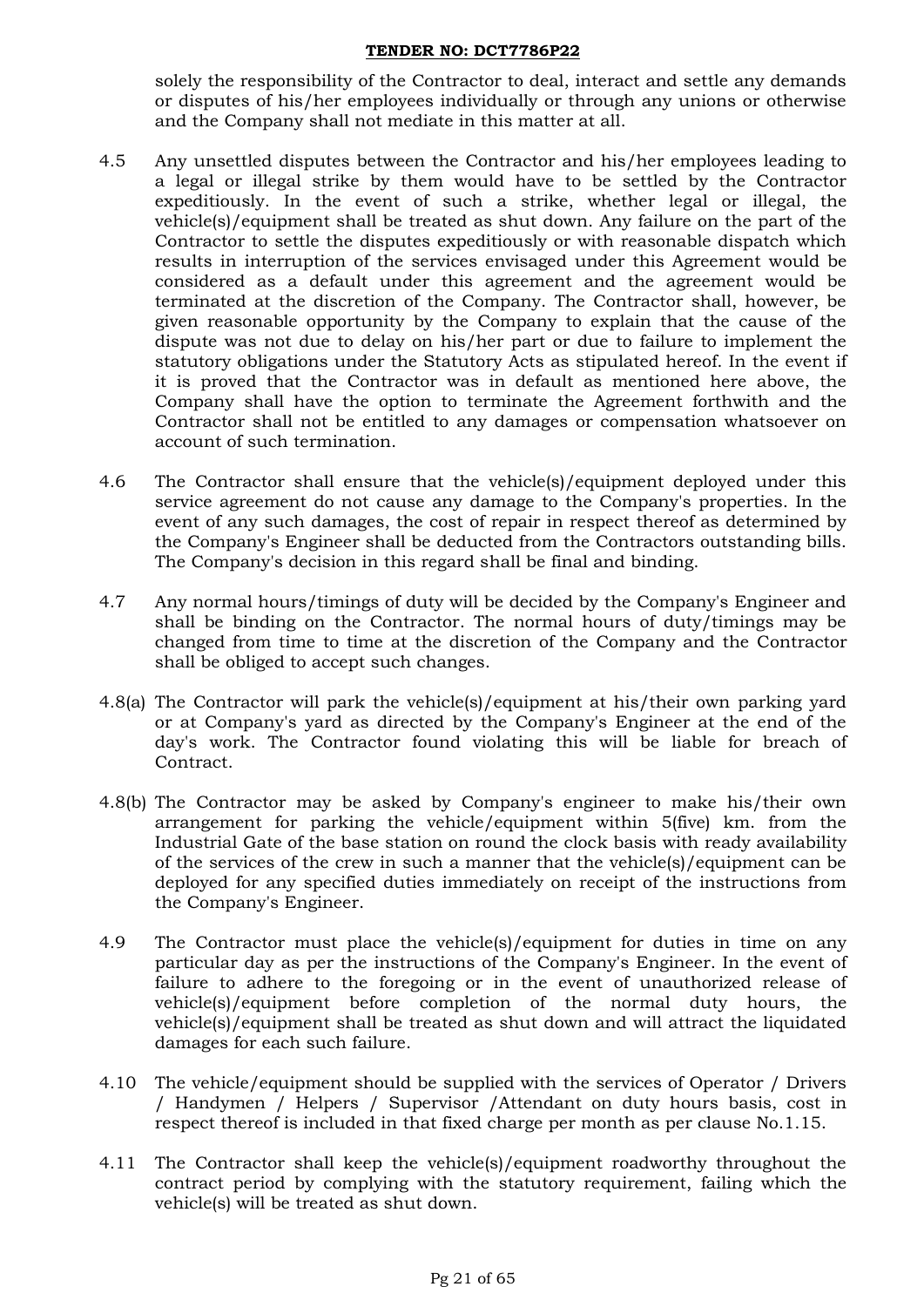- 4.12 The Contractor should ensure that the Driver(s)/Helpers/Jugalees/Mazdoors (as applicable) are available every day, i.e. on Holidays, Sundays, off days or during leave of the regular drivers/crew as per the requirements of the Company's Engineer. In the event of failure to do so would tantamount to a default and the vehicle(s)/equipment shall be treated as shut down, in which case the liquidated damages shall be deducted from the Contractor.
- 4.13 The Contractor must maintain a register incorporating particulars with the name(s) of the Operator / driver(s) / handymen / Attendant(s) / Crew engaged by the Contractor and the aforesaid be required to sign the register maintained for this purpose, for monitoring their daily attendance, off days; holidays and leave roster etc. This will ensure proper roster of the crew in respect of compliance with the various Statutory Acts. This register must be available for inspection by the appropriate authorities as and when required. The Contractor will be required to submit a certificate to the Company every month along with the Monthly Statement-Cum Bill in the specified format to the effect that all statutory requirements effecting the operations of the service under this agreement under various Statutory Acts have been complied with.
- 4.14 The Contractor shall undertake only journeys authorized by the Company's Engineer. Any unauthorized journeys shall be treated as breach of Contract and shall attract penalty for each such occurrence without prejudice to the Company's right to terminate the agreement without any compensation to the Contractor on any account whatsoever.
- 4.15 The Contractor would be required to submit the statement of payments made to his/her crew employed on the Service envisaged under this agreement as and when required by the appropriate authorities.
- 4.16 The Contractor shall indemnify the Company against any claims by the driver(s)/crew on account of payment of wages, bonus, perquisites etc.
- 4.17 The Contractor shall operate the service envisaged under this Agreement in an efficient, workmen like manner as per the instructions of the Company's Engineer. The Contractor shall abide by the Company's Engineer instructions always and ensure continuous uninterrupted service on day-to-day basis.

### 5.0 **PARTICULARS, SPECIFICATIONS AND INSTRUCTION TO THE CONTRACTOR**:-

- 5.1 The Contractor shall instruct his/her crew suitably to ensure that while driving speed limits as enforced are necessarily observed. Any violation of law due to crossing of the speed limits shall have to be addressed by the Contractor entirely at his/her own cost.
- 5.2 The vehicle(s)/equipment described/set out in Part-II hereof must be equipped with all standard fittings, accessories, instruments etc., and shall be at all times fully conform with all provisions of the Motor Vehicles Acts, 1988.
- 5.3 The vehicle(s)/equipment must all times be comprehensively insured against all risks.
- 5.4 The Operators / Driver(s) must possess valid and relevant professional licenses.
- 5.5 The vehicle(s)/equipment must be registered with the DTO and periodic requirements of fitness, test, must be complied with the evidences produced to the Company's Engineer in this regard as and when required by him.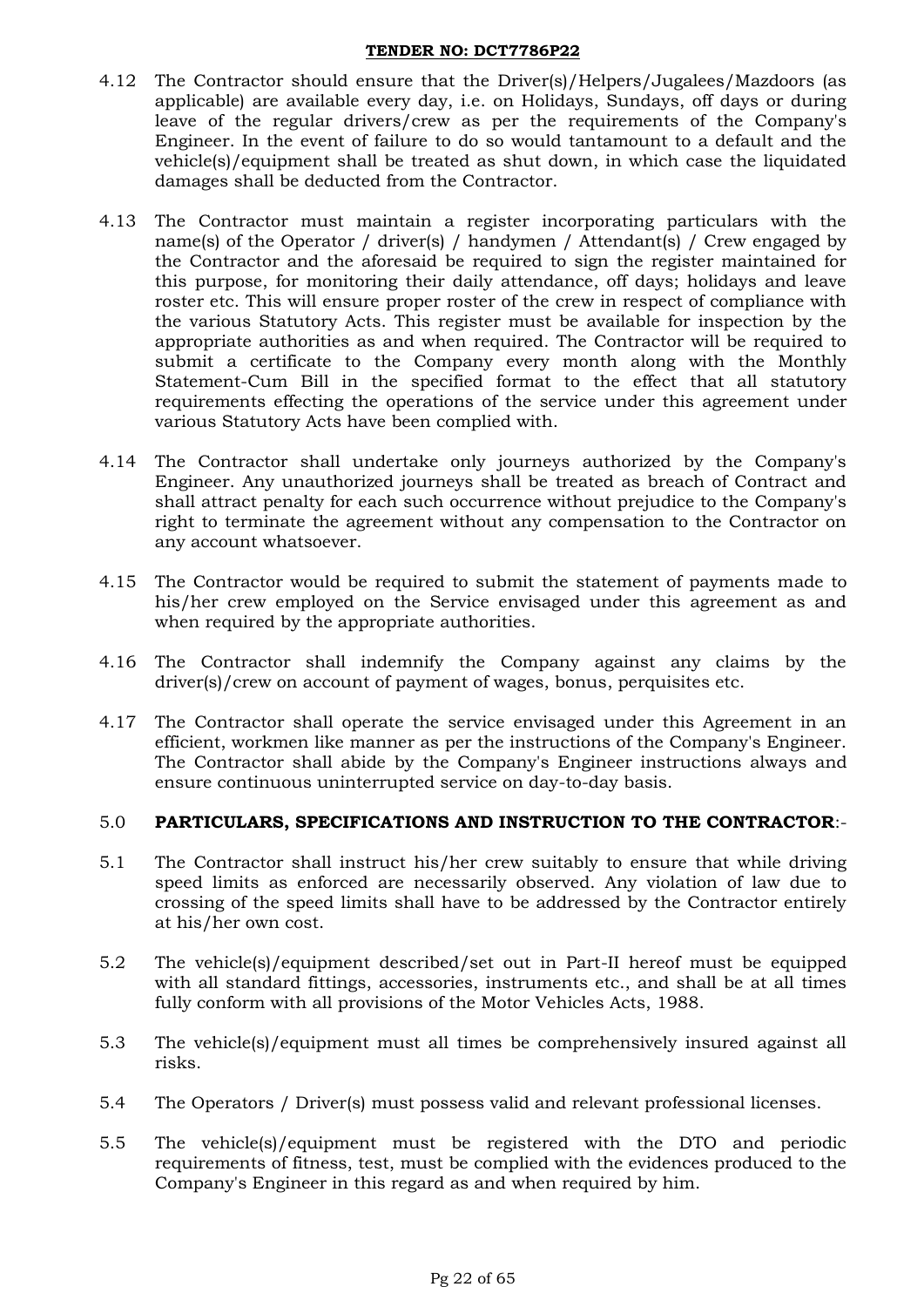- 5.6 The vehicle(s)/equipment must at all times be licensed by the appropriate Govt. authority having jurisdiction in the operating areas of the Company to ply on commercial basis and to carry passengers including crew and goods as applicable and within the designed load capacity.
- 5.7 The Contractor must ensure timely renewals of all licenses and permits and certificates within the due dates.
- 5.8 The Contractor shall provide at his/her own cost the accommodation/housing for the crew members, sheds for repairing and servicing of vehicle(s)/equipment, land/garages for parking of the vehicle(s)/equipment (wherever applicable) in and around the base station. Further, drinking water facility and provision of rest room etc and other welfare facilities as per Contract Labour (Regulation & Abolition) Act, 1970 are to be provided to his/her crew members wherever applicable.
- 5.9 During the course of the day-to-day operations, the vehicle(s)/equipment may be required to ford or ferried through various rivers. The Contractor will not object to such crossing and shall not be entitled to any additional charges.
- 5.10 The vehicle(s)/equipment must be maintained in first class road worthy condition along with uniform standards of safety and comfort to passengers as initially provided for at the time of acceptance of the vehicle(s) on the date of placement.
- 5.11(a) Speedometer and kilometreage gauge must be maintained at a high standard of accuracy. Any defects noticed by the Company's Engineer at the initial and subsequent periodic inspections must be rectified forthwith by the Contractor at his/her own cost. Until such rectification, the Company approved KM based on recee report, well index or GPS record will be considered. The Company's decision in this regard shall be final and binding on the Contractor.
- 5.11(b) Monthly payments shall accordingly be regulated according to the corrected readings.
- 5.12 The Contractor or his/her employees deployed under this Contract must observe the security and safety rules of the Company as mentioned in Part-IV (Safety Measures) when working inside the declared prohibited areas or otherwise. Any individual found to be objectionable from security/safety considerations must be replaced by the Contractor. In case the Contractor/owner of the vehicle is the driver of the Vehicle and indulges in such non-compliant of HSE laws as required company will have the right for directing the contractor/owner to take action to comply with the requirements, and for further non-compliance, the contractor/owner will be penalized prevailing relevant Acts/Rules/Regulations
- 5.13 All vehicles / equipment must carry special nameplates or marking for the purpose of identification as directed by the Company's Engineer. Wherever required, all vehicles must also be provided with the towing hook. All expenses on account of the foregoing shall be borne by the Contractor entirely on his/her own cost.
- 5.14 The Contractor shall not refuse the vehicle(s)/equipment to be driven by the Company's operator / driver(s) / officer(s) in case of emergency when Contractor's operator / driver(s) is/are not available for any reason.
- 5.15 The Contractor shall not refuse parking of any vehicle at such places as may be directed by the Company's Engineer.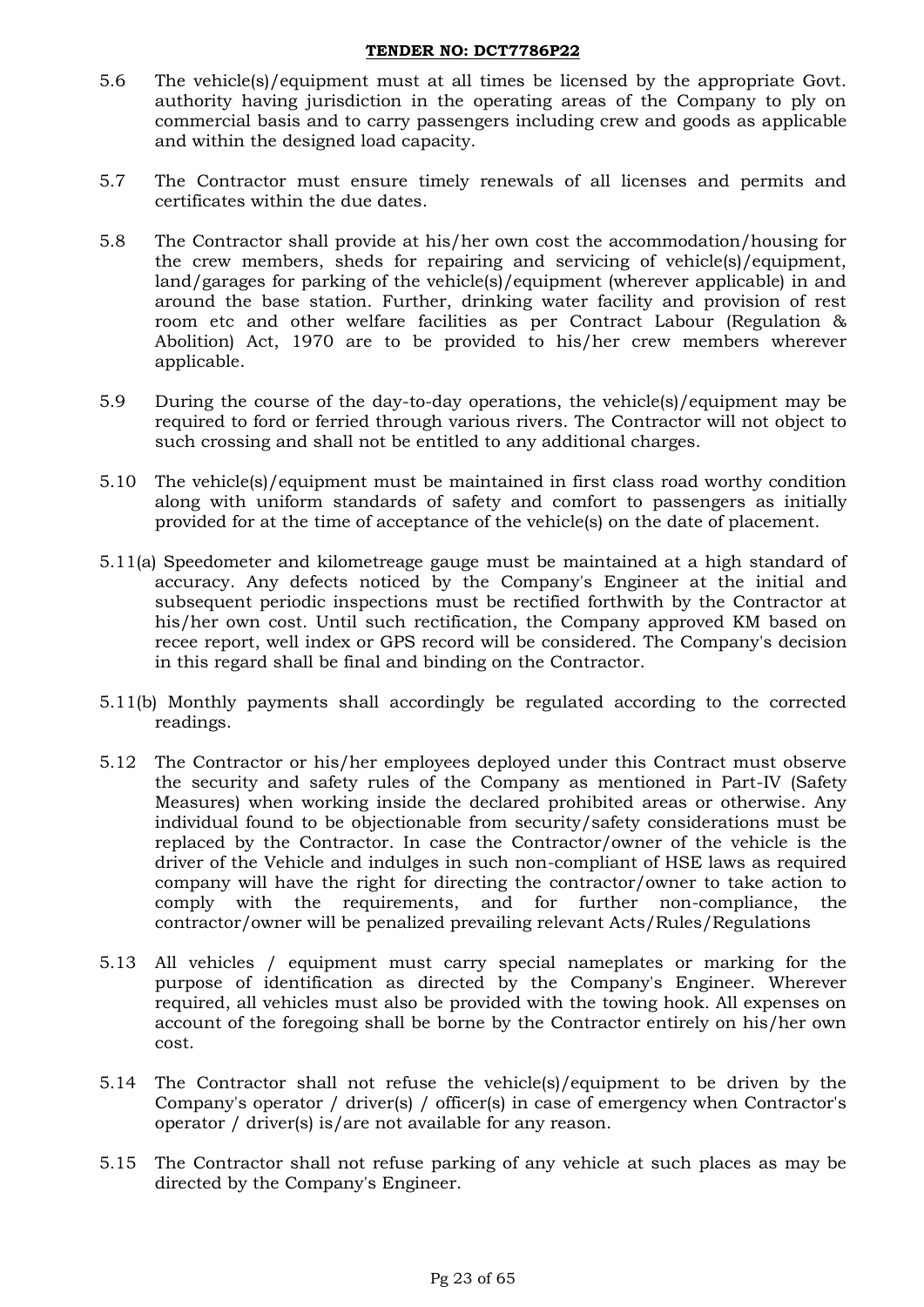- 5.16 "**OIL INDIA LIMITED**" / "**ON OIL INDIA LIMITED DUTY**" must be painted prominently in the wind glass frame and number plate of all vehicles.
- 5.17 The Contractor shall furnish together with related power of attorney the names and specimen signature(s) of the authorized representative(s) who will be overall in charge of the Contractor's organization to carry out its obligations including preparation of bills, receipts of cheques etc.
- 5.18 The Contractor or his representative(s) shall report every day to the Logistics/User Department of the Company for receiving instruction for duties of equipment / vehicle allotted for the day-to day operations.
- 5.19 The Contractor must furnish to the Company upon initial placement of the equipment / vehicle(s), the name(s) of the Operators, Supervisor(s), Driver(s), Handymen, Helper(s), crew as may be applicable together with particulars of their driving license(s) etc. In case any changes are made in the crew deployed under this agreement at any time during the tenure of this contract, the Contractor must notify the Company in writing and furnish similar particulars as required hereof in respect of the replacement(s).

### 6.0 **RIGHTS OF COMPANY'S ENGINEER**:

- 6.1 The Company's Engineer shall upon initial placement of equipment / vehicle(s) check all the relevant documentation and duly inspect/test the same before accepting it for the services under this agreement. Such inspection/test shall be carried out entirely at the Contractors' risk and cost. Any equipment / vehicle found deficient or defective in any manner will not be acceptable till such deficiency is completely rectified to the satisfaction of the Company's Engineer. The vehicle on company duty will be Tested/Inspected by company engineer as and when required.
- 6.2 The Company's Engineer shall arrange for allocation of the equipment / vehicle(s) duty to the various departments if so desired.
- 6.3 Upon deployment of the equipment / vehicle(s) to a specified department if required, the transport service shall have to be provided by the Contractor to the satisfaction of the Company's Engineer.
- 6.4 The Company's Engineer shall have power amongst others as follows:
	- a) Fix the normal duty hours/timings of the Contractor and regularly monitor the same;
	- b) Instruct the Contractor from time to time for such further inspection as may be necessary for the proper and adequate supply of services and for keeping such records as are deemed necessary.
	- c) Instruct the Contractor to replace by more suitable hands any of his/her crew engaged for running/operating the equipment / vehicle(s) or for general management of the service when such person is found unsuitable for the purpose of rendering efficient service to the Company under this agreement. Be it expressly stated that the Company shall not be responsible or liable in the event of any action by the Contractor against his/her employees or workmen in any manner whatsoever arising out of their removal or replacement.
	- d) Instruct the Contractor to remedy breach of contract and levy any penalty in relation thereto.
	- e) Refuse the services of any equipment / vehicle(s) found in deteriorated conditions and order the Contractor to rectify the defects or arrange for replacement till such default is remedied.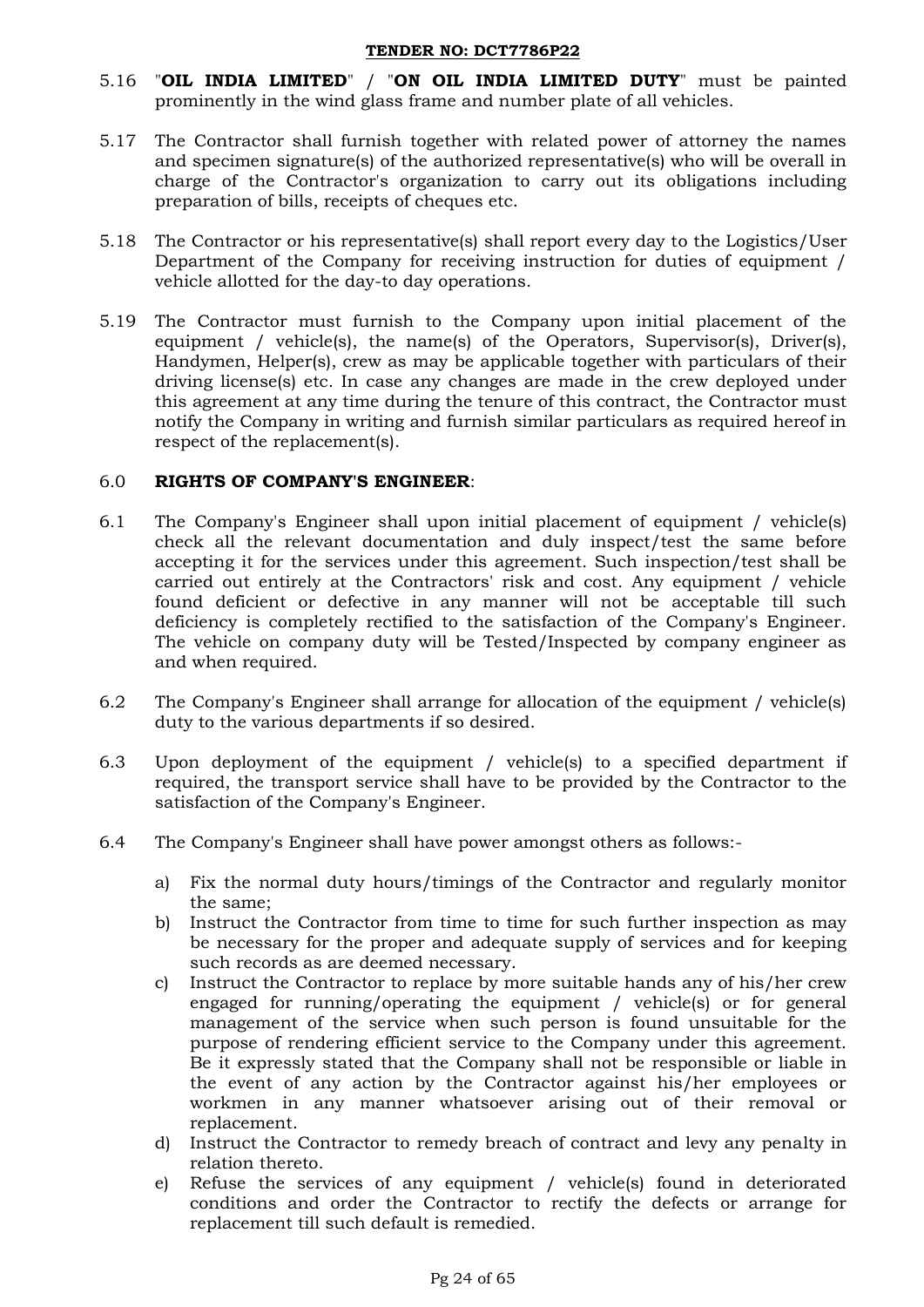- f) Instruct the Contractor to park the equipment / vehicle(s) at a specified place within the Company's premises or at the Contractor's works.
- g) Instruct the Contractor to utilize the services beyond the stipulated hours of service.
- h) Instruct the Contractor to undertake authorized journeys to specified destination(s) and carry the authorized passengers or goods as the case may be.
- i) Instruct the Contractor to go out of station for overnight halt(s).
- j) Undertake periodic inspection of the equipment / vehicle(s) as per programmed as may be decided by him/her. Such inspection shall be carried out in the presence of the Contractor or in presence of his / her authorized representative. Such inspection/ test carried out by the Company shall be at the Contractor's cost and risk.
- k) Instruct the Contractor to remedy/rectify expeditiously and defects revealed upon periodic inspection/test carried out by the Company. Such rectification shall be at the Contractor's cost entirely.
- l) Instruct the Contractor to remove the equipment / vehicle(s) in respect of which the defects as aforestated which have been detected upon inspection/test periodically by the Company which have remained unrectified.
- m) Instruct the Contractor to remove the equipment / vehicle(s) in respect of which defects have been found upon periodic inspection from the service under this agreement till such time as the same are rectified.
- n) Check the speedometer and kilometer readings and notify any defects and determine any correction factor on the statement-cum-bill in case the readings are found to be defective.
- o) Instruct the Contractor to furnish the names of all operator, driver(s) and crew with full particulars at the time of commencement of the service or on any occasion when such operator / driver(s)/crew are required to be replaced for any reason.
- p) The Company's Engineer shall clearly indicate the total shut down hours in a month due to maintenance of the equipment / vehicle(s) and/or default with reason in the monthly statement which will be treated as final for determining liquidated damages or penalty, if any.
- 6.5 The Contractor would at all times obey the instructions of the Company's Engineer and ensure compliance of the above-mentioned orders and instructions.

### 7.0 **SECURITY DEPOSIT**:

- 7.1 On receipt of notification of award from the COMPANY, the CONTRACTOR shall furnish the Performance Security to COMPANY within one week from the date of issue of LOA for an amount specified in the Forwarding Letter and Letter of Award (LOA) as per Proforma-Form and must be in the form of a Bank Draft/Cashier"s cheque/Banker's cheque\*/ NEFT/RTGS/Electronic fund transfer to designated account of OIL# or Fixed Deposit Receipt (account OIL INDIA LIMITED) or irrevocable Bank Guarantee or irrevocable Letter of Credit (LC) from:
- 7.2 Any schedule Indian Bank or Any Branch of an International bank situated in India and registered with Reserve Bank of India as scheduled foreign bank.
- 7.3 Bank Guarantee issued by a Bank, amongst others, must contain the following particulars of such bank:

### Full address. Branch Code.

Code Nos. of the authorized signatory with full name and designation. Phone Nos., Fax Nos., E-mail address.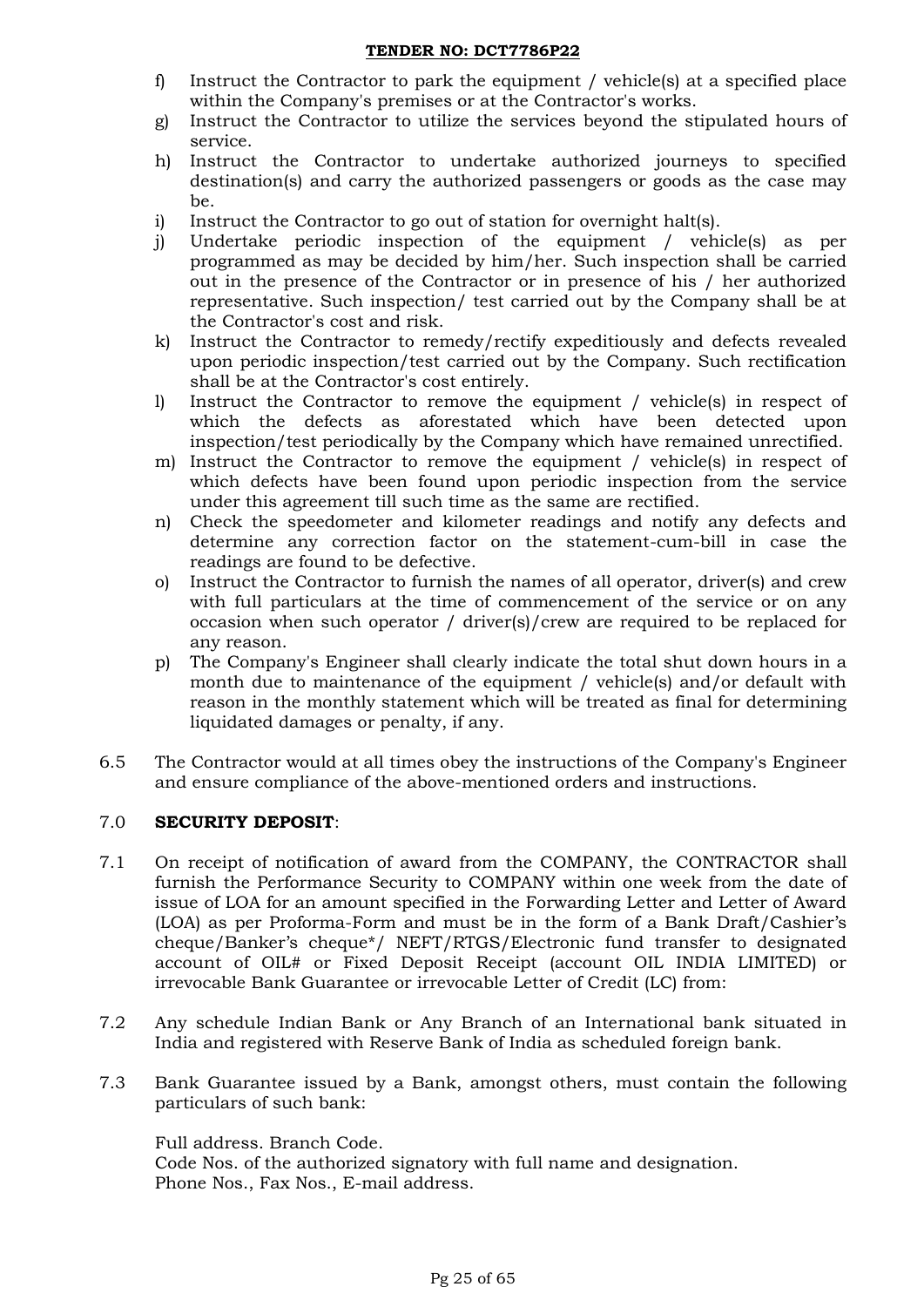- 7.4 The CONTRACTOR/service provider(s) will have to submit the Bank Guarantee from any of the scheduled banks and on non-judicial stamp paper of requisite value as per the Indian Stamp Act, purchased in the name of the issuing banker.
- 7.5 The Performance Security shall be denominated in the currency of the contract.
- 7.6 The Performance Security specified above must be valid for the entire duration of the Contract and claim period should be valid for a minimum of 03 (three) months beyond the contract period. The Performance Security will be discharged by COMPANY not later than 30 days following its expiry of claim period. In the event of any extension of the Contract period, Bank Guarantee should be extended by CONTRACTOR by the period equivalent to the extended period.
- 7.7 The Performance Security shall be encashed by COMPANY on account of CONTRACTOR"s failure to fulfil its obligations under the Contract and/or nonperformance/un-satisfactory of the Contractor. Company shall not be required to proof any loss or damage on account of Contractor's non-performance/unsatisfactory performance.
- 7.8 The Performance Security will not accrue any interest during its period of validity or extended validity.
- 7.9 Failure of the successful Bidder to comply with the requirements of clause Error! eference source not found. shall constitute sufficient grounds for annulment of the award and forfeiture of the Bid Security. In such an eventuality, action will be initiated as per the Banning Policy of OIL in vogue.

#Subject to credit in OIL"s account within prescribed time

\*The validity of Bank Draft/Cashier"s/Banker"s cheque (as applicable) should not be less than 3 months.

In the event CONTRACTOR fails to honour any of the commitments entered into under this agreement, and/or in the event of termination of the contract under provisions of Integrity Pact and/or in respect of any amount due from the CONTRACTOR to OIL, OIL shall have unconditional option under the guarantee to invoke the above bank guarantee and claim the amount from the bank. The bank shall be obliged to pay the amount to OIL on demand.

7.10 The Security Deposit shall also be forfeited in case of the occurrence of the following events as well:-

a) In case of non-placement of equipment/ vehicle(s) as per agreement, in full at the sole discretion of the Company.

b) In case of any event occurring as envisaged in clause No.8.1 hereof; and/or

c) In case of any event occurring as envisaged in clause No.9.0 hereof, where the outstanding bills are not adequate to recover the damages to the extent of such shortfall;

d) In case of premature termination due to default or breach of contract by the Contractor.

7.11 In the event of an occurrence as envisaged in clause No.7.10 (b) & (c), the Contractor will have to furnish additional Security Deposit in the manner prescribed to the extent of amount forfeited. Failure on the part of Contractor to comply with this would render this agreement liable for termination whether partially or fully at the sole discretion of the Company, without prejudice to the right of the Company to take any other action or such default including but not limited to forfeiture of the entire security deposit. The Contractor shall not be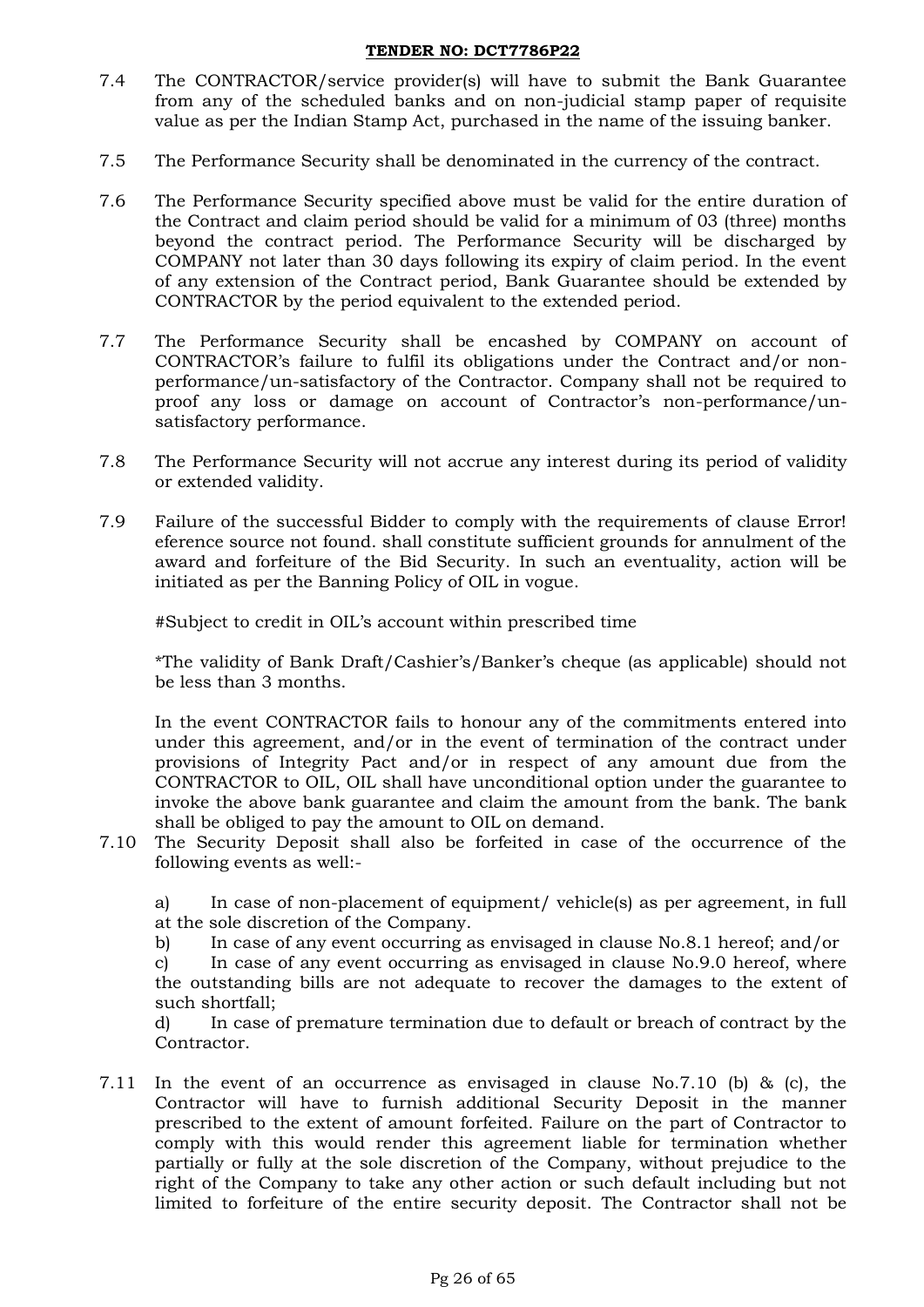entitled to any damages or compensation whatsoever on account of such termination.

- 8.0 The Contractor shall commence the supply of regular and continuous service by placing the equipment / vehicle(s) as per this agreement on and with effect from the due date of placement. Any delay in placement of equipment / vehicle(s) for whatsoever reasons beyond the stipulated due date of placement will call for forfeiture of Security Deposit as stipulated hereof without prejudice to any other rights of the Company reserved in this Agreement.
- 8.1 The Contractor shall supply and maintain the services of all the equipment / vehicles in normal service EVERY DAY with drivers and attendant crew (wherever applicable) as required by the Company. In the event of a default leading to a shut down, the Contractor shall not be paid the daily pro-rata fixed charge for the day(s) or part thereof and also be liable to pay to the Company liquidated damages. Such damages will be recovered normally from the Contractor's outstanding bills for the specific shut down vehicle(s). However, in case the outstanding bill for such shut down vehicle(s) (kept off road) is not adequate for such recovery, the Company will have the right to recover the damages from the bills of other vehicles under the agreement, if any. This is without prejudice to the Company's right to recover the amount in any other manner as laid out in the law including appropriation of the Security Deposit towards such outstanding.
- 8.2 In case of default not leading to shut down, the Company's Engineer shall notify the Contractor to remedy the default within reasonable time and till such default is remedied, if necessary the vehicle(s) shall be released to the Contractor, whereupon it shall be treated as shut down and the pro-rata fixed charge per day shall not be paid for the period of shut down and liquidated damages/penalty as applicable shall be levied too.
- 8.3(a) In case of accidents and consequent non-availability of equipment / vehicle(s), pro-rata fixed charges will be deducted but the same will not attract liquidated damages if the Contractor notifies in writing to the Company with adequate proof about the accident, copy of FIR (FIRST INFORMATION REPORT) lodged by the Contractor, MVI(Motor Vehicle Inspector) report and copy of garage certificate (in case of damage of vehicles) shall be required as mandatory in addition to other proof to be submitted and accepted by GM-Logistics. Company has the right to inspect/cross check such declaration by physical verification/test run etc. If satisfied with the documents submitted, GM-Logistics shall waive the liquidated damage and his decision in this regard shall be final and binding on the part of the contractor. However, this will not be applicable in case of:-

(i) Accidents caused by rough/rash driving or because of negligence of the driver.

(ii) Where a FIR is lodged by a third party and services of the vehicle(s)/ equipment(s) is/are not available for formalities to be observed as per the laws of the land. In such a situation the equipment / vehicle(s) will be treated as shut down and will attract liquidated damages in addition to deduction of pro-rata fixed charges.

8.3(b) In case of accidents or otherwise leading to damage/breakdown of the equipment / vehicle(s) the time required to repair and place back the equipment / vehicle(s) into Company's service shall be decided by the Company's GM-Logistics which shall be final and not alterable. On expiry of such allotted time, pending placement of equipment / vehicle(s) liquidated damages will be recovered in addition to the deduction of pro-rata fixed charges. Before placement of the vehicle on Company"s duty after accident/any mishap etc. an Inspection/Test of the vehicle will be carried out for road worthiness.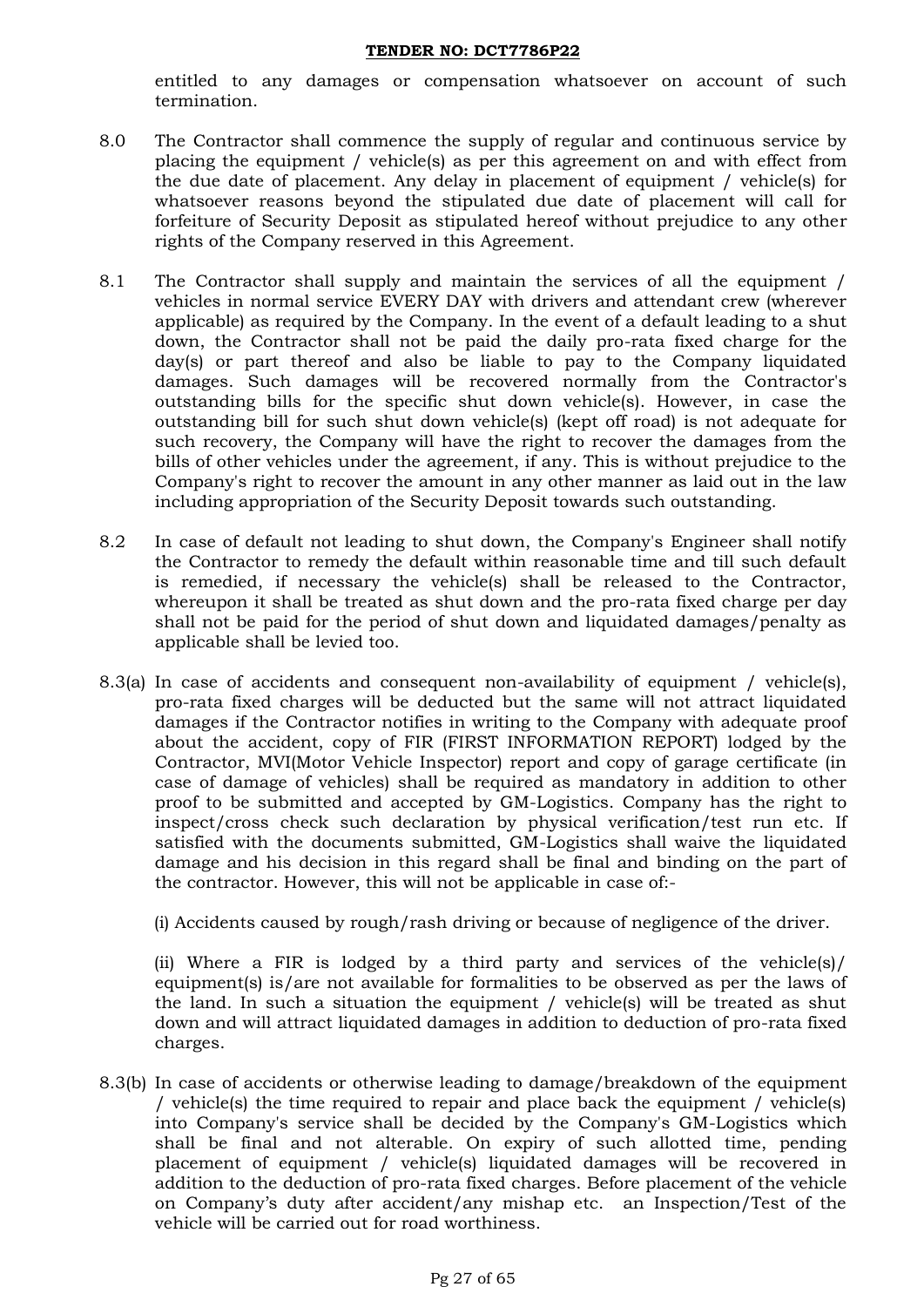8.3(c) In case of Bundhs, Rasta Roko, and Strike etc. called by other organisation and if the equipment / vehicle(s) is/are not available for operations due to absence of operator / driver or otherwise the equipment / vehicle(s) will be treated as shut down and pro-rata fixed charge will be deducted. However, if Company feels such shut down could have been avoided liquidated damages will be imposed and shall be recovered from the subsequent bills of the Contractor with proper intimation. It is to be clearly understood that 48(Forty Eight) hours time allotted per month for general maintenance without deduction of pro-rata fixed charge will not be adjusted against such bandh/strike period.

### 9.0 **TERMINATION**:

In the event of the Contractor's failure to place equipment / vehicles in due time or render proper services as per terms of this Agreement, the Company reserves the right to terminate wholly or partially the Agreement with 30(Thirty) days notice in writing and on the expiry of this notice period, this service Agreement shall stand terminated or modified for the reduced number of equipment / vehicle(s) and Contractor shall not be entitled to any damage or compensation on account of such termination or reduction in number of equipment / vehicle(s) or otherwise from any cause arising whatsoever.

- 9.1 The Company may without prejudice to any other remedy for breach of contract, by written notice of default sent to the Contractor to terminate this Agreement in whole or in part if the Contractor fails to perform any of his/her obligations under this agreement or if the Contractor does not cure his/her failure immediately upon receipt of notice from the Company or during any such time as the Company may authorise in writing after receipt of default notice from the Company.
- 9.2 In the event of Company terminates the contract in whole or in part pursuant to clause No.9.1, the Company may procure, upon such terms and in such manner as may deem appropriate similar services shall be liable for any excess costs incurred by the Company in this regard. However, the Contractor shall continue performance of the Contract to the extent not terminated.
- 9.3 The Company may at any time terminate the contract giving a written notice to the Contractor without compensating him, if the Contractor becomes bankrupt or otherwise insolvent, provided such termination will not prejudice or effect any right of action or remedy which occurred or will occur thereafter to the Company.
- 9.4 The Company may send written notice to the Contractor, terminate the agreement, in whole or in part at any time for its convenience. The notice of termination shall specify that the termination is for Company's convenience, the extent to which performance of service under this agreement is terminated and the date which such termination becomes effective, which will be at least 45(Forty Five) days after the date of the notice of termination. If the Company exercises this right, it shall pay the Contractor in accordance with the provisions of this agreement for the services satisfactorily rendered up to the date of termination. The Contractor will not be entitled to any damages or compensation on account of such termination.
- 9.5 In case of default due to delay in placement of vehicle beyond 3(Three) months from the due date of placement stipulated in the Contract/LOA, OIL shall have, without prejudice to any other rights of OIL, as provided in the contract, the right to terminate the Contract partially or fully with 30 (Thirty) days notice in writing. The Contractor shall not be entitled to any claim towards any damages or compensation whatsoever on account of such termination. In the event of termination of the contract, either partially or fully, Contractor shall be put on Holiday List as per the Banning Policy of OIL [available at [www.oil-india.in.](https://ind01.safelinks.protection.outlook.com/?url=http%3A%2F%2Fwww.oil-india.in%2F&data=04%7C01%7Cmanisha_agarwal%40oilindia.in%7Ca77065e506b340c218a608d9270e3c42%7Ce31a7fb602724369aa63b1e02fa1144d%7C1%7C0%7C637583764348388008%7CUnknown%7CTWFpbGZsb3d8eyJWIjoiMC4wLjAwMDAiLCJQIjoiV2luMzIiLCJBTiI6Ik1haWwiLCJXVCI6Mn0%3D%7C1000&sdata=nVUtVRzid%2FuXoziVk3DekSdWv%2BVv%2B8Pax%2F6g4ZssR10%3D&reserved=0)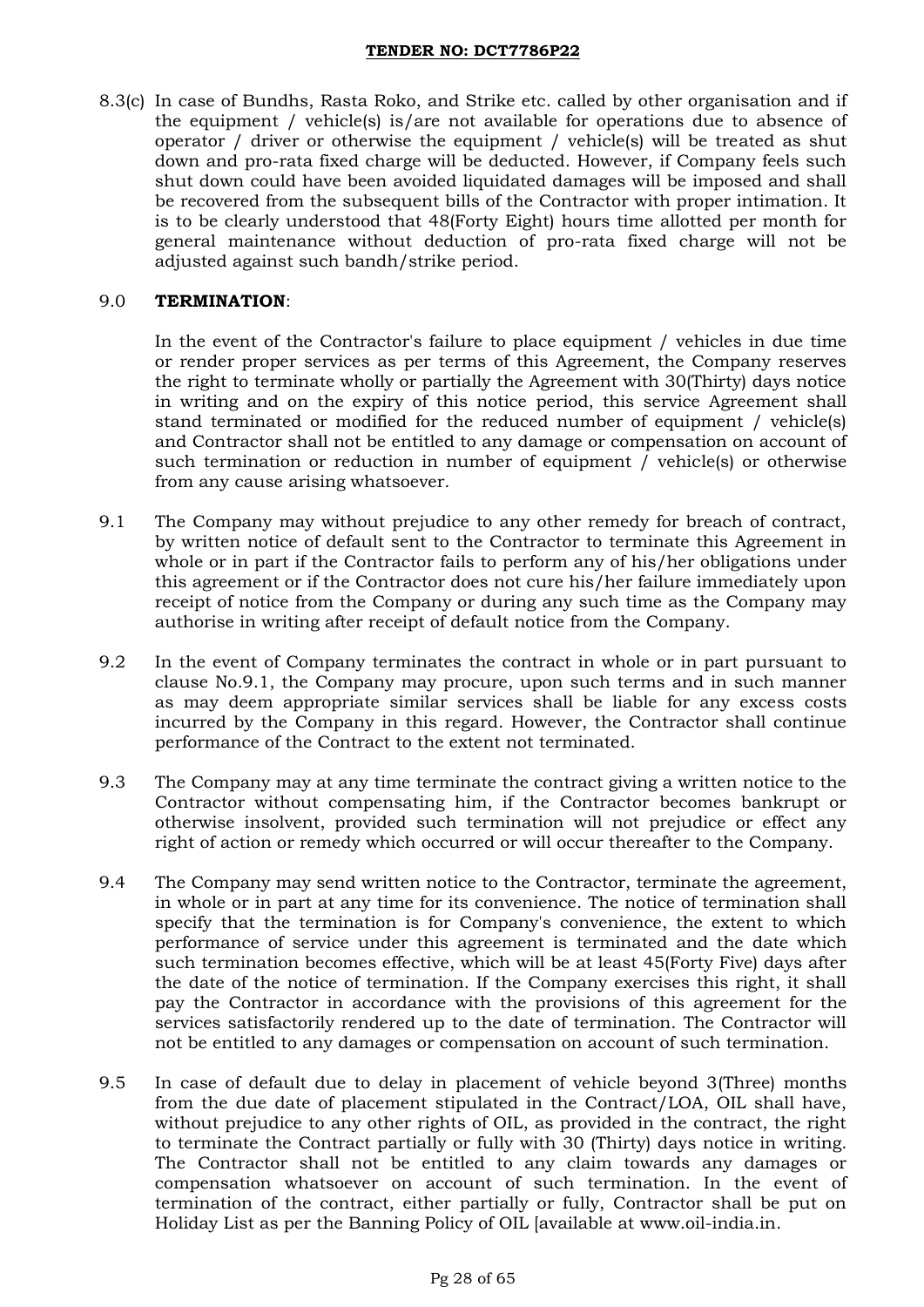- 9.6 **Termination due to change of ownership and Assignment:** In case the CONTRACTOR's rights and/or obligations under this Contract and/or the CONTRACTOR's rights, title and interest to the equipment/ vehicle, are transferred or assigned without the COMPANY's written consent, the COMPANY may at its option, terminate this Contract. COMPANY shall not be however under any obligation to accord consent to the CONTRACTOR for change of ownership & assignment of the contract
- 10.0(a) The Company will make monthly payment subject to adjustment / deduction as necessary for the services rendered in each calendar month and will endeavor to pay before expiry of 30 (Thirty) days from the date of submission of monthly statement-cum-bill for the month for every equipment / vehicle on the basis of accepted rates calculation as mentioned in Part-II (SOQ) of this Service Agreement. The above period shall be counted from day when all statements in respect of all equipment / vehicles to be deployed under this Agreement are received by the Company.
- 10.0(b) At the end of the month, the Contractor will have to submit the monthly statement-cum-bill in triplicate. Along with the monthly statement-cum-bill, the Contractor will also submit to the user department a certificate every month confirming compliance with the statutory requirement and in absence of the said certificate, bill will not be processed for payment and any delay arising out of the same shall be attributable to the Contractor.
- 10.0(c) Monthly statement / bills submitted by the Contractor will be cross checked by the Company with the records maintained by the Company. Wherever discrepancies are found the Company would have right to make necessary corrections in the statement/bill submitted by the Contractor before certifying/countersigning the same for processing payment.
- 10.0(d) A daily logbook will be maintained in triplicate. The Contractor or his/her authorised representative should collect the original and a copy of the daily logbook has to be submitted with statement-cum-bill for claiming payment.

Apart from the above the contractor will be liable to maintain the following:

- (a) Register of Employees in Form A
- (b) Wage Register in Form B
- (c) Register of Loan/ recoveries in Form C
- (d) Attendance Register in Form D

Contractor will also be liable for issuance of employment card and wage slip in the prescribed format and also to provide proof of payment for certification by user department.

### **STATUTORY OBLIGATIONS OF CONTRACTOR**:

11.0 The Contractor shall be responsible and liable for all claims, monetary or otherwise, arising out of the use of the equipment / vehicles or operation of the services envisaged under this Agreement including liability under the Motor Vehicles Act, Payment of Bonus Act, Workmen's Compensation Act, Payment of Wages Act or any other statutory liabilities as may be in force from time to time and whatsoever. The Statutory requirements and obligations to be performed under the above Acts or any other enactment affecting the operation of services under this Agreement shall have to be performed by the Contractor only and shall be his/her sole responsibility.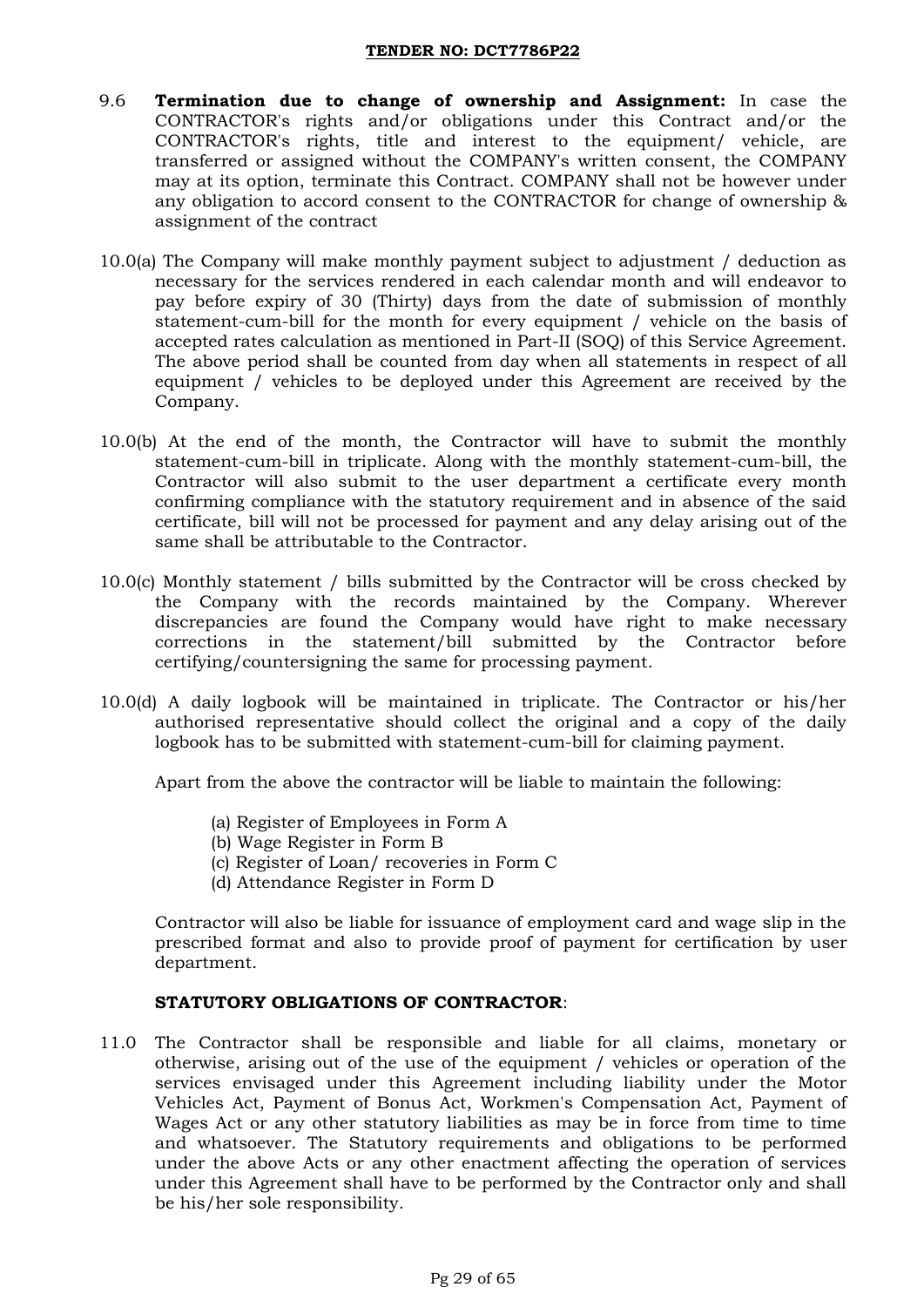12.0 **FORCE MAJEURE**: In the event of either party being rendered unable by "Force Majeure" to perform any obligation required to be performed by them under the contract, the relative obligation of the party affected by such "Force Majeure" will stand suspended for the period during which such cause lasts. The word "Force Majeure" as employed herein shall mean Acts of God, War, Revolt, Agitation, Riots, Fire, Flood, illegal & unlawful Strikes, civil commotion, road barricade (but not due to interference of employment problem of the contractor), Bundhs, Sabotage, failure or destruction of roads, culverts or bridges over or on which Contractor's equipment / vehicle(s) is/are or are to travel and any other cause, whether of kind herein enumerated or otherwise which are not within the control of the party to the contract and which renders performance of the contract by the said party impossible.

### 13.0 **ARBITRATION AND CONCILIATION**:

All disputes or differences whatsoever arising between the parties out of or relating to the construction, meaning and operation or effect of this contract or the breach thereof shall be settled by arbitration in accordance with the Rules of Indian Arbitration and Conciliation Act, 1996. The venue of arbitration will be Duliajan, Assam. The award made in pursuance thereof shall be binding on the parties.

### 14.0 **LIABILITY & INDEMNITY**:

- 14.1 Except as otherwise expressly provided, neither the Company or its servants, agents, nominees, assignees, shall have any liability or responsibility whatsoever to whomsoever (including the owner) for loss or damage to the equipment / vehicle(s) or loss or damage to the property of the Contractor or his/her contractors, sub-contractors, irrespective of how such loss is caused and even if caused by the negligence of the Company and/or his/her servants, agents, nominees, assignees unless caused by wilful or gross negligence. The Contractor shall protect, defend, indemnify and hold harmless the Company from and against such loss or damage and any suit, claim or expense resulting there from.
- 14.2 Neither the Company nor its servants, agents, nominees, assignees, shall have any liability or responsibility whatsoever from injury to, illness, or death of any employee of the Contractor irrespective how such injury, illness or death is caused by wilful or gross negligence. The Contractor shall protect, defend, indemnify and hold harmless the Company from and against such loss or damage and any suit, claim or expense resulting there from.
- 14.3 Except as otherwise, expressly provided, neither the Contractor nor his/her servants, agents, nominees, contractors or sub-contractors shall have any liability or responsibility whatsoever to whomsoever (including the owner) for loss of or damage to the equipment and/or loss to the property of the Company irrespective of how such loss or damage is caused unless caused by wilful or gross negligence of the Contractor or his/her servants, agents, nominees, assignees, contractors and sub-contractors. The Company shall protect, defend, indemnify and hold harmless the Contractor from and against such loss or damage and any suit, claim or expense resulting there from.
- 14.4 Neither the Contractor nor his/her servants, agents, nominees, assignees, contractors, sub-contractors shall have any liability or responsibility to whomsoever for injury to, illness, or death to any employee of the Company, irrespective of how such injury, illness or death is caused unless caused by wilful or by gross negligence by or his/her servants, agents, nominees, assignees, contractors or sub-contractors and assignees and hold harmless the Contractor from and against such loss or damage and any suit, claim or expense resulting there from.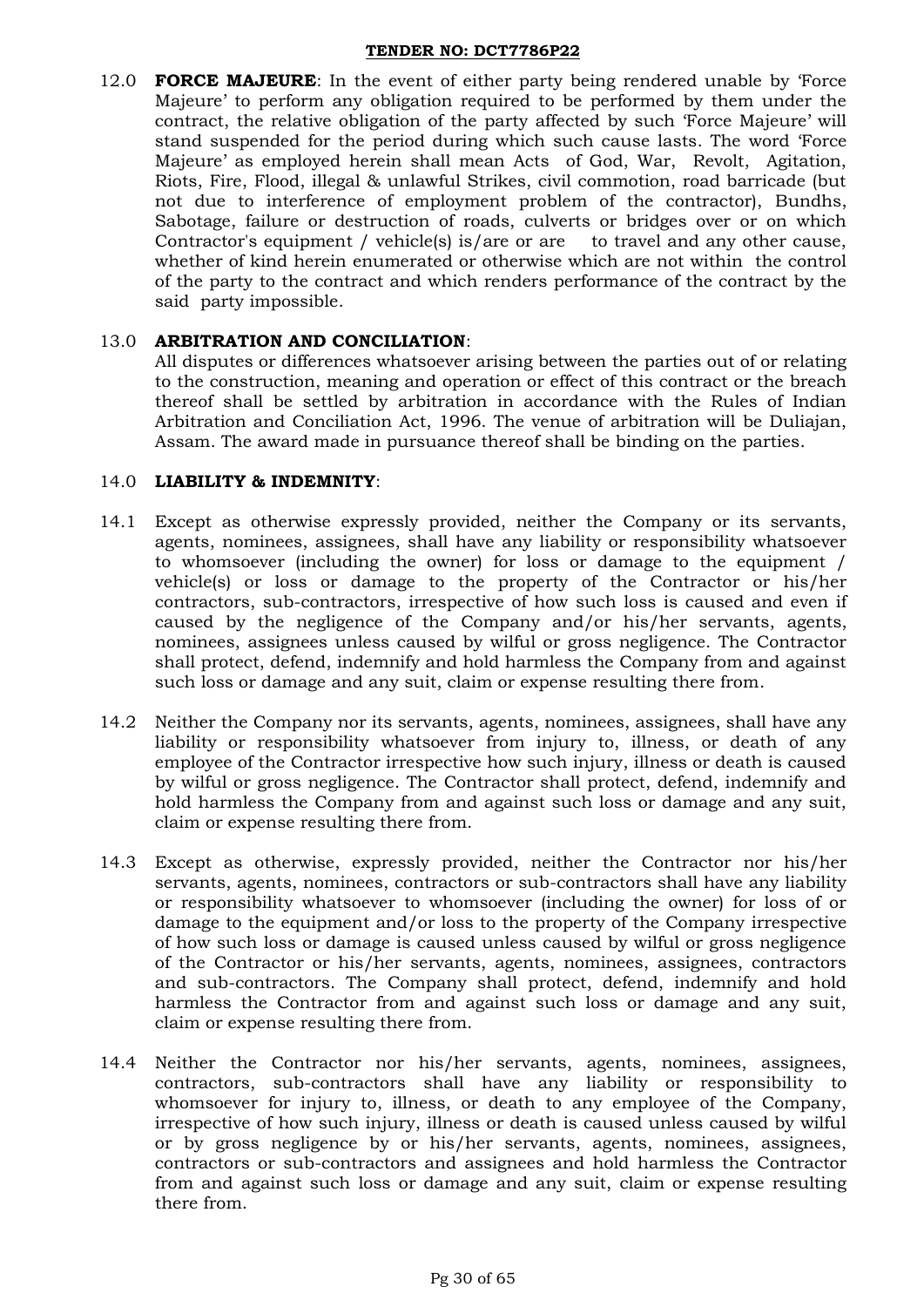### 14.5 **INDEMNITY AGREEMENT**:

- 14.6 The Contractor agrees to protect, defend, indemnify and hold the Company harmless from and against all claims, suits, demands and causes of action, liabilities, expenses, costs, liens and judgment of every kind and character, without limit, which may arise in favour of the Contractor's employees, agents, contractors and sub-contractors or their employees on account of bodily injury or death, or damage to personnel/property as a result of the operations / services contemplated hereby, regardless of whether or not the said claims, demands or causes of action arise out of negligence or otherwise, in whole or in part, or other faults.
- 14.7 The Company agrees to protect, defend, indemnify and hold the Contractor harmless from and against all claims, suit, demands, and causes of action, liabilities, expenses, costs, liens and judgment of sever kind and character, without limit. Which may arise in favour of the Company's agents, contractors and sub-contractors or their employees on account of bodily injury, death or damage to personnel/property as a result of the operations contemplated hereby regardless of whether or not the said claims, demands or causes of action arise out of the negligence or otherwise, in whole or in part, or other faults.

### 14.8 **INDEMNITY APPLICATION**:

The indemnities given herein above, whether given by the Company or the Contractor shall be without regard to fault or to the negligence of either party even though said loss, damage, liability, claim, demand expense, cost or cause of action may be caused, occasioned by or contributed to by the negligence, either sole or concurrent of either party.

### 14.9 **INSURANCE**:

The Contractor shall arrange comprehensive insurance to cover all risks in respect of their personnel, materials equipment and vehicle(s) belonging to the Contractor or his/her contractors or sub-contractors during the currency of the agreement and shall provide certificates of such insurance.

### 15.0 **TAXES & LEVIES**:

- 15.1 Corporate taxes and other duties including Income-Tax arising out of this agreement shall be borne by the Contractor as per the laws that may be in force from time to time.
- 15.2 Company shall withhold Income tax as per rates, which may be in force from time to time as may be applicable to the operational services under this agreement.

### 16.0 **ASSIGNMENT**:

16.1 The Contractor shall not assign his/her rights, duties and obligations arising under this agreement and sublet to any third person or party except in respect of payments to be received by Contractors, if acceptable to the Company.

### 17.0 **SUB-CONTRACT**:

17.1 The Contractor shall not sub-contract all or any part of the work envisaged under this Agreement.

### 18.0 **STATUTORY OBLIGATIONS**: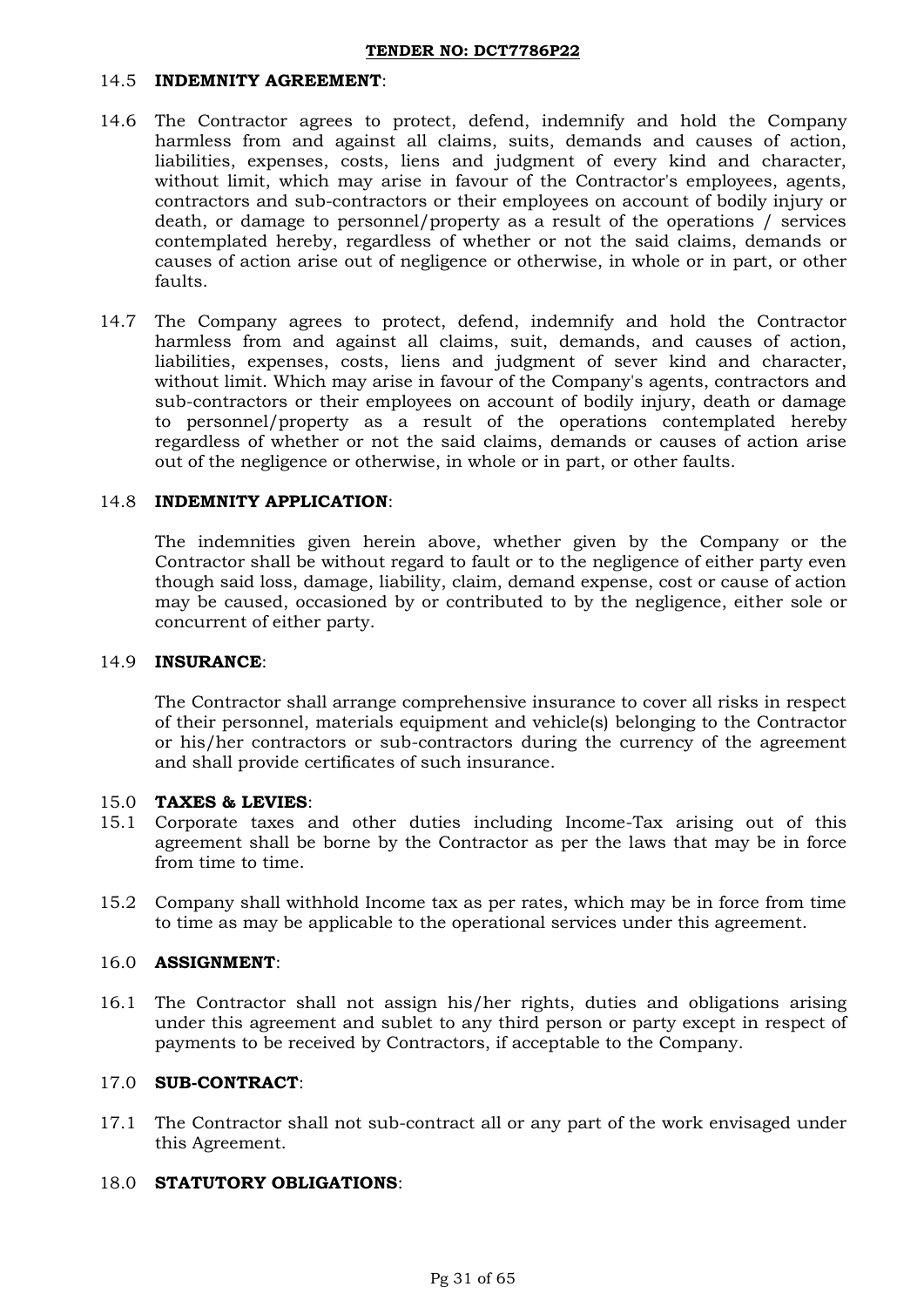18.1 The Contractor shall bear all other expenditure, which may be deemed necessary or required towards fulfilment of his/her obligations under the Statutory Acts during the tenure of this service agreement.

### 19.0 **SET OFF CLAUSE**:

"Any sum of money due and payable to the contractor (including Security Deposit refundable to them) under this or any other contract may be appropriated by Oil India Limited and set off against any claim of Oil India Limited (or such other person or persons contracting through Oil India Limited) for payment of a sum of money arising out of this contract or under any other contract made by the contractor with Oil India Limited (or such other person or persons contracting through Oil India Limited)."

### 20.0 **FURNISHING FRAUDULENT INFORMATION/DOCUMENT**:

If it is found that a bidder has furnished fraudulent information / documents, it shall constitute sufficient ground for annulment of the award and the party shall be debarred for a period of 3(three) years from the date of detection of such fraudulent act besides the legal action.

21.0 **LIQUIDATED DAMAGES FOR DELAY IN PLACEMENT/ MOBILISATION OF EQUIPMENTS/ VEHICLES AND/OR COMPLETION OF WORKS AND SERVICES**: Liquidated Damages will be applicable @0.5% of the contract value per week or part thereof, for delay in placement of vehicle(s)/ equipment for Company's services/ Contract mobilization/completion date subject to a maximum ceiling of 7.5% of first year Contract value including mobilization cost, if any (for Hiring the services of Cranes) / 7.5% of estimated total contract value (for Hiring the services of vehicles / equipment other than Cranes).

### 22.0 **THEFT OF VEHICLE**:

(a) In the event that during the tenure of the contract(s), the vehicle is stolen and the same is authenticated with adequate proof of documentary evidence, no penalty shall be imposed during the period of unavailability of the vehicle on account of the same. Moreover, in case the vehicle is not recovered, the contractor(s) shall be given an option to place another vehicle of similar or equivalent category of stolen vehicle to complete the remaining contractual period under the existing contract with all rates, terms & conditions remaining firm & applicable.

22.0 (b) In case the contractor(s) is not agreeable or unable to provide another vehicle in lieu of the stolen vehicle to complete the remaining contractual period (to be intimated in writing by the contractor), the contract shall be short closed with no penalty for the remaining period and the security money may be released upon advise of the GM-Logistics.

**\*\*\*\*\*\*\*\*\*\*\*\*\*\*\*\*\*\*\*\*\*\*\*\***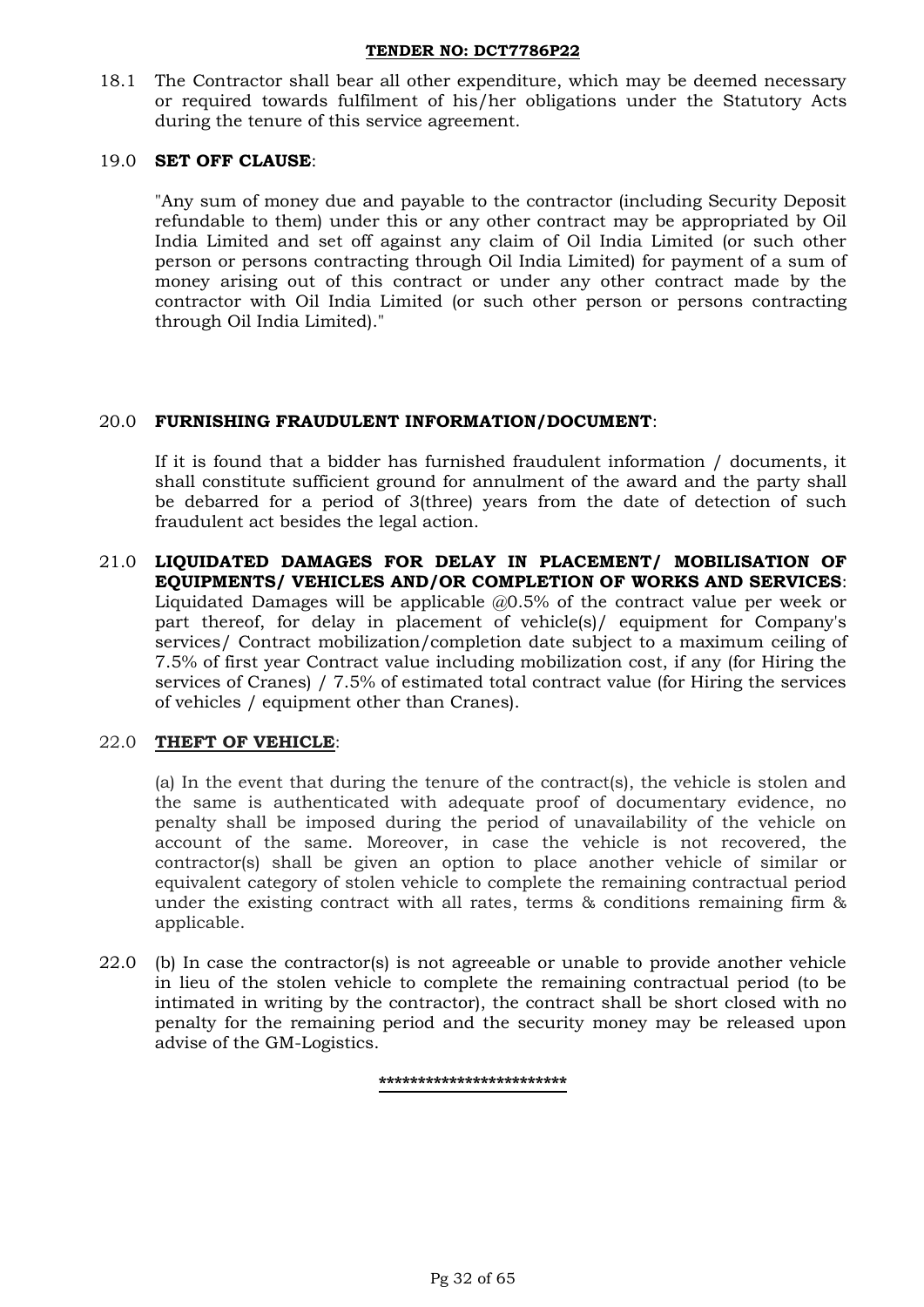### **Section-II SCHEDULE OF WORK, UNIT AND QUANTITY (SOQ)**

|    | 1. SCHEDULE OF SERVICES: -           | Hiring the services of 07 Nos. readily available 02<br>(TWO)<br>Wheel<br>Drive<br>Non-AC<br><b>TATA</b><br>SUMO/MAHINDRA & MAHINDRA BOLERO or<br>equivalent Non-AC model having applicable<br>Emission norms with all standard fittings and<br>accessories for operational areas in Assam and<br>Arunachal Pradesh for a period of 02(two) years,<br>extendable by another 01(one) year if required. |
|----|--------------------------------------|------------------------------------------------------------------------------------------------------------------------------------------------------------------------------------------------------------------------------------------------------------------------------------------------------------------------------------------------------------------------------------------------------|
| 2. | <b>Model of the Vehicle:</b>         | The model of the offered readily available vehicle<br>are as under:                                                                                                                                                                                                                                                                                                                                  |
|    |                                      | TATA SUMO GOLD CX (2WD, NON-AC) having<br>applicable emission norms with all standard<br>fittings and accessories,                                                                                                                                                                                                                                                                                   |
|    |                                      | or                                                                                                                                                                                                                                                                                                                                                                                                   |
|    |                                      | Mahindra & Mahindra BOLERO LX (2WD, NON-<br>AC) having applicable emission norms with all<br>standard fittings and accessories.                                                                                                                                                                                                                                                                      |
|    |                                      | or                                                                                                                                                                                                                                                                                                                                                                                                   |
|    |                                      | Mahindra & Mahindra BOLERO B2 (2WD, NON-<br>AC) having applicable emission norms with all<br>standard fittings and accessories,                                                                                                                                                                                                                                                                      |
|    |                                      | or                                                                                                                                                                                                                                                                                                                                                                                                   |
|    |                                      | Any other equivalent Non-AC model vehicle<br>having applicable emission norms<br>with<br>all<br>standard fittings and accessories.                                                                                                                                                                                                                                                                   |
|    | 3. Vintage of Equipment / Vehicle(s) | <b>Vehicles</b><br>with<br>Vintage<br>$\ddot{\cdot}$<br>earlier<br>than<br>01.01.2019 shall not be considered.                                                                                                                                                                                                                                                                                       |
| 4. | Duration of Contract                 | : 02 (Two) years from the date of placement of<br>the vehicle extendable by another 01 (One) year,<br>if required, with a condition of termination of<br>the Contracts at any time during the extended<br>period.                                                                                                                                                                                    |
| 5. | Area of Operations                   | : OIL's operational areas in Assam & Arunachal<br>Pradesh.                                                                                                                                                                                                                                                                                                                                           |
| 6. | Tendered cost of fuel                | : Rs 88.35 / litre (HSD)                                                                                                                                                                                                                                                                                                                                                                             |
| 7. | <b>Mobilisation Period</b>           | : 02 (two) weeks from the date of issue of LOA or<br>as mentioned in the LOA. The successful<br>applicants will have to place their vehicles within<br>the period from <b>August'2021</b> to <b>September'</b><br><b>2021</b> . The exact date of placement will be<br>intimated to the successful applicants in their                                                                               |

respective LOAs.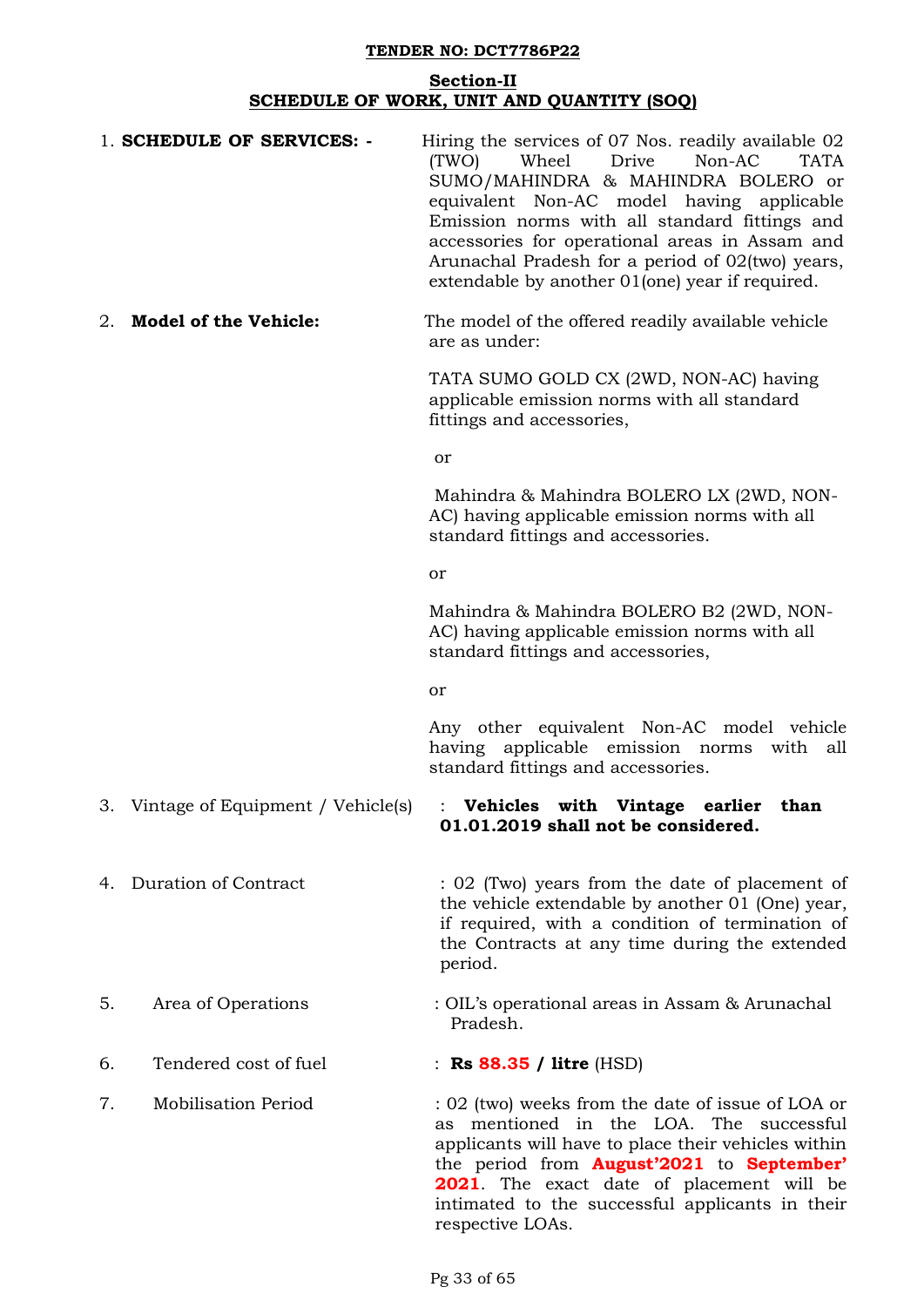8. Periodic inspection / test : a) On initial placement; and

b) As and when considered necessary by the Company Engineer during the tenure of Agreement.

9. Normal hours/timings of duty/day: As may be stipulated by the Company's Engineer.

# 10. **SCHEDULE OF SERVICE, UNITS, QUANTITIES & RATES**:

| Item<br>No. | <b>Description of Service</b>                                                                      | <b>Year 2021</b><br>(in Rs.) |
|-------------|----------------------------------------------------------------------------------------------------|------------------------------|
| 10          | Fixed Charge per month per vehicle (Vehicle for 24 hrs &<br>Drivers normal duty for 8 hrs per day) | 37,690.00                    |
| 20          | Running Charge per km at tendered price of fuel (HSD) of<br>Rs. 88.35 /litre                       | 9.33                         |
| 30          | Single OT for Driver beyond $8th$ hours & up to 9 <sup>th</sup> hours<br>duty                      | 61.75                        |
| 40          | Double OT for Driver beyond 9th hours                                                              | 158.25                       |
| 50          | Overnight Halting Charge per driver per night (outstation)                                         | 350.00                       |
| 60          | Additional Driver Charge per day (Applicable against few<br>selected Contracts only)               | 652.17                       |

11. Above rates include all liabilities including statutory liabilities but excluding PF, ESI, GPAP, Cost of Uniform/Safety items and GST. GST, if applicable, shall be to the Company"s account. However, GST portion payable directly by the Service Provider (if applicable) shall be reimbursed to the Contractor on the basis of the documentary evidence. Contractors are required to raise monthly GST Invoices for reimbursement of GST against the contract. In the absence of GST Invoices, GST will not be reimbursed and the consequences of the same shall entirely rest upon the Contractor. Any input credit benefit received by the party must be passed on to OIL. Fixed Charges also includes vehicle for 24 hours availability with services of Driver / Helper / relief crew for 8 hours normal duty every day.

12. The above rates shall be fixed and firm for the entire tenure of the contract and shall be binding on both the parties. No changes in these rates shall be allowed under any circumstances during the tenure of this service agreement except in respect of the following as mentioned in para 13 & 15 below.

13. First Variation in the offered running charges will be effective provided average fuel (HSD) price of the month preceding the month for which the payment is due changes plus or minus 5% (Five percent) over the tendered HSD price of **Rs. 88.35** per litre. Subsequent variations in running charges will be effective once the average fuel (HSD) price of the month preceding the month for which payment is due changes plus or minus 5% over the prevalent fuel price corresponding to the existing running charge. For any average fuel price variation within 5% of the prevailing rate, there will not be any change in the running charge. The variation will be calculated  $\omega$  **Rs. 0.09/km** (excluding GST) for variation of Rupee 1.00 per litre of fuel price. However, the lower threshold limit of running charge per Km is limited to 0 (zero).

14. The contractor must also submit a Certificate (declaration as per format available at the office of the GM-Contracts) duly signed by both the contractor & Driver/Helper along with the monthly statement-cum-kilometerage bill of each subsequent month in support of payment of the wages to driver/helper. Actual payment will be made by OIL only after receipt of proof of payment to the driver/helper i.e. Proof of cashless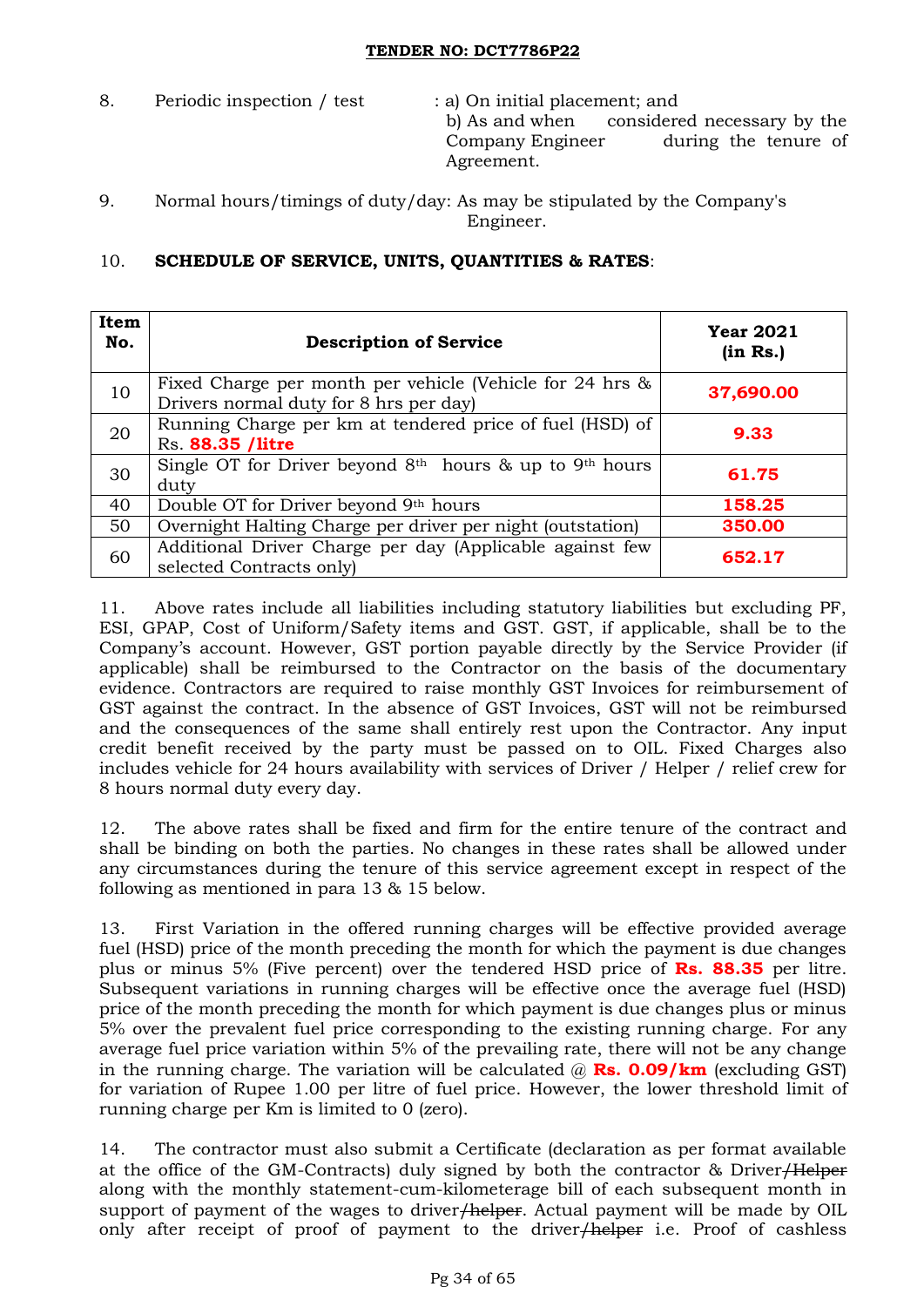transaction /payment made to the driver(s) in support of submitted wage duly acknowledged by the driver/helper in the Certificate / Format for "Declaration of payment of wages to driver<del>/helper</del>". Further a declaration regarding payment of relief crew will be given by the contractor as per specified Proforma.

15. The Contractor(s) shall have to pay monthly wages to his/her/their crew/staff engaged under this contract as per minimum rates of wages notified by Govt. of India. The current applicable rates of wages are as given below:

Wage component of Driver (skilled) for 8 hours duty (wage per day including Bonus amount of Rs. **19.17**): **Rs. 652.17/day (Rs. 633/day for reliever driver for 8 hours duty).**

Note: The wage component in the above rates is based on Govt. of India notified wages and MoS dated 24.01.2014. Any revision in the Govt. of India notified rates will accordingly be considered during the pendency of the contract. **The rates of wages shall accordingly be revised /amended from time to time against such revision as notified by Govt. of India.**

**\*\*\*\*\*\*\*\*\*\*\*\*\*\*XXX\*\*\*\*\*\*\*\*\*\*\*\*\*\***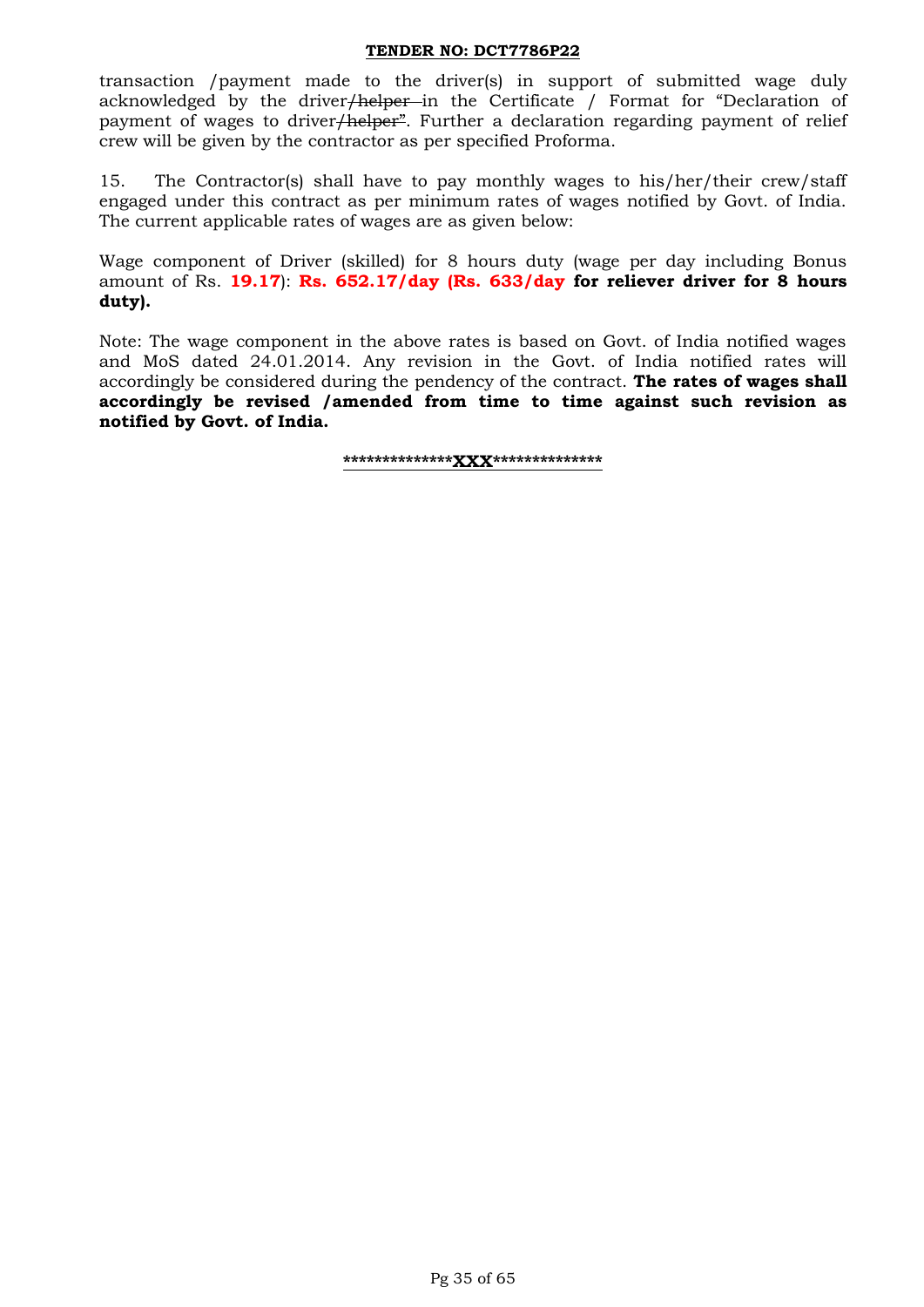### **Section-III Special Conditions of Contracts (SCC)**

1.1 Contracts will be awarded to successful Applicants on the basis of "one-applicantone-vehicle" at Company offered rates. Primary location of the vehicles will be allocated at the time of placement of the vehicles. No mutual transfer of base station i.e. Digboi / Moran /DJN etc. will be entertained after the placement of the vehicle. Company reserves the right to place the vehicles at anytime, anywhere in Company's operational areas in Assam and Arunachal Pradesh depending upon the operational exigencies during the pendency of the contract.

Present requirement of vehicles under this tender is approximately 07 Nos. However, depending on Company's requirement more vehicles (type and primary location shall be as per Company's requirement) may be hired in future from the Priority List under this tender which shall remain valid till 04 (Four) months from the date issue of first LOA. However, Company reserves the right to extend the validity of the Priority List suitably.

1.2 Vehicles (against few selected Contracts only) may be required to have provision of an additional driver, in addition to the regular driver. The additional driver may be deployed as and when necessary as per Company's requirement and the same shall be binding on part of the contractor. The contractor must ensure payment of wages (including PF, ESI, etc.) and provision of uniform, shoes, GPAP etc. to the additional driver in line with that of the regular driver. Also, for such vehicles, the daily shift pattern will be total 2 shifts having 8 hours normal duty and maximum 4 hours OT per shift per driver, unless otherwise stated. Duty time of the additional driver will commence after completion of duty time of the regular driver, which will be decided by the Company's Engineer/Officer and may be altered as per the operational requirements. Also, payment of additional driver(s) will be on daily charge basis. Reliever driver(s) for additional driver(s) is not applicable.

2.0 The model of the offered readily available vehicle should be as under:

i. TATA SUMO GOLD CX (2WD, NON AC) having applicable emission norms with all standard fittings and accessories, or

ii. Mahindra & Mahindra BOLERO LX (2WD, NON AC) having applicable emission norms with all standard fittings and accessories, or

iii. Mahindra & Mahindra BOLERO B2 (2WD, NON AC) having applicable emission norms with all standard fittings and accessories, or

iv. Any other equivalent Non-AC model vehicle having applicable emission norms with all standard fittings and accessories

Vintage: Not earlier than 01.01.2019

3.0 In case of supply of equivalent model of vehicle, the contractor must get the equivalent model approved from OIL with necessary documents prior to placement of the vehicle. OIL reserves the right to reject any un-approved equivalent model of vehicle. However, there will be no relaxation in mobilization period as well as the aforementioned technical specifications in case of any equivalent model of vehicle.

4.0 The operating rates will be offered by Oil India Ltd and the offered fixed charges per month are subject to revision as per notification issued by Govt. of India in relation to wage revision to the Driver(s) engaged as notified by Govt. of India from time to time. Payment to driver(s) to be made in line with the applicable MoS and as per the applicable minimum wages as notified by Ministry of Labor & Employment, Govt. of India, which shall also apply to this tender .

5.0 Regular due payments to the drivers(s) is/are to be made by the contractor before expiry of the 10th day of every month as per THE PAYMENT OF WAGES ACT, 1936, irrespective of release monthly bill cum statement from the company.

6.0 An amount of Rs.3500/-(Rupees three thousand five hundred only) per annum per crew member, against uniform & safety shoes for the driver(s), excluding relief drivers, will be reimbursed, on submission of proof of expenditure in original made against the same.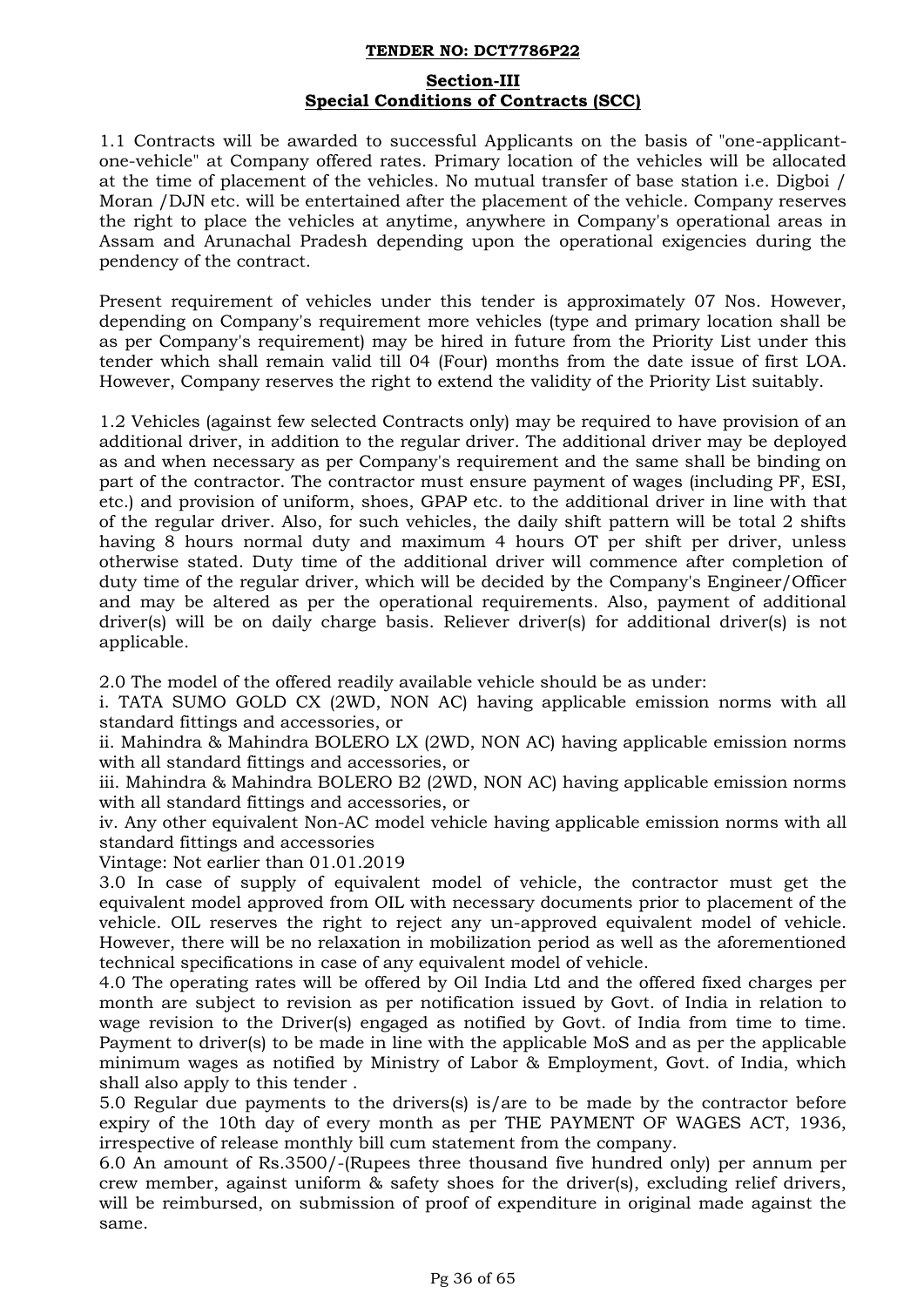7.0 All terms and conditions of applicable MoS shall apply to this tender.

8.0 DELETED

9.0

i) The contractor should be personally present at the time of placement of the vehicle.

ii) The contractor must provide medical fitness certificate of the driver from govt. recognized medical officer/govt. registered medical practitioner at the time of placement or during any change of the regular driver.

iii) In company's opinion, if a driver is not attending duty properly or having bad credentials or found involved in theft or any other unlawful activities including drunken driving, he may not be issued any entry pass. In that event the contractor has to replace the driver on getting advice from the company.

iv) The driver should always wear proper uniform while attending duties.

v) Only adult persons are to be employed by the Contractor.

vi) Contractor must provide dully filled up FORM-O (Annexure III) of Oil mines regulation act 2017 (Report of the medical examination of driver under rule 29-B) at the time of placement.

vii) In case of any accident etc., the Contractor should liaise with the concerned Police Station and District Authority for the safety of his crew and the Vehicle and must inform in writing to the user department about the cause of accident etc. immediately.

viii) The Contractor must submit the Labour Clearance Advice (LCA), as applicable, at the time of placement of the vehicle.

10.0 Notwithstanding with any clause of the contract, it will be terminated on account any one of the following situation:-

a) Deteriorated mechanical condition of the vehicle.

b) Frequent shutdown due to non-availability of fuel etc.

c) During the currency of the contract, if it is found that the contractor submitted any false statement/ document in the application/ tender document.

d) The vehicle must be owned and registered in the name of the contractor during entire tenure of the contractual period including extension period, if any. Change of ownership of the vehicle at any time during the tenure of the contract period will lead to termination of the contract.

11.0 The company reserves the right to change the base station of the vehicle operation whenever necessary.

12.0 Entry passes for OIL's protected areas will be issued by the company against written request from the contractor with full details, photograph etc. as stated below:

i. Entry passes only for 2(two) persons against this contract i.e. one for the driver & the other for the contractor or his authorized representative, in case of vehicles operating with single driver only.

ii. Entry passes only for 3(three) persons against this contract i.e. one each for the driver and additional driver & the other for the contractor or his authorized representative, in case of vehicles operating with additional drivers only.

13.0 Refund of outstanding monthly bill or any claim for reimbursement on account of increase in Road Tax / Insurance will be allowed subject to submission of satisfactory documentary evidence etc. and must be done within three months from the date of release of the vehicle. Belated claims may not be entertained.

14.0 Payment shall be made for the days / kilometer-age actually logged on Company's duties as per instructions of the Company's Engineer/Officer and as reflected in the Daily Log Book.

15.0 The vehicle should be fitted with all applicable standard fittings/accessories like audio reverse gear alarm, fog lights, foot-step, speed limiting device, applicable reflector tapes etc. Any vehicle fitted with air-conditioner shall not be accepted. Vehicle must be fitted with a suitable Vehicle Tracking System (VTS) which is to be maintained in active condition during the period of contract. The Contractor will submit the Monthly VTS Statement clearly showing Monthly Total KM Run of the vehicle along with the Monthly Kilometer Cum Bill Statement, as and when instructed by the Company's Engineer/Officer.

16.0 Vehicle must be properly and thoroughly sanitized at regular intervals and additionally as and when instructed by the Company"s Engineer/Officer. An amount of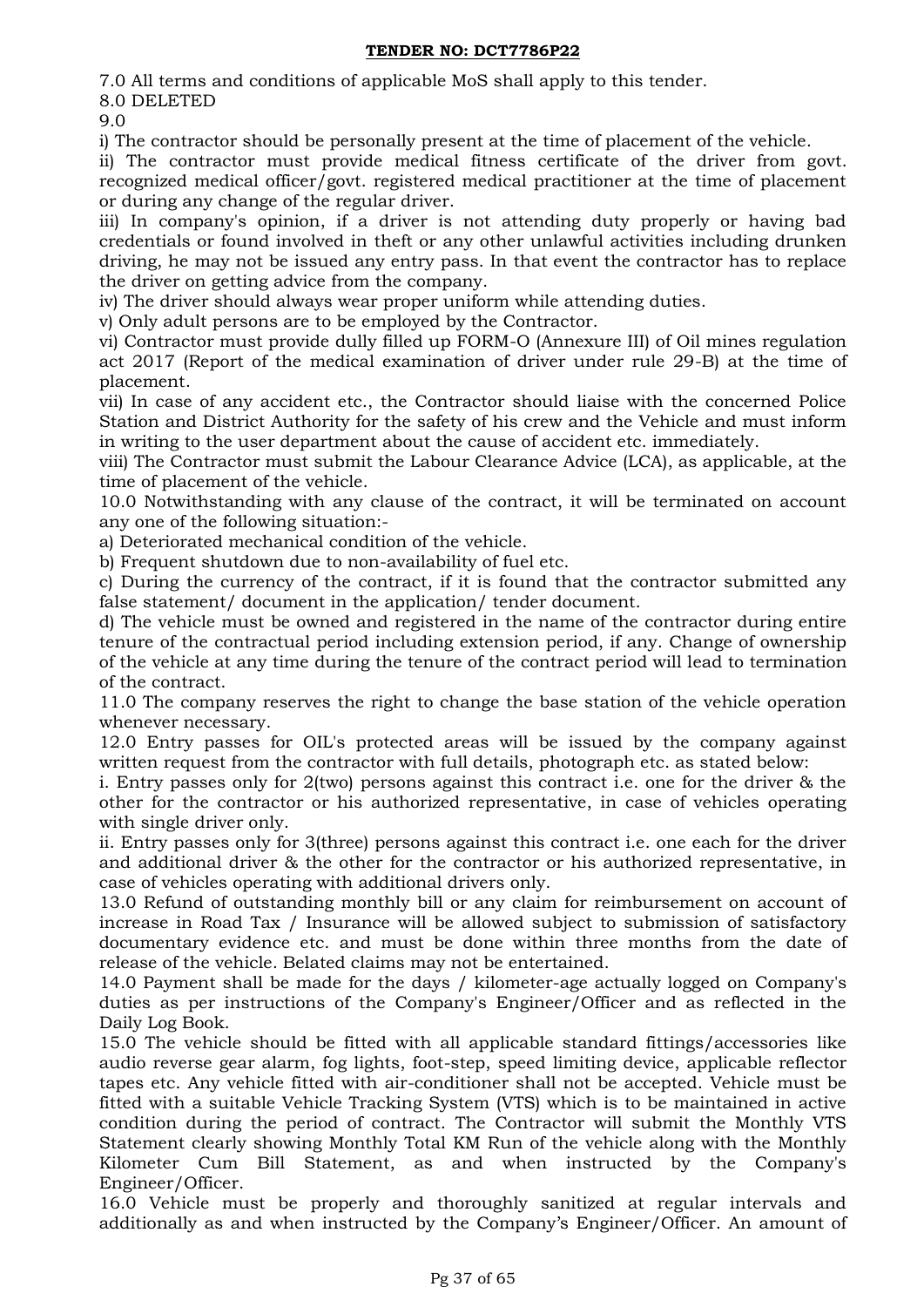Rs.6000/-(Rupees Six thousand only) excluding GST per annum and Rs. 2800/- (Rupees Two Thousand Eight Hundred only) excluding GST per annum against cost of sanitizer and sanitizer spray machine respectively will be reimbursed on submission of proof of expenditure in original made for the same against each contract.

17.0 The driver or drivers engaged by the contractor should be of good character, discipline and in good health. If the driver or drivers indulges in any theft, or other unlawful activities, action will be taken as per the law of the land. If the vehicle is seized by the Police or any other law enforcing agency for such activities, while on company's duty, it will be the responsibility of the contractor to deal with such matter.

18.0 For the days or part thereof when the services envisaged under this agreement are disrupted due to default / shut down etc. clause nos. 1.27 and 1.32 of Part I of the agreement will be applicable.

19.0 Before engaging any driver at the time of initial placement or subsequently, the driver's credentials must be submitted at Logistics Department for verification and acceptance.

20.0 Under no circumstances, the vehicle should carry out / involve in any unlawful activities / duties. In the event of any such case, the contractor will be held responsible for the consequences.

21.0 The Security Money deposited will be refunded to the contractor only after 03(three) months of satisfactory completion of works under the contract (including extension, if any), but part or whole of which shall be used by the Company in realization of liquidated damages or claims, if any or for adjustment of compensation or loss due to the Company for any reason. If any lapse found such as pending driver payments, withdrawal of vehicle before completion of contract period etc., PBG may not be released. 22.0 TERMS OF PAYMENT:

22.1 On receipt of the Monthly statement-cum-kilometer-age bill, the Company's Engineer/Officer shall verify the same with Daily Log Book and forward the same after making adjustment as may be necessary to the Finance Department of the Company for Payment. The Bill submitted by the contractor must be accompanied with the following:

(i) Daily Log Sheets in original for the month.

(ii) Wage Slip (Form XIX) of the driver(s) engaged for operation of Vehicles in the previous month.

(iii) Proof of cashless transaction /payment made to the driver(s) in support of submitted wage.

(iv) Register of Loan and recoveries (Form C), if applicable.

(v) Form B (Wage register)

(vi) Monthly attendance sheet of the driver(s) engaged by the contractor.

(vii) GSTN Invoice (if applicable)

(viii) Any other document in this regard, if required.

22.2 The Company shall pay the Contractor during the term of the contract the amounts due from time to time calculated according to the rates of payment set out hereof and in accordance with the other provisions of this agreement.

22.3 Payment of monthly bills, if undisputed, shall be made within 30(Thirty) days following the date of receipt of the same by the Company. The company shall within 30(Thirty) days of receipt of invoice notify the Contractor or any item under dispute, specifying the reasons thereof, in which event, the disputed amount may be withheld till settlement of the dispute, but payment shall be made for the undisputed portion on or before the due date.

22.4

(a) The payment declared should not be less than that of the rate(s) mentioned in applicable MoS or as per Govt. minimum wage notification whichever is higher.

(b) The above declaration on payment of wages should be for the previous month only e.g. the declaration to be submitted along with the bill of May 2022 should be for the payment of wages for the month of April 2022.

23.0

(a) Payment and disbursement of Wages by the Contractor: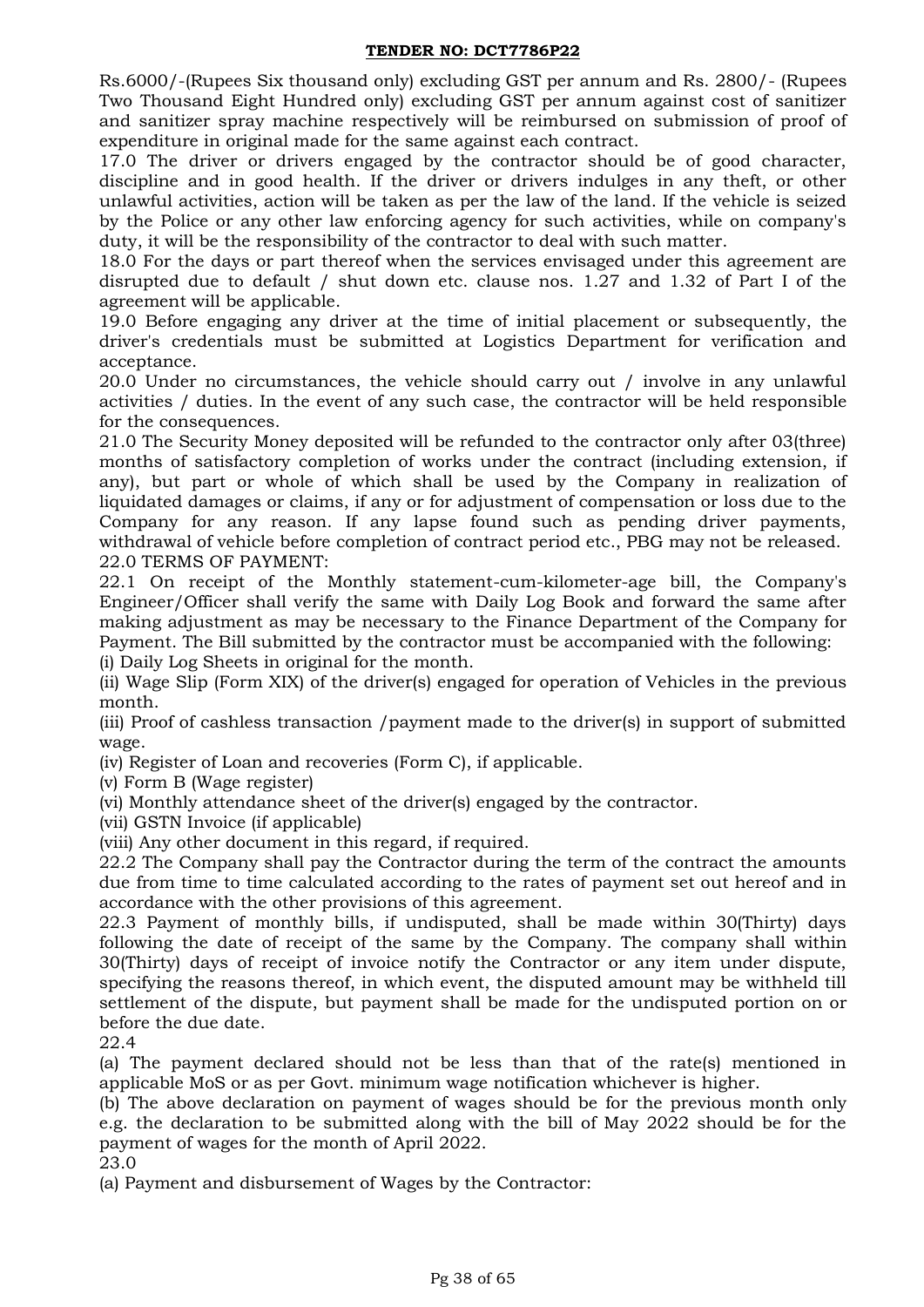i.) Contractor shall pay applicable minimum wages declared by the Central Government or wages as per the applicable MoS, as the case may be to the driver(s) engaged by him latest by 10th of every month.

ii.) Contractor shall disburse the monthly Salary/ Wages through electronic mode (cashless transaction) directly to the individual bank account of the driver(s) following Digital India Mission of the Government of India.

iii.) Contractor shall issue Wage Slip in Form XIX to the engaged driver(s) every month indicating wages paid and applicable deductions done such as PF, ESI, Advances etc.

(b) Forms and Registers to be maintained by the Contractor:

i.) Contractor shall maintain Wage Register in FORM B indicating the wage disbursed by the contractor.

ii.) Contractor shall maintain Register of Loan and Recoveries in Form C by the contractor.

24.0 The wages etc. due to the driver(s) as per provisions of applicable MOS must be made/disbursed through online Bank Transfer or electronic mode only by the contractor. The contractor must also submit certificate(s) (declarations as per format may be seen at the office of the GM-Contracts or GM-Logistics) duly signed by both the contractor & Driver(s) along with the monthly statement-cum-kilometerage bill of each subsequent month in support of payment of the wages to driver(s) as mentioned in Para-12,SOQ (Part-II).

25.0 For the purpose of payment for the service rendered the Contractor shall:

i) Accept as final and daily logbook which must be signed on a daily basis by the Company's Authorized Personnel. Any deletions and/or over writings on the Daily Log Book must be avoided as far as practicable and if such deletions and over writings are incidenced, the same must be countersigned by the Company's Authorized Personnel, otherwise the Monthly kilometreage Statement-cum-bill shall not be accepted. Proforma-I (Daily Logbook) must be made out in duplicate of which second copy be retained by the Contractor for preparing the monthly kilometreage statement-cum-bill only at the end of each month.

ii) a) Prepare monthly kilometreage statement-cum-bill and submit the same to the Company's Authorized Personnel for verification within 05(Five) days following the last date of the month. The monthly kilometreage statement-cum-bill must be accompanied with a certificate every month as per Proforma - IV towards his/her compliance with the Statutory Acts affecting the operation of this Service Agreement. The monthly bill should be claimed every month as mentioned. The contractor shall not be allowed to accumulate monthly bills. The Company shall be at liberty to not process belated monthly bills.

ii) b) The monthly kilometreage statement-cum-bill must include a factual record based on daily log sheet for services rendered as per instructions of the Company's Authorized Personnel, i.e. for Company duty only and should exclude for payment the following:

-Such kilometreage and time as may be involved on standby where kilometreage done for refueling is in excess of 5(Five) kms. Or time taken is more than 30(Thirty) minutes. In case a vehicle is allocated for operation in Arunachal Pradesh, Company may have to supply fuel for the vehicle allocated against written request of the contractor and security money deposited for this purpose due to non availability of public fuelling station in nearby area (within 5Km range). In the event of above, Company will not charge any additional amount over the prevailing fuel price.

-Such hours/days or part thereof as may be involved on standby per month where time taken for routine servicing and maintenance exceeds 48(Forty Eight) hours (2 days).

-Such hours/days or part thereof as may be involved in any month when the vehicle(s) was/were shut down due to default or otherwise.

ii) (c) Accept such adjustments on the monthly kilometreage statement-cum-bill as the Company's Authorized Personnel may make on account of all or any of the following:-

A) Deductions for defaults / shut downs not shown correctly:

B) Deductions for liquidated damages & penalty for shut downs:

C) Deductions for penalties in case of breach of contract:

D) Adjustment of kilometreage and corrections as per Clause 5.11 of Part-I under General Terms and Conditions of Contract.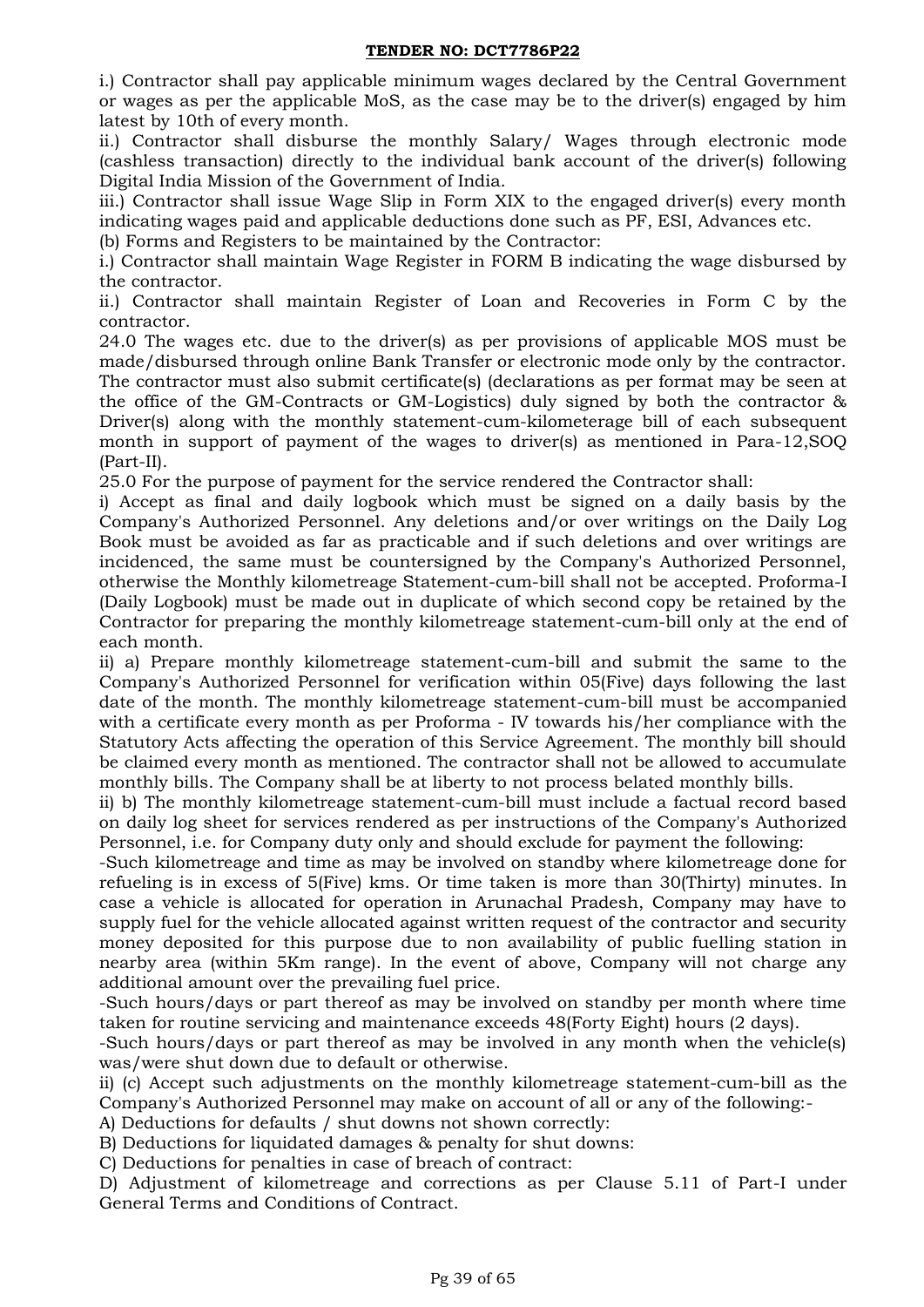E) Such other adjustments as the Company's Authorized Personnel shall consider necessary as per the requirements of the situation prevailing, the Company's decision in which regard shall be final.

26.0 The Company reserves the right to extend the contract beyond three years at its own discretion. In case of such extension, Fixed Charge per month shall be reduced by 10% for the period of 04th year extension, if any excluding the wage component and such extension shall be binding on part of the contractor.

27.0 Parking fees as applicable will be reimbursed subject to submission of necessary requisite/vouchers in original.

28.0 The contractor shall faithfully discharge his obligations under all applicable laws in respect of this contract as well as the motor vehicles act/rules etc. and keep the vehicle and the employee therein fully covered of all risks and accidents. The contractor shall engage as many numbers of drivers as may be necessary to maintain uninterrupted supply of service of the vehicle for 8 hours daily or if necessary beyond the said period for seven days a week.

29.0 Any claim of damages to the vehicle while on company duty must be submitted within 2(two) months from the date of incident. Belated claim shall not be entertained for settlement for whatever the reasons thereof.

30.0 Halting Charge is payable only when a vehicle has to stay overnight at a place other than the base station of the vehicle .In such case no overtime shall be payable after actual duty hours for overnight stay hours.

31.0 Contractor shall have to submit details with his / her colored photograph as per format in Annexure-E.

32.0 In case of any situation not provided under this Agreement, the Company's Engineer/Officer or any other person authorized on his / her behalf by the Company, shall have the right to decide upon any further claim on the facts and circumstances, which shall be binding upon the Contractor.

33.0 APPLICABLE TERMS AND CONDITIONS DUE TO IMPLEMENTATION OF MOS DATED 24.01.2014:

(a) An annual increase in the daily rate of wages will be made effective from 01.01.2014 onwards till expiry of contract as below:

LMV/HMV Drivers (Skilled) : Rs. 30.00 per day

(b) In the event of the applicable minimum wages as notified by the Central Govt. exceeding the prevalent daily wages for Drivers, the daily wages will be suitably enhanced so as to cover the applicable minimum daily rate of wages notified by the Govt. of India.

(c) The Drivers will be entitled for bonus  $\omega$  8.33% of the daily wages subject to the wages ceiling under the Payment of Bonus Act, 1965 which has been included along with the monthly wages.

(d) The Driver is entitled for a weekly day of rest after working for 06(six) consecutive days from the contractor engaging them and the contractor shall ensure reliever driver to run the services of the hired vehicles during the rest day.

(e) The Driver will be extended 03(three) national holidays and 02(two) festival holidays in a calendar year by the contractor. National Holidays means 26th January, 15th August & 2nd October. Festival holidays to be observed by the driver will have to be declared in writing to (HoD)-Contracts / (HoD)-Logistics by the contractor within one week before commencement of the contract.

(f) The Driver will be granted 18(eighteen) days annual leave with wages by the contractor which will be non-cumulative and non-encashable. The annual leave with wages can be availed 03(three) times in a calendar year.

(g) The Driver will be extended 05(five) days of casual leave by the contractor in a calendar year which will be non-cumulative and non-encashable. The casual leave cannot be combined with annual leave and cannot be availed for more than 03(three) days at a time.

(h) The contractor shall deposit the PF and EPF with the PF authorities positively on or before the 15th day of the subsequent month and will submit the PF and EPF deposit receipt to the Company. On production of the receipt, the amount will be reimbursed to the contractor. For compliance to the provisions of the EPF & MP Act, the contractor will approach the concerned PF authorities.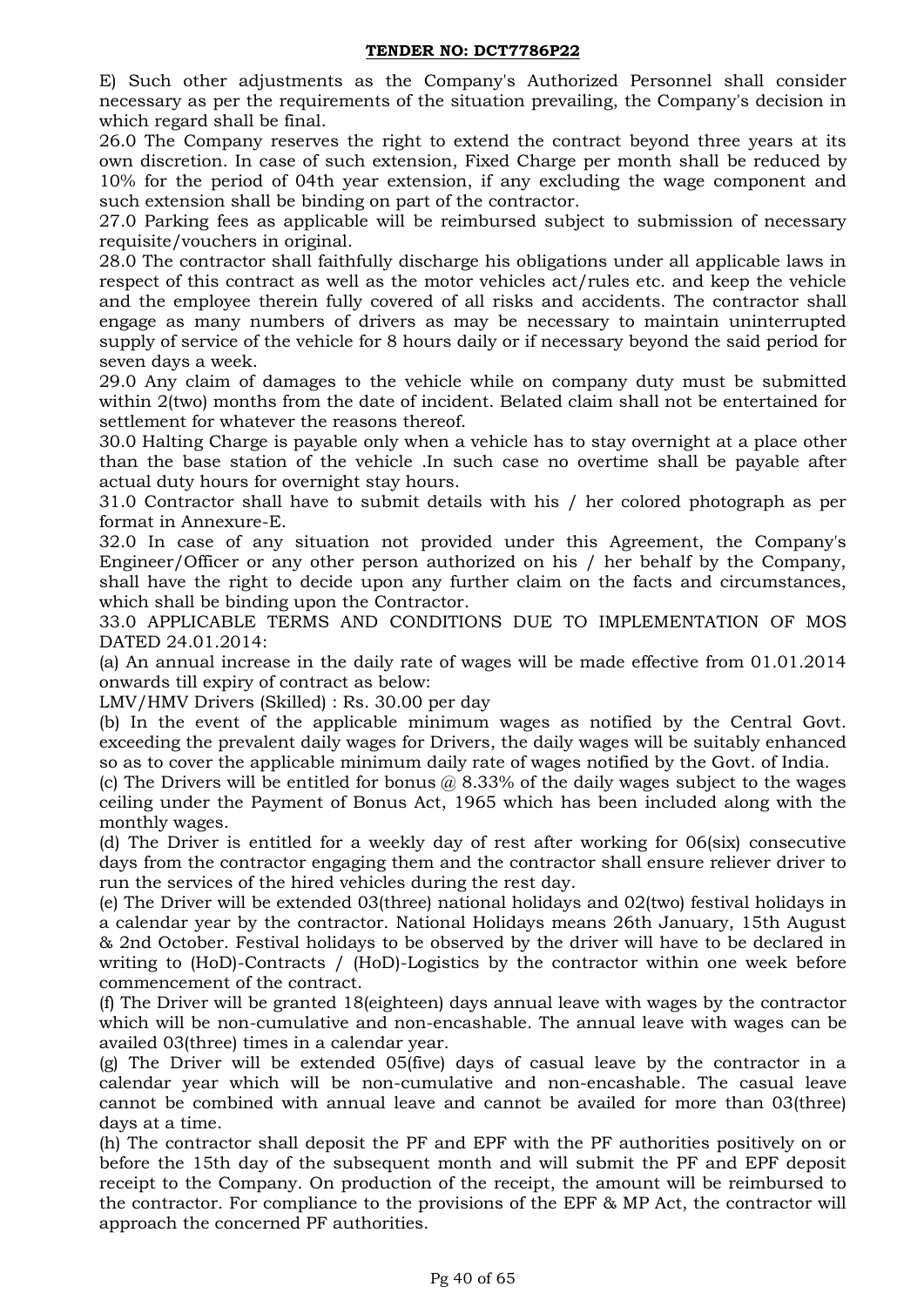(i) The Driver will be insured for an amount of Rs 03(Three) Lakhs under Group Personal Accident Policy (GPAP) by the contractor for coverage under Employees Compensation Act, 1923. The annual premium will be reimbursed to the contractor by the Company on production of documentary evidence.

(j) The Driver will be provided uniform and shoes by the contractor and the expenditure towards the same will be reimbursed to the contractor by the Company on submission of documents / proof of receipt as given below:

(i) 02(two) sets of uniform per year  $\omega$  Rs 1500.00 x 2) : Rs 3,000.00

(ii) 01(one) pair of shoe per year  $\omega$  Rs 500.00) : Rs 500.00

Total : Rs 3,500.00 per year

(k) The monthly disbursement of wages to the Driver by the contractor will be made latest by 10th day of the subsequent month. The mode of disbursing the monthly wages to the Drivers by the contractor will be through account payee cheques or bank transfer / e-remittance as may be agreed upon mutually amongst themselves. The contractor will have to issue proper wages slip to the Driver containing therein all the requisite details such as income and deductions, if any.

(l) The Driver will be extended the benefits under the Employees State Insurance (ESI) Act.

(m) The Driver engaged by the contractor will be extended medical treatment in OIL Hospital at Duliajan in the event of any work accident arising out of the employment and in the course of employment.

(n) The Drivers will not be engaged by the contractor on the following grounds:

(i) On attaining the age of 60(sixty) years.

(ii) \*The person is found medically unfit.

(iii) For any riotous behavior and indiscipline.

(iv) Any person with adverse records.

\*Note:

i)The contractor will submit a Medical Fitness Certificate every 02(two) years in respect of the Driver engaged by him/her.

ii) In case of any contradiction between "Applicable Terms and Conditions due to Implementation of MoS dated 24.01.2014" and any other clause of the Tender, then

Applicable Terms and Conditions due to Implementation of MoS dated 24.01.2014 will prevail.

34.0 The above applicable terms and conditions due to implementation of MoS dated 24.01.2014 may be succeeded by new MoS, if any.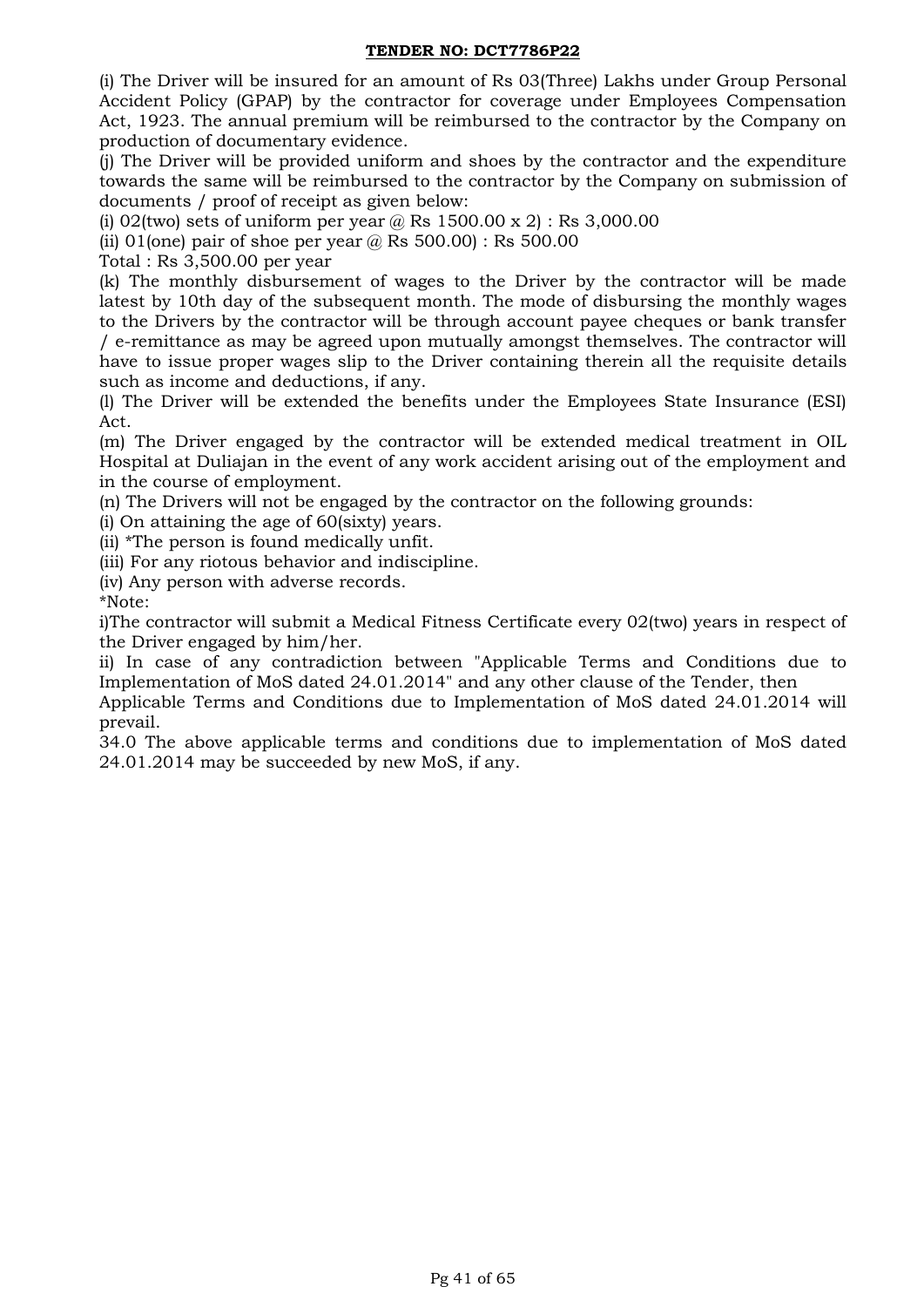# **TENDER NO: DCT7786P22 Section-IV**

To GM-CONTRACTS OIL INDIA LIMITED DULIAJAN

### SUB: SAFETY MEASURES Tender No: **DCT7786P22**

### Description of Work / Service:

Hiring the services of 07 Nos. readily available 02 (TWO) Wheel Drive Non-AC TATA SUMO/MAHINDRA & MAHINDRA BOLERO or equivalent Non-AC model having applicable Emission norms with all standard fittings and accessories for operational areas in Assam and Arunachal Pradesh for a period of 02(two) years, extendable by another 01(one) year if required.

Sir,

We hereby confirm that we have fully understood the safety measures to be adopted during execution of the above contract and that the same have been explained to us by the concerned authorities. We also give the following assurances.

a) Only experienced and competent persons shall be engaged by us for carrying out work under the said contract.

b) The names of the authorised persons who would be supervising the jobs on day to day basis from our end are the following:



The above personnel are fully familiar with the nature of jobs assigned and safety precautions required.

c) Due notice would be given for any change of personnel under item(b) above.

d) We hereby accept the responsibility for the safety of all the personnel engaged by us and for the safety of the Company's person and property involved during the course of our working under this contract. We would ensure that all the provisions under the Oil Mines Regulations,2017 and other safety rules related to execution of our work would be strictly followed by our personnel. Any violation pointed out by the Company's Engineers would be rectified forthwith or the work suspended till such time the rectification is completed by us and all expenditure towards this would be on our account.

e) We confirm that all persons engaged by us would be provided with the necessary Safety Gears at our cost.

f) All losses caused due to inadequate safety measures or lack of supervision on our part would be fully compensated by us and the Company will not be responsible for any lapses on our part in this regard.

g) We shall abide by the following HSE (Health, Safety & Environmental) POINTS: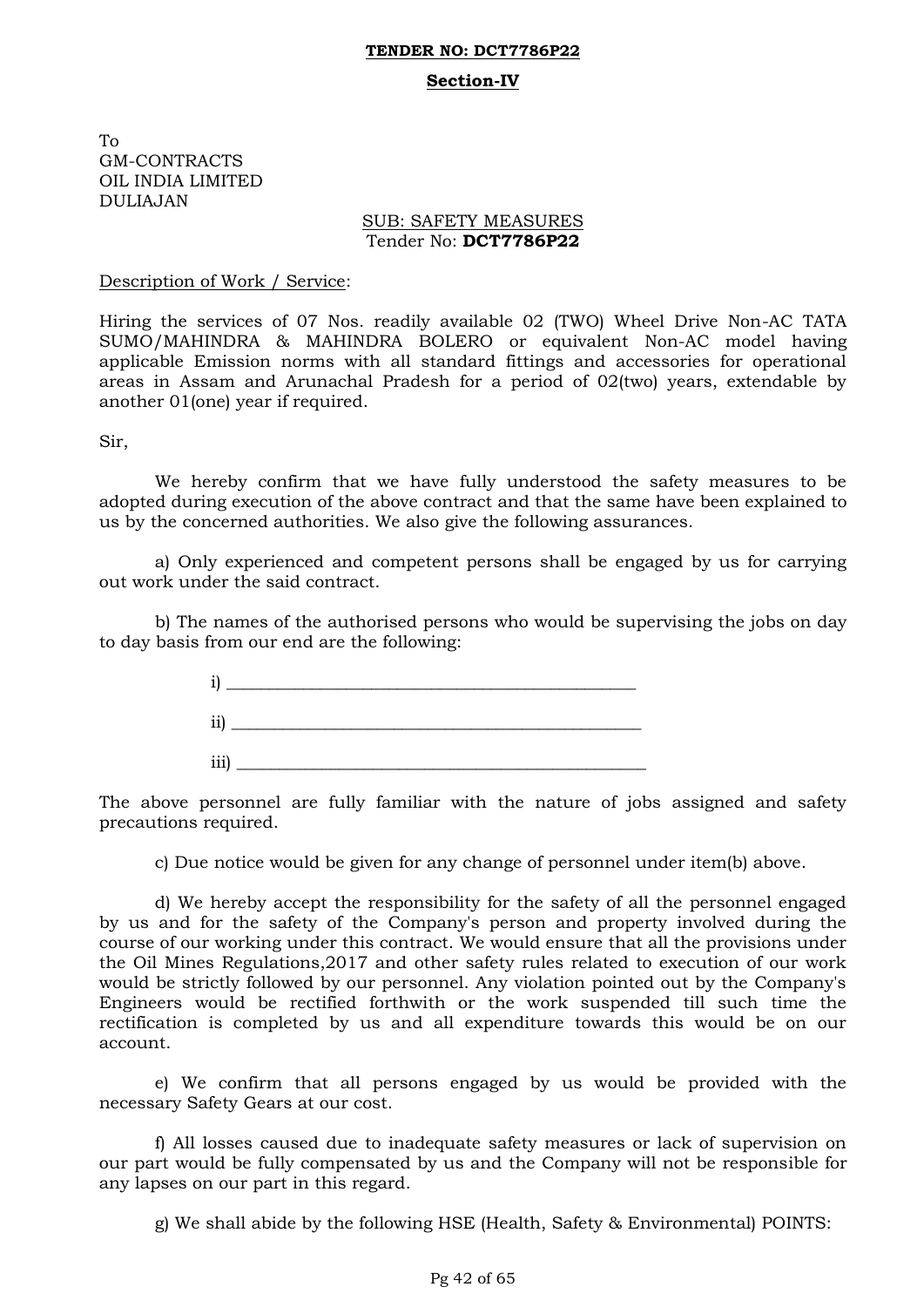### **GENERAL HEALTH, SAFETY & ENVIRONMENT (HSE) POINTS:**

1. It will be solely the Contractor's responsibility to fulfil all the legal formalities with respect to the Health, Safety and Environmental aspects of the entire job (namely; the person employed by him, the equipment, the environment, etc.) under the jurisdiction of the district of that state where it is operating unless it is specified in the contract. Ensure that all sub-contractors (if any, as per provision of the contract) hired by him/them comply with the same requirement as the contractor and shall be liable for ensuring compliance all HSE laws by the sub or sub-sub contractors.

2. Every person deployed by the contractor in a mine must wear safety gadgets to be provided by the contractor. The Contractor shall provide proper Personnel Protective Equipment as per the hazard identified and risk assessed for the job and conforming to statutory requirement and company PPE schedule. Safety appliances like protective footwear, Safety Helmet and Full Body harness has to be DGMS approved. Necessary supportive document shall have to be submitted as proof. If the Contractor fails to provide the safety items as mentioned above to the working personnel, the Contractor may apply to the Company (OIL) for providing the same. OIL will provide the safety items, if available. But in turn, OIL will recover the actual cost of the items by deducting from Contractor's Bill. However, it will be the Contractor's sole responsibility to ensure that the persons engaged by him in the mines use the proper PPE while at work. All the safety gears mentioned above are to be provided to the working personnel before commencement of the work.

3. The Contractor shall follow the Safe Operating Procedure (SOP) of the Company, for the work to be carried out.

4. Contractor has to ensure that all work is carried out in accordance with the Statute and SOP and for the purpose he may deploy adequate qualified and competent personnel for the purpose of carrying out the job in a safe manner.

5. All persons deployed by the contractor for working in a mine must undergo Mines Vocational Training, initial medical examination, PME as per applicable statue. They may be issued cards/certificate stating the name of the contractor and the work and its validity period, indicating status of MVT, IME & PME.

6. For the vehicles deployed in Mines areas, the contractor shall submit to DGMS returns indicating - Name of his firm, Registration number, Name and address of person heading the firm, Nature of work, type of deployment of work persons, Number of work persons deployed, how many work persons hold VT Certificate, how many work persons undergone IME and type of medical coverage given to the work persons.

7. For the vehicles deployed in Mines areas, the return shall be submitted quarterly (by 10th of April, July, October & January) for contracts of more than one year (if applicable). However, for contracts of less than one year, returns shall be submitted monthly.

8. It will be entirely the responsibility of the Contractor/his Supervisor/representative to ensure strict adherence to all HSE measures and statutory rules during operation in OIL's installations and safety of workers engaged by him. The crew members will not refuse to follow any instruction given by company's Installation Manager / Safety Officer / Engineer / Official / Supervisor/Junior Engineer for safe operation.

9. Any compensation arising out of the job carried out by the Contractor whether related to pollution, Safety or Health will be paid by the contractor only.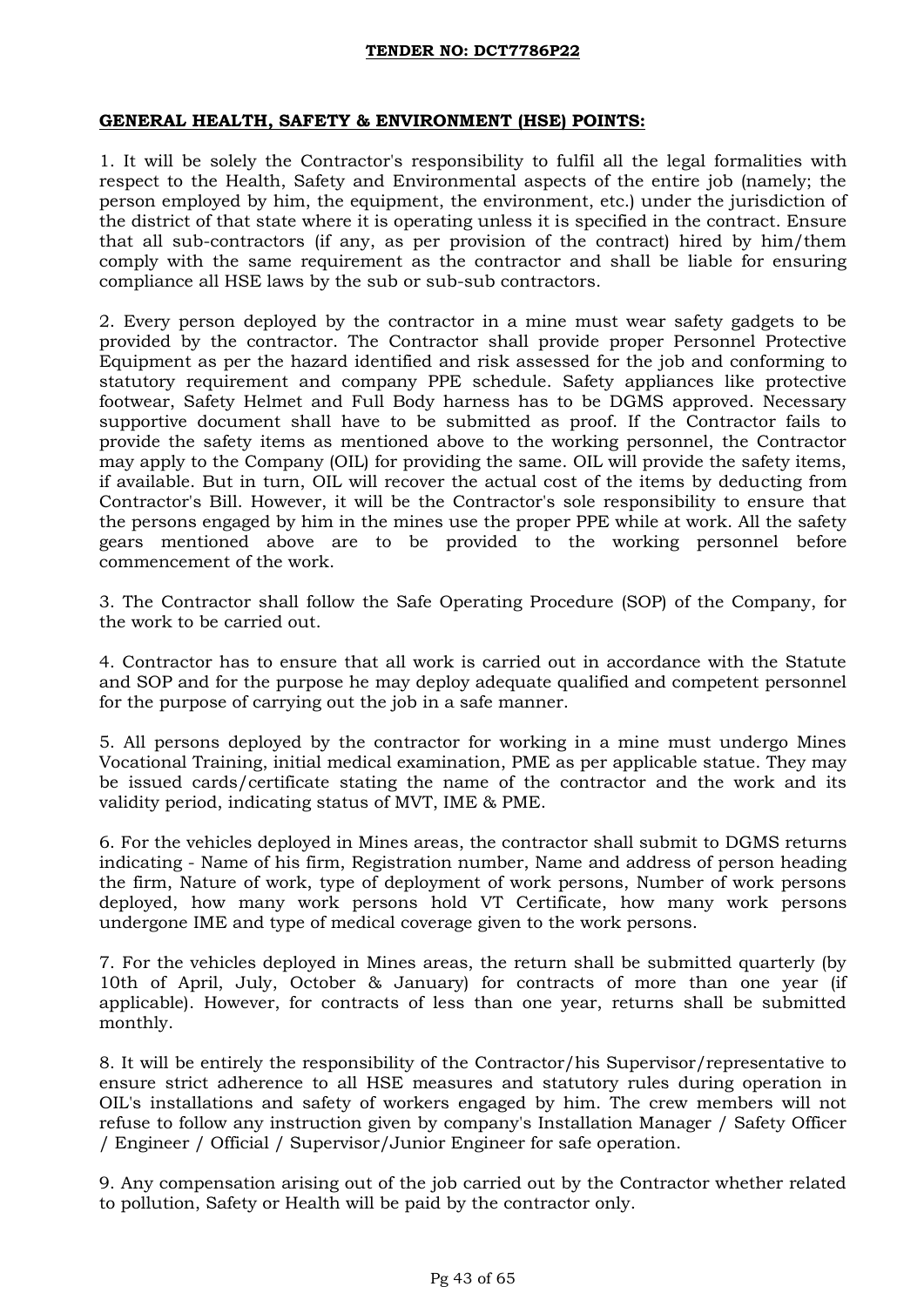10. Any compensation arising due to accident of the Contractor's personnel while carrying out the job, will be payable by the contractor.

11. The contractor shall have to report all incidents including near miss to Installation Manager / departmental representative of the concerned department of OIL.

12. The contractor has to keep a register of the persons employed by him/her. The contractor's supervisor shall take and maintain attendance of his men every day for the work, punctually.

13. If the company arranges any safety class / training for the working personnel at site (company employee, contractor worker, etc.) the contractor will not have any objection to any such training.

14. The health check-up of contractor's personnel is to be done by the contractor in authorized Health Centers as per OIL's requirement & proof of such test(s) is to be submitted to OIL. The frequency of periodic medical examinations should be every five years for the employees below 45 years of age and every three years for employees of 45 years of age and above.

15. To arrange daily tool box meeting and regular site safety meetings and maintain records in case of vehicles deployed in Mines areas.

16. For the vehicles deployed in Mines areas, records of daily attendance & employee information as in Form A (Part A & B), Form B, Form E and D as per Ease of Compliance to Maintain Registers under various Labour Laws Rules, 2017 whereas accident report etc. are to be maintained in Form J, K etc. (as per Mines Rules 1955) by the contractor.

17. A contractor employee must, while at work, take reasonable care for the health and safety of people who are at the employee's place of work and who may be affected by the employee's act or omissions at work.

18. A contractor employee must, while at work, cooperate with his or her employer or other persons so far as is necessary to enable compliance with any requirement under the act or the regulations that is imposed in the interest of health, safety and welfare of the employee or any other person.

19. Contractor's arrangements for health and safety management shall be consistent with those for the mine owner.

20. In case Contractor is found non-compliant of HSE laws as required company will have the right for directing the contractor to take action to comply with the requirements, and for further non-compliance, the contractor will be penalized prevailing relevant Acts/Rules/Regulations.

21. When there is a significant risk to health, environment or safety of a person or place arising because of a non-compliance of HSE Measures Company will have the right to direct the contractor to cease work until the non-compliance is corrected.

22. The contractor should prevent the frequent change of his contractual employees as far as practicable.

23. The contractor should frame a mutually agreed bridging document between OIL & the contractor with roles and responsibilities clearly defined, in case of any emergency.

24. Contractors shall ensure that the employed person shall have valid driving license and sound mental condition to carry out the job entrusted for.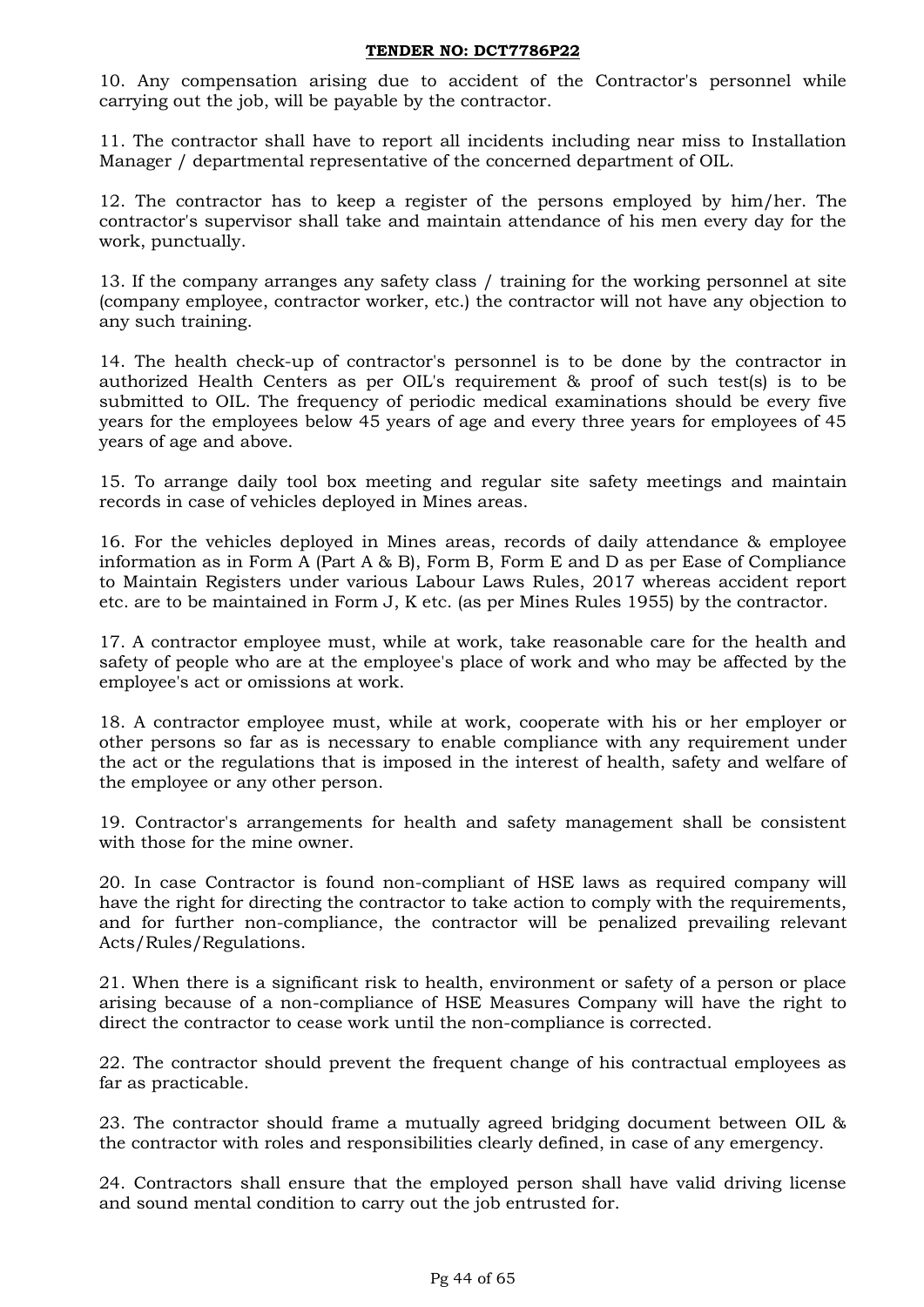25. The driver attached to the vehicle should be well mannered and in a clean clothing.

26. Contractor shall provide (keep along with vehicle) extra wheels, proper tools and tackles, first aid box, fire extinguishers and any other item as required by law.

27. For any HSE matters not specified in the contract document, the contractor will abide the relevant and prevailing Acts/rules/regulations/ pertaining to Health, Safety and Environment.

(Seal)

Yours Faithfully

Date  $\qquad \qquad$ 

Shri/Smti\_\_\_\_\_\_\_\_\_\_\_\_\_\_\_\_\_\_\_\_\_\_\_\_\_\_

FOR & ON BEHALF OF CONTRACTOR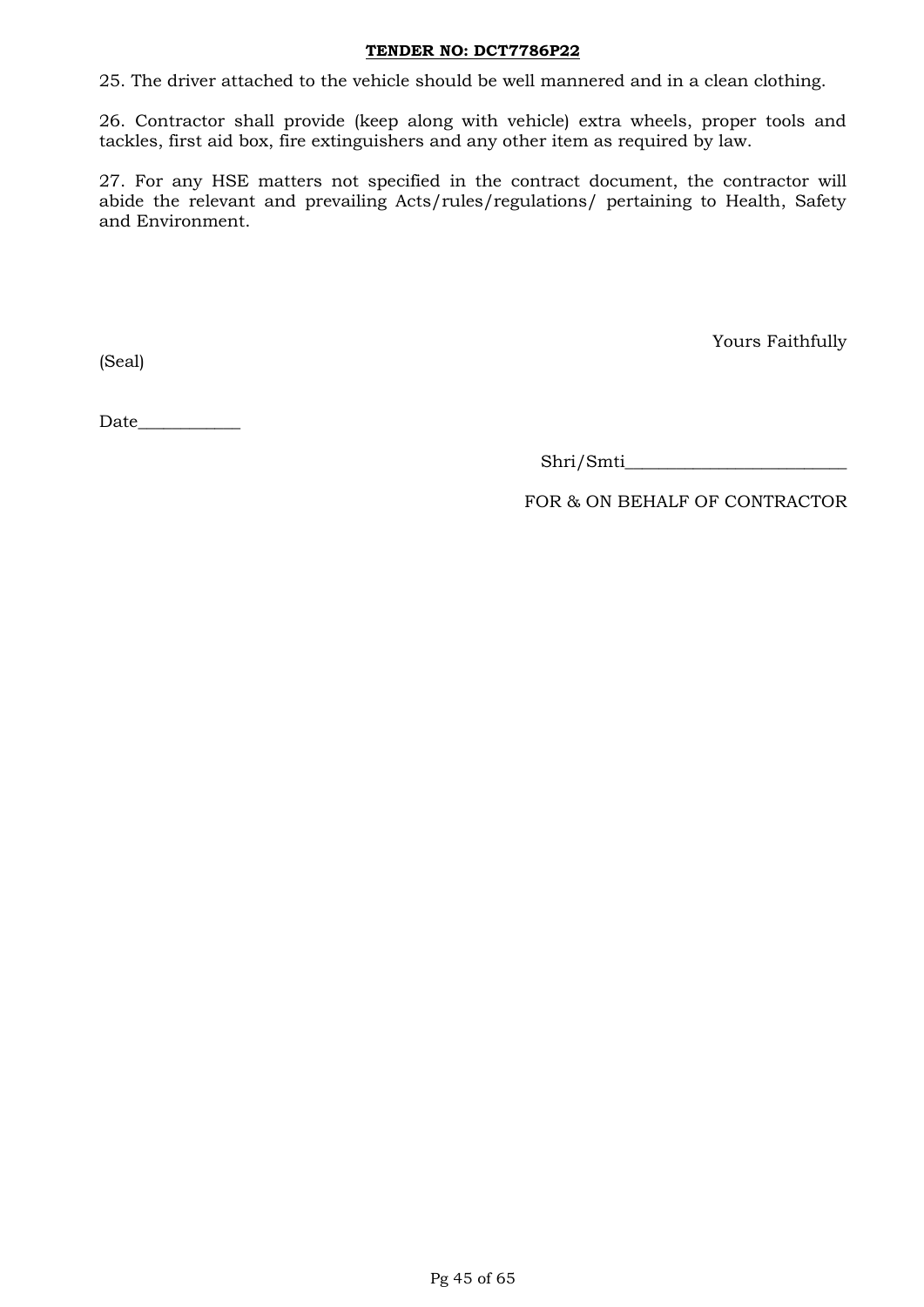

### **APPLICATION FORMAT**

**Tender No: DCT7786P22 -** Hiring the services of 07 Nos. readily available 02 (TWO) Wheel Drive Non-AC TATA SUMO/MAHINDRA & MAHINDRA BOLERO or equivalent Non- AC model having applicable Emission norms with all standard fittings and accessories for operational areas in Assam and Arunachal Pradesh for a period of 02(two) years, extendable by another 01(one) year if required.

I hereby submit my application for participating in the above tender with details as below:- $\frac{1}{2}$ 

| a)            |                                                      |
|---------------|------------------------------------------------------|
| b)            | Paste recent                                         |
| $\mathcal{C}$ | color photo of<br>Applicant<br>$(3.5 \times 4.5)$ cm |
| d             |                                                      |
| e)            |                                                      |
|               |                                                      |

- g) Engine Number : ………………………………………………………….
- h) Chassis Number : …………………………………………………………..

| $\mathbf{1}$   | Full Name of Applicant (in<br>CAPITAL letters)                                                                              |                 |                     |                  |                    |
|----------------|-----------------------------------------------------------------------------------------------------------------------------|-----------------|---------------------|------------------|--------------------|
| $\overline{2}$ | Father's Name (in CAPITAL<br>letters)                                                                                       |                 |                     |                  |                    |
| 3              | Sex (Tick $\boxtimes$ ) in appropriate box)                                                                                 | Male $\Box$     |                     | Female $\square$ | Others $\Box$      |
| 4              | Date of birth of Applicant                                                                                                  | D D             | M M<br>$\mathbf{1}$ | Y Y Y            | Y                  |
| 5              | <b>Address of Applicant:-</b>                                                                                               |                 |                     |                  |                    |
|                | House No / Street Name:                                                                                                     |                 |                     |                  |                    |
|                | P.O. / P.S. :                                                                                                               |                 |                     |                  |                    |
|                |                                                                                                                             |                 |                     |                  |                    |
|                |                                                                                                                             |                 |                     |                  |                    |
|                |                                                                                                                             |                 |                     |                  |                    |
| 6              | OIL Vendor Code No:<br>(if available, please provide or   If Yes $\Box$<br>else tick $\boxtimes$ No)                        | (Code No)       |                     |                  | $_{\rm No} \sqcup$ |
| $\overline{7}$ | Whether working in Central<br>Govt/State Govt/PSU (Tick $\boxtimes$ )                                                       | $Yes \mid \mid$ |                     |                  | $_{\rm No} \sqcup$ |
| 8              | Whether dependent of any OIL<br>employee in service. (Tick $\boxtimes$ )                                                    | Yes $\Box$      |                     |                  | $_{\rm No} \sqcup$ |
| 9              | In case of dependent of OIL<br>employee, Whether Affidavit as<br>per the format given in<br>annexure-IV has been submitted. | $Yes \Box$      |                     |                  | $\overline{N_0}$   |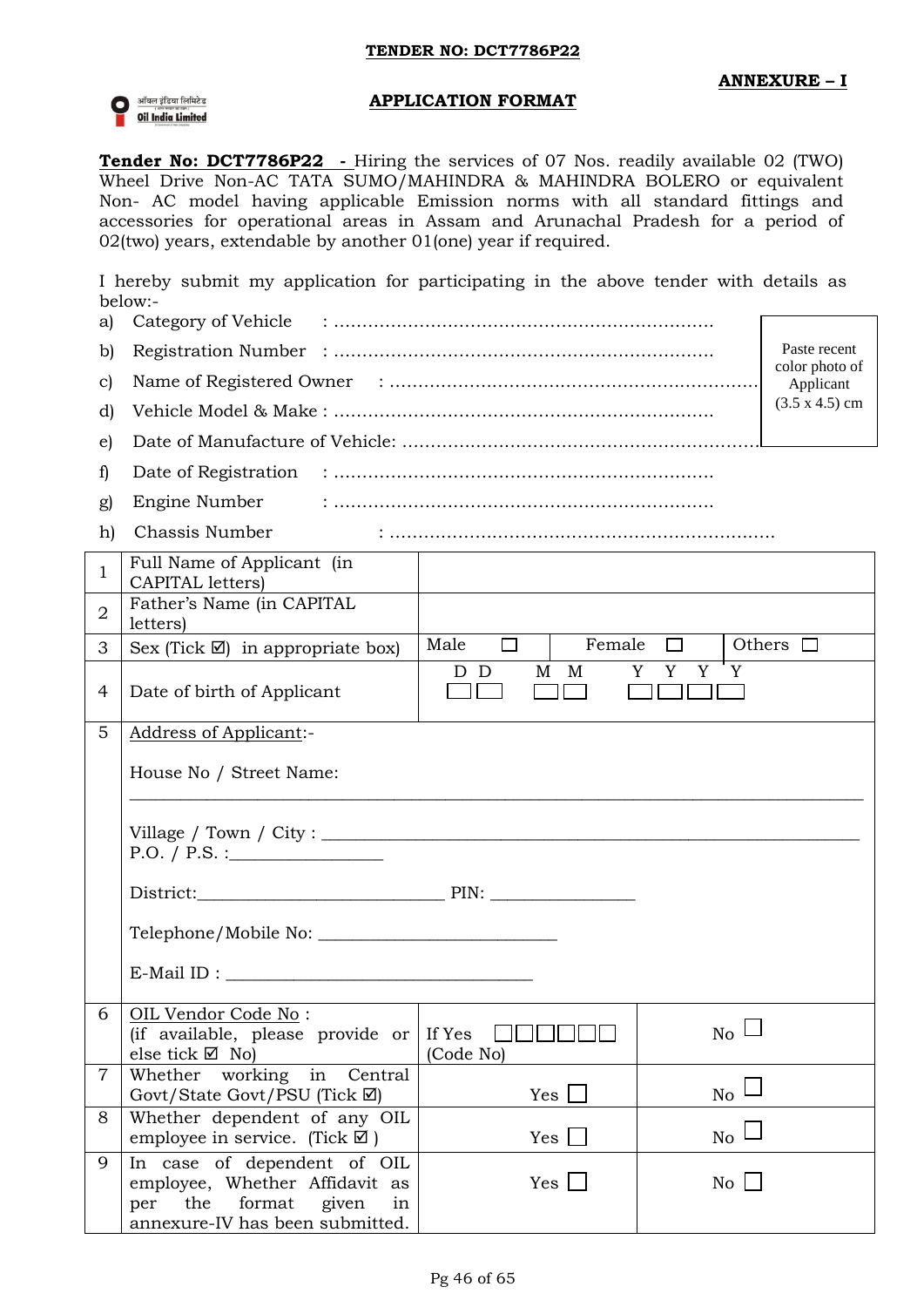| $(Tick \n\mathbb{Z})$                                   |     |    |
|---------------------------------------------------------|-----|----|
| Copies of vehicle documents<br>submitted<br>⊠।<br>(Tick | Yes | No |

**Self-Declaration**: The information furnished by me in this format and enclosures are true and correct and I am solely responsible for their accuracy. In case any information provided by me is found to be false, my application is liable to be rejected and contract awarded to me, if any, shall also be terminated. I further hereby confirm my acceptance to all the rates, terms and conditions of the above noted tender.

Date: \_\_\_\_\_\_\_\_\_\_\_\_\_\_\_ (Signature of the Applicant)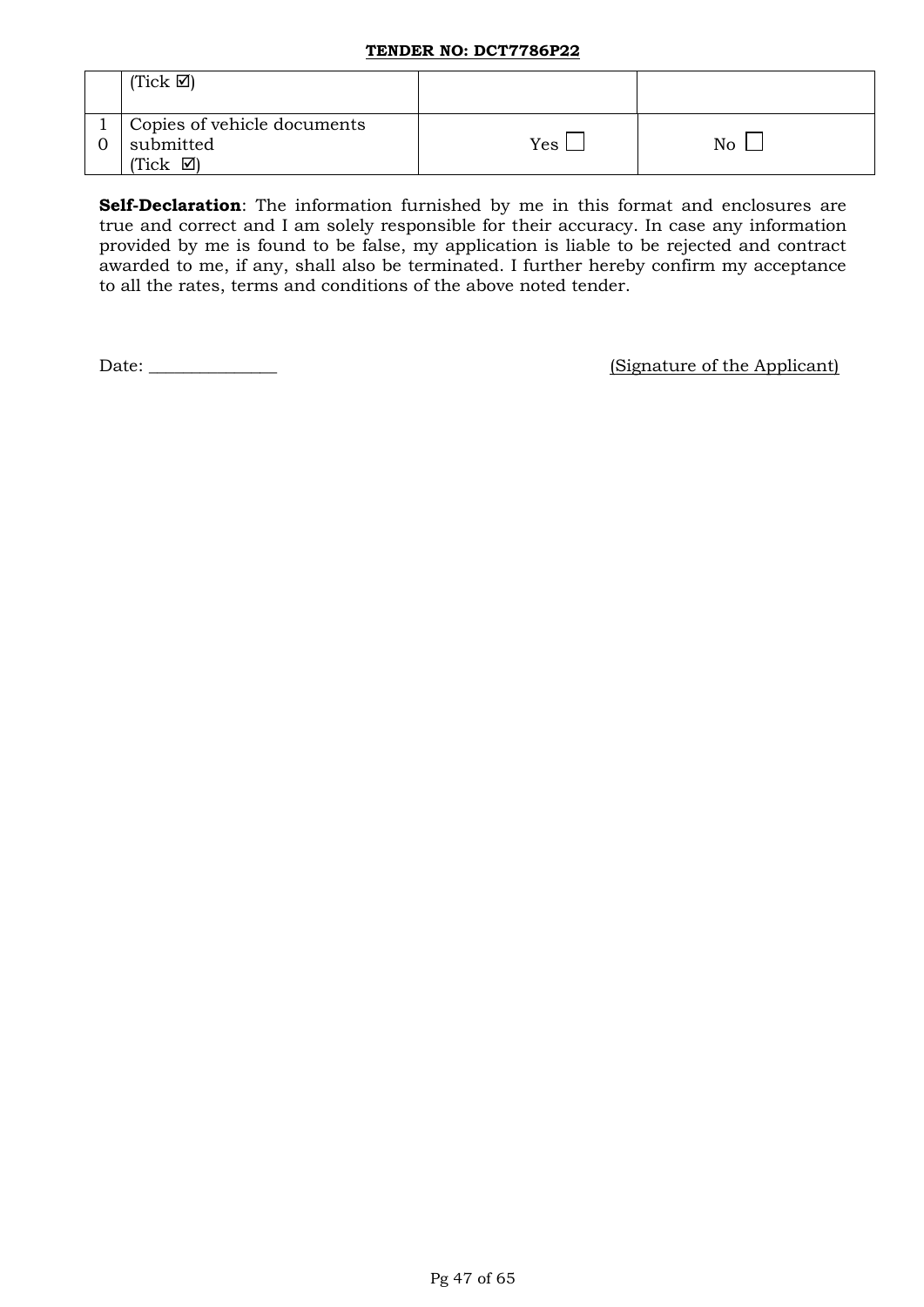### **ANNEXURE – II**

### **FORMAT FOR BIDDER DETAILS**

(To be filled up by the Bidder / Applicant)

**Tender No: DCT7786P22 -** Hiring the services of 07 Nos. readily available 02 (TWO) Wheel Drive Non-AC TATA SUMO/MAHINDRA & MAHINDRA BOLERO or equivalent Non-ACmodel having applicable Emission norms with all standard fittings and accessories for operational areas in Assam and Arunachal Pradesh for a period of 02(two) years, extendable by another 01(one) year if required.

| $% \left( \left( \mathcal{A},\mathcal{A}\right) \right) =\left( \mathcal{A},\mathcal{A}\right)$ of |         |      |     | Bidder/Applicant: |
|----------------------------------------------------------------------------------------------------|---------|------|-----|-------------------|
|                                                                                                    |         |      |     | Name:             |
|                                                                                                    |         | (if  |     | applicable):      |
|                                                                                                    | of      |      |     | Birth:            |
|                                                                                                    |         |      |     |                   |
| Postal                                                                                             | Address | with | PIN | Code:             |
|                                                                                                    |         |      |     |                   |
|                                                                                                    |         |      |     | $No.$ :           |
|                                                                                                    |         | Name | the |                   |

 $\overline{\phantom{a}}$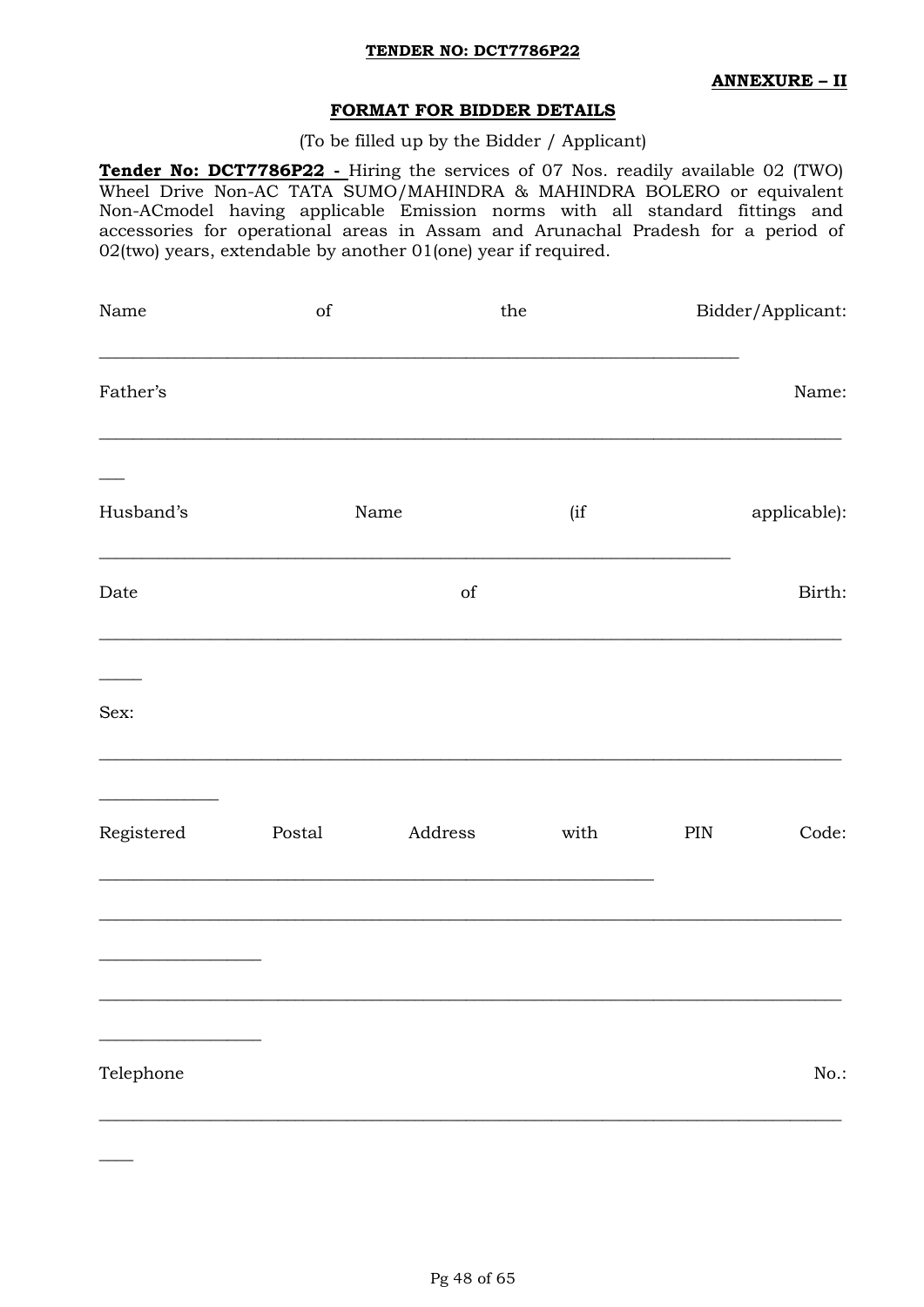| Mobile<br>$E$ -mail<br>Fax<br>Vendor<br>$\rm OIL$<br>(i f)<br>Code<br>No.<br>with | No.:<br>ID:<br>No.: |
|-----------------------------------------------------------------------------------|---------------------|
|                                                                                   |                     |
|                                                                                   |                     |
|                                                                                   |                     |
|                                                                                   | available):         |
| PAN                                                                               | No.:                |
| (if<br><b>VAT</b><br>Regn.<br>$\rm No$                                            | available):         |
| <b>GST</b><br>$\rm No$<br>(if<br>Regn.                                            | available):         |
| <b>BANK DETAILS OF BIDDER:</b><br>of Bank, Branch<br>(a) Name<br>Code<br>&        | Address:            |
|                                                                                   |                     |
| (b) Account<br>(Savings/Cash<br>Type                                              | credit/Current):    |
| Book/Cheque<br>Account<br>No.<br>appearing<br>Pass<br>(as<br>(c)<br>on            | Book):              |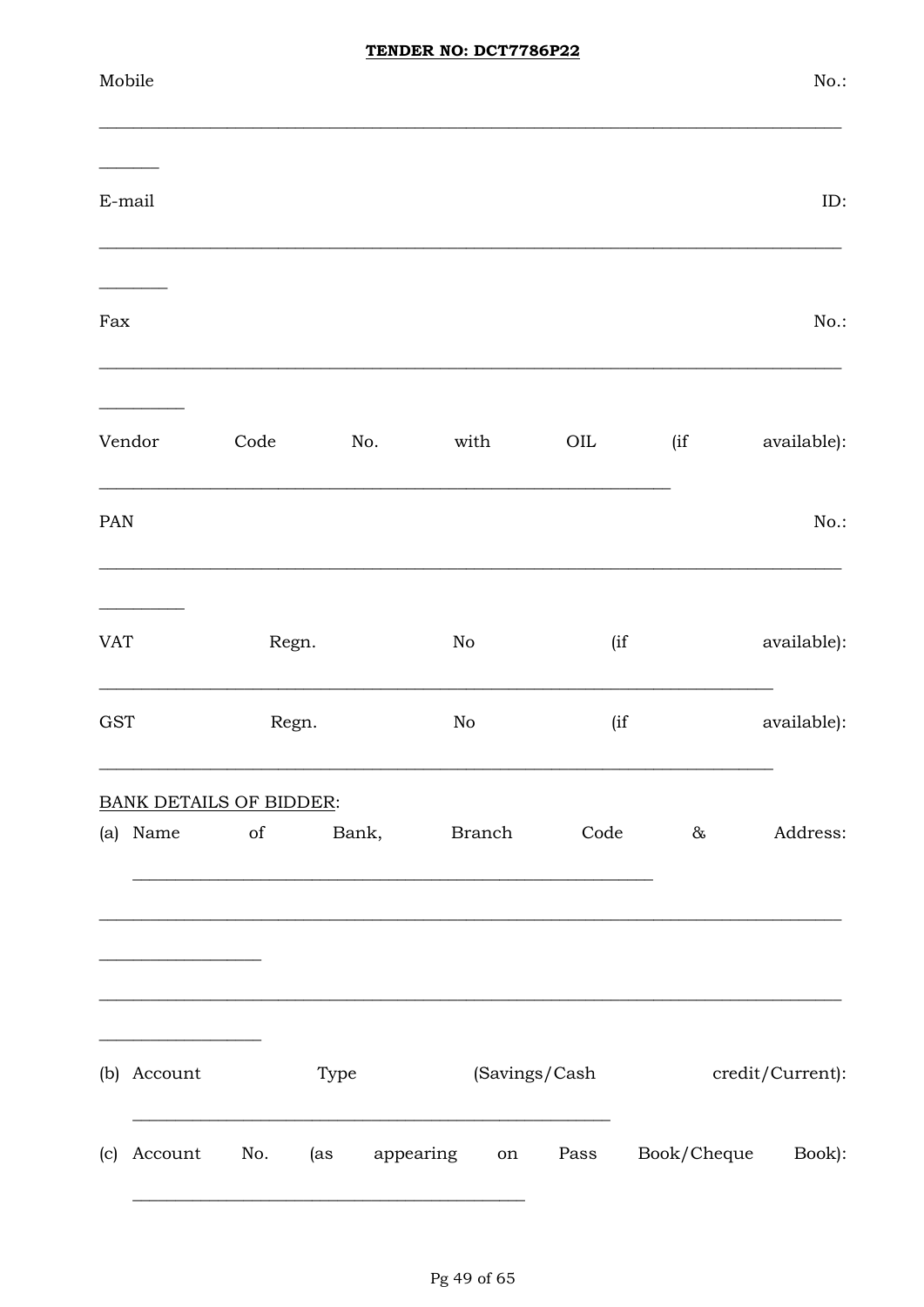|            |      |          |     | TENDER NO: DCT7786P22 |      |      |            |                                                                  |
|------------|------|----------|-----|-----------------------|------|------|------------|------------------------------------------------------------------|
| $(d)$ IFSC | Code | $\sigma$ | the | Branch                | (For | RTGS | $\sqrt{ }$ | NEFT):                                                           |
|            |      |          |     |                       |      |      |            |                                                                  |
|            |      |          |     |                       |      |      |            | (e) 9 Digit MICR No of Bank & Branch as appearing on the Cheque: |
|            |      |          |     |                       |      |      |            | $V_{\alpha11}$ of $\beta$ it $\beta$ is $11$                     |

Yours faithfully,

Signature of Bidder / Applicant: \_\_\_\_\_\_\_\_\_\_\_\_\_\_\_\_\_\_\_\_\_\_\_\_\_\_\_\_\_\_\_\_\_\_\_\_\_\_\_\_\_\_\_\_\_\_\_

Name of Bidder / Applicant (in Capital Letters):

\_\_\_\_\_\_\_\_\_\_\_\_\_\_\_\_\_\_\_\_\_\_\_\_\_\_\_\_\_\_\_\_\_\_\_\_\_\_\_\_\_\_\_\_\_\_\_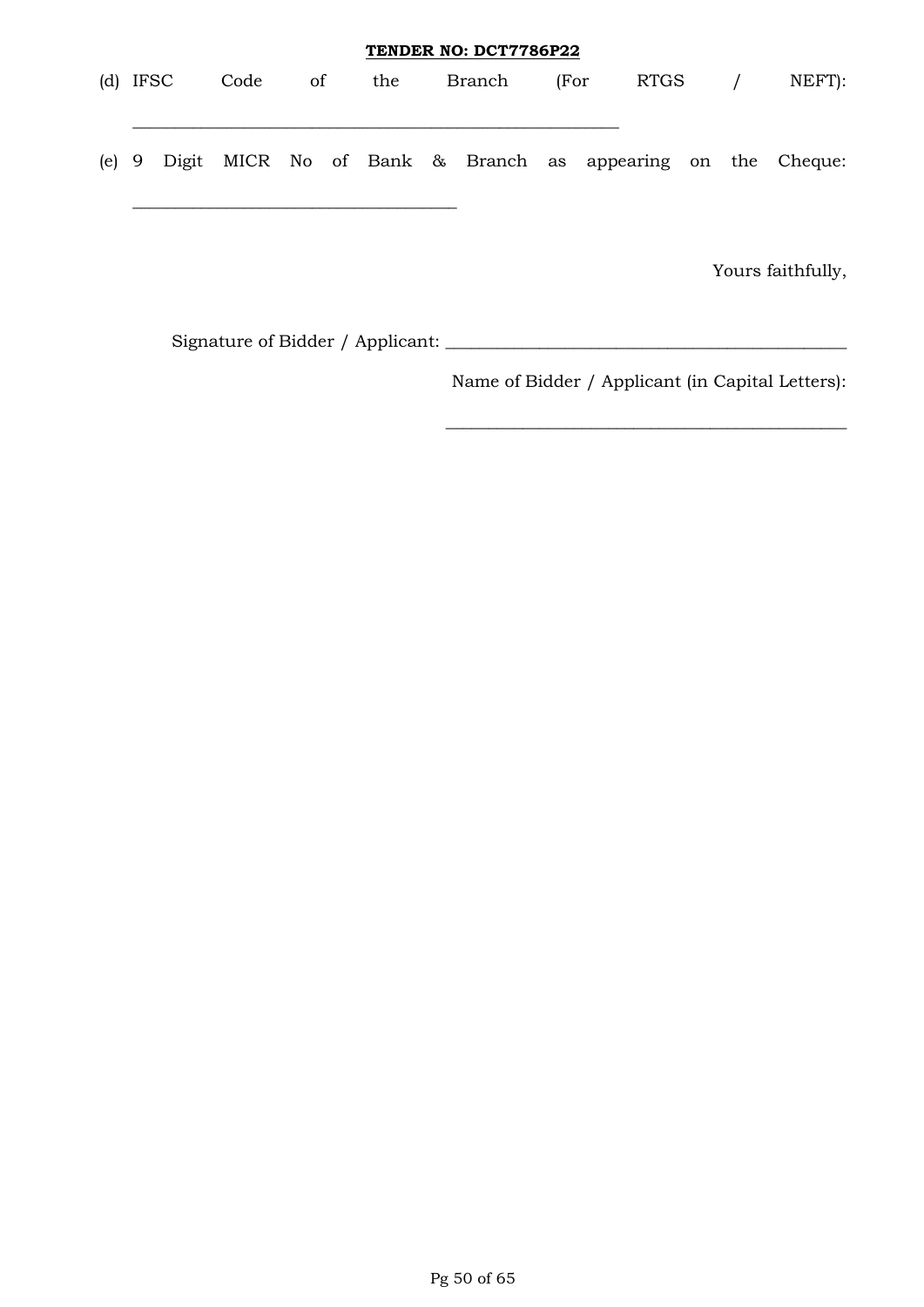**ANNEXURE – III**

#### **FORMAT FOR COURT AFFIDAVIT**

### **(TO BE SUBMITTED ALONGWITH THE APPLICATION IN ORIGINAL BY THE APPLICANTS) (TENDER NO: DCT7786P22)**

#### **BEFORE THE NOTARY AT ……….. ::: ASSAM**

### **A F F I D A V I T**

Dated ………

| I, Sri/Smti |      |              |  |        |        |                                          |    |
|-------------|------|--------------|--|--------|--------|------------------------------------------|----|
| aged        |      | about_______ |  | years, |        | resident                                 | of |
|             | P.S. |              |  |        | & P.O. |                                          |    |
| District    |      | <b>State</b> |  |        |        | do hereby solemnly affirm and declare on |    |

oath as follows:-

- (1) That I am a citizen of India and permanent resident of the abovementioned address.
- (2) That I intend to participate in the Tender No. …………………………. Floated by Oil India Ltd., Duliajan, for supply of ………………………………
- (3) That, I am not an OIL Employee in service or employee in service of any other PSU/Government / Quasi Government or Semi Government Organisation.
- (4) That, my age on the date of submission of application under the tender is not below 18 years.
- (5) That, I have not submitted any other application in the Tender No…….
- (6) That the statements made hereinabove paras are true to the best of my knowledge and belief and I have not concealed any fact. I undertake that if the statement made hereinabove is found to be false / incorrect at any point of time or found to conceal any fact, either before award or after award of the contract, then the OIL shall have liberty to cancel my application or cancel the contract, as the case may be.

### OATH

"I swear that, this my declaration is true, that it conceals nothing and that no part of it is false, so help me God"

Identified By

D E P O N E N T

(Advocate)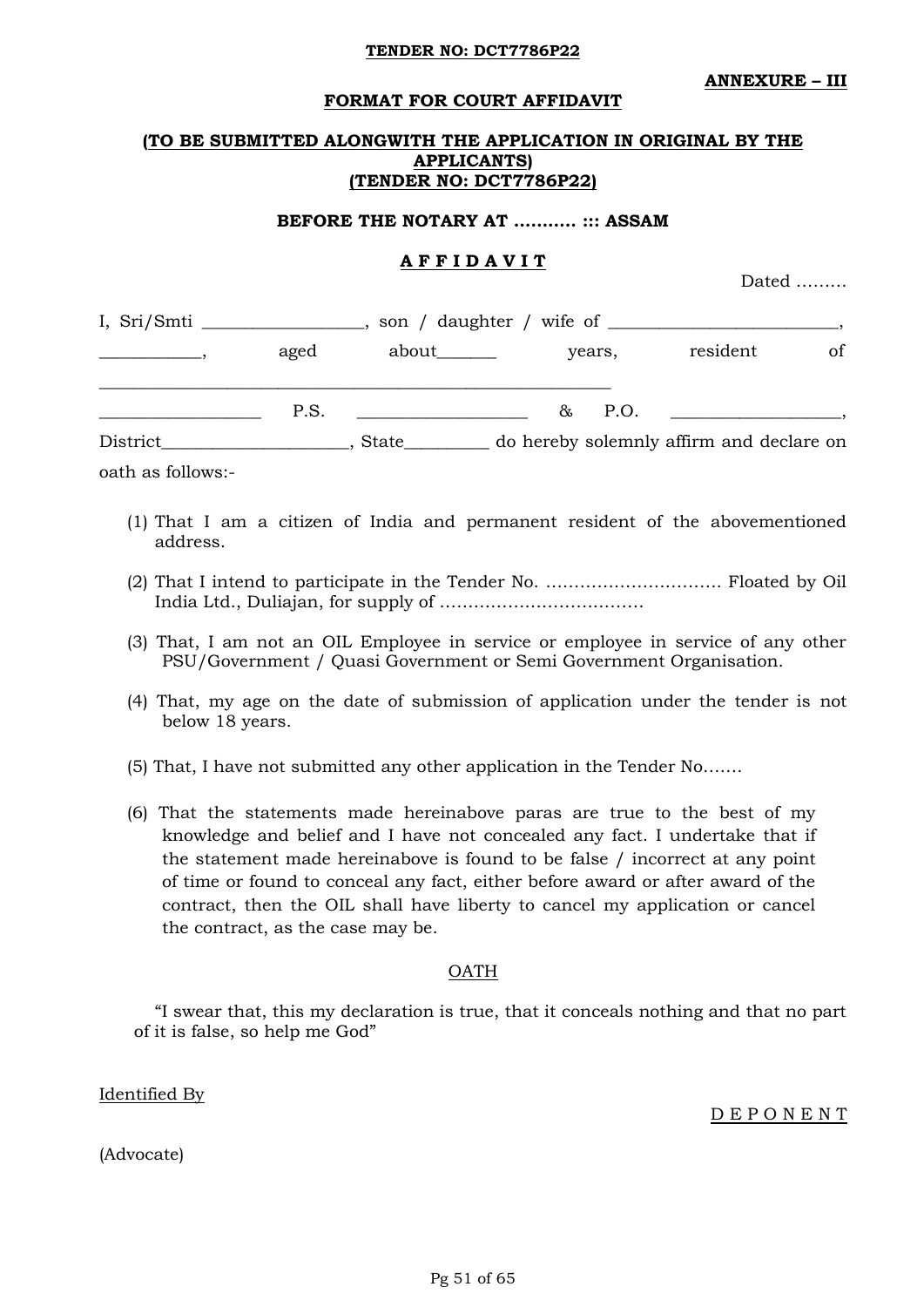Signed and sworn before me by the above named deponent after being read over the contents mentioned above by ………………..,Advocate so that the deponent seemed to understand properly the contents of this affidavit.

NOTARY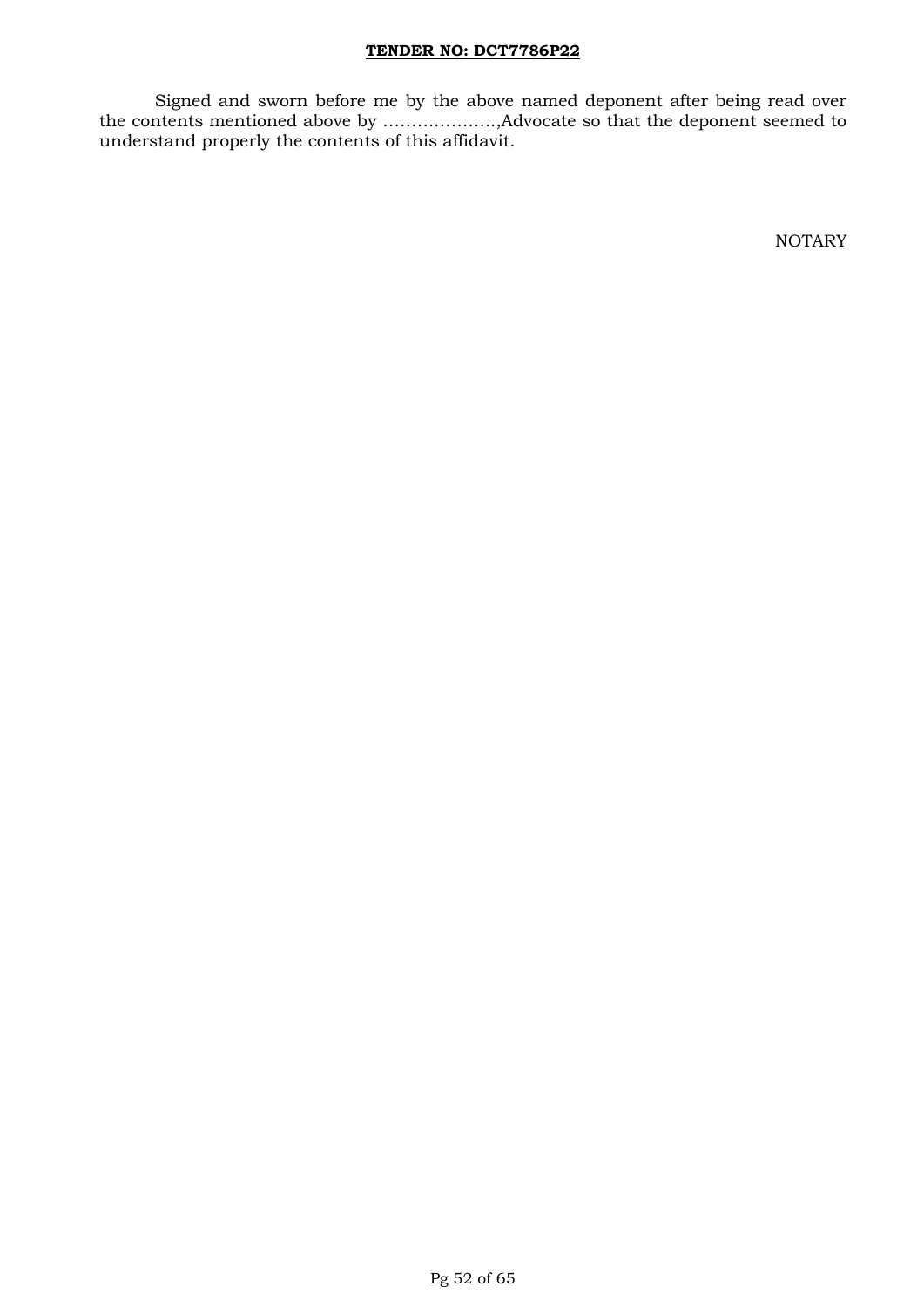#### **ANNEXURE – IV**

### **JOINT DECLARATION IN THE FORM OF AFFIDAVIT BY THE APPLICANT"S PARENT WHO IS AN OIL EMPLOYEE & THE APPLICANT, IF APPLICABLE**

### **(Applicable to the Dependent Sons/daughter/parents only) BEFORE THE NOTARY AT ……….. ::: ASSAM**

### **A F F I D A V I T**

Dated ………

| We, (1) |                              |      |                                                |          | son / daughter / wife of              |  |          |
|---------|------------------------------|------|------------------------------------------------|----------|---------------------------------------|--|----------|
|         |                              |      |                                                |          |                                       |  |          |
|         |                              |      |                                                |          |                                       |  |          |
|         |                              | aged | about_______                                   |          | years,                                |  | resident |
| of      |                              |      |                                                |          |                                       |  |          |
|         |                              | P.S. | <u> 1980 - Jan Barnett, fransk politiker (</u> | $\infty$ | P.O.                                  |  |          |
|         | District ,                   |      | State                                          |          | do hereby solemnly affirm and jointly |  |          |
|         | declare on oath as follows:- |      |                                                |          |                                       |  |          |

- (1) That, the abovenamed deponents are the citizens of India and permanent resident of the abovementioned address.
- (2) That, the Deponent No. 1, i.e. Shri/Smti. \_\_\_\_\_\_\_\_\_\_\_\_\_\_\_\_\_\_\_\_\_\_\_\_ is the father/mother/son/daughter of the Deponent No. 2, who is serving as \_\_\_\_\_\_\_\_\_\_\_\_\_\_\_\_\_\_under Oil India Limited, in the Department of \_\_\_\_\_\_\_\_\_\_\_\_\_\_\_\_\_\_\_\_\_\_\_\_, having Regd No./Saalary Code….. and hence the name of the Deponent No. 2 has been recorded as dependent in the dependent list of OIL.
- (3) That, the Deponent No. 2 intends to participate in the Tender No. …………………………. Floated by Oil India Ltd., Duliajan, for supply of ………………………………
- (4) That, the Deponent No. 1 & 2, jointly declares and undertakes that if the Deponent No. 2 is found eligible for the award of contract under the said Tender to supply of desired vehicle, then his/her name shall be deleted from the dependent list of OIL and accordingly Deponent No.2 will submit a certificate before the issuance of LOA from the concern department showing that his/her name is deleted from the dependent list of OIL.
- (5) That the statements made hereinabove paras are true to the best of my knowledge and belief and I have not concealed any fact. I undertake that if the statement made hereinabove is found to be false / incorrect at any point of time or found to conceal any fact, either before award or after award of the contract, then the OIL shall have liberty to cancel my application or cancel the contract, as the case may be.

### OATH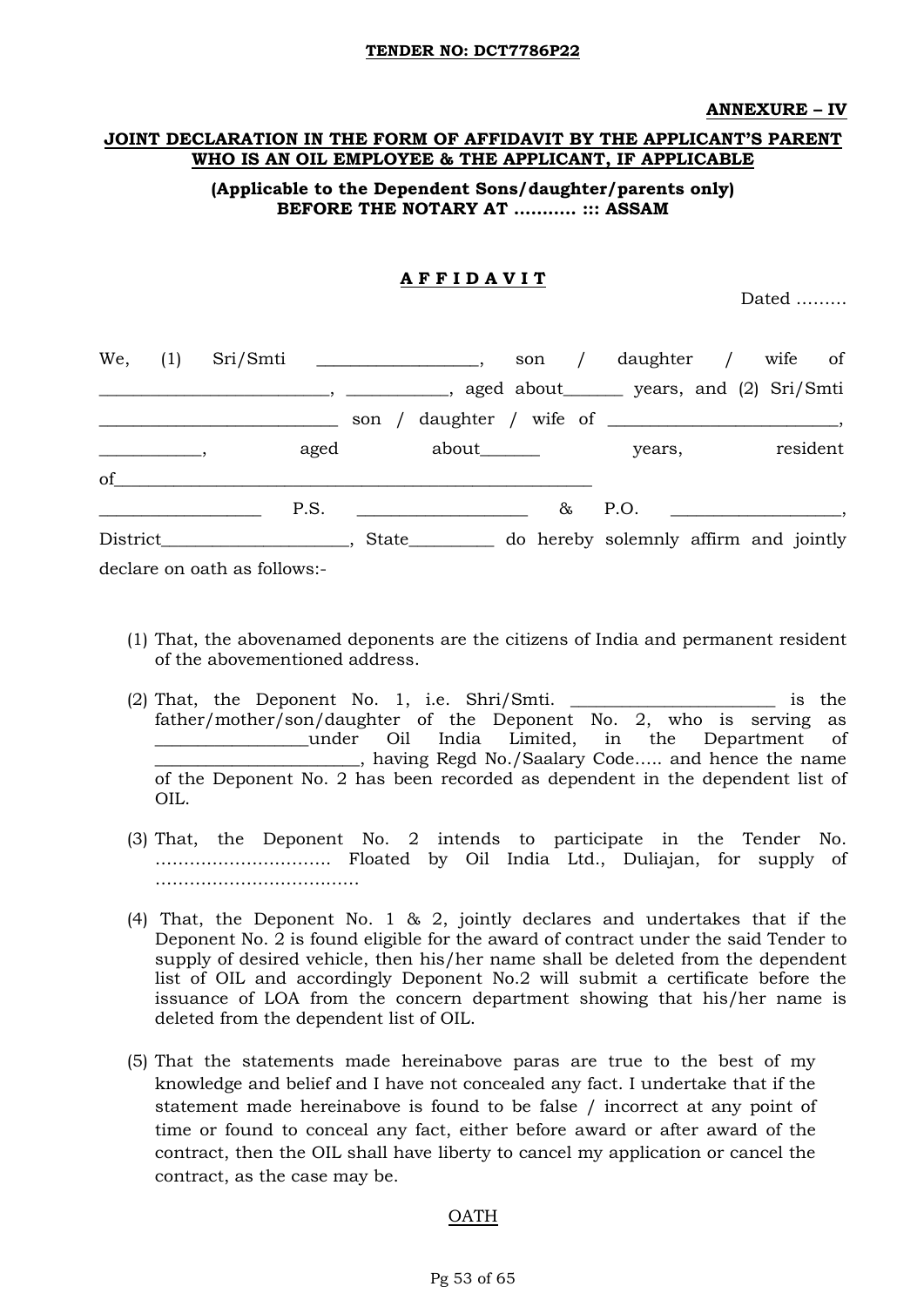"We swear that, this our declaration is true, that it conceals nothing and that no part of it is false, so help us God"

Identified By

DEPONENT NO. 1

(Advocate)

DEPONENT NO. 2

Signed and sworn before me by the above named deponents after being read over the contents mentioned above by ………………..,Advocate so that the deponents seemed to understand properly the contents of this affidavit.

NOTARY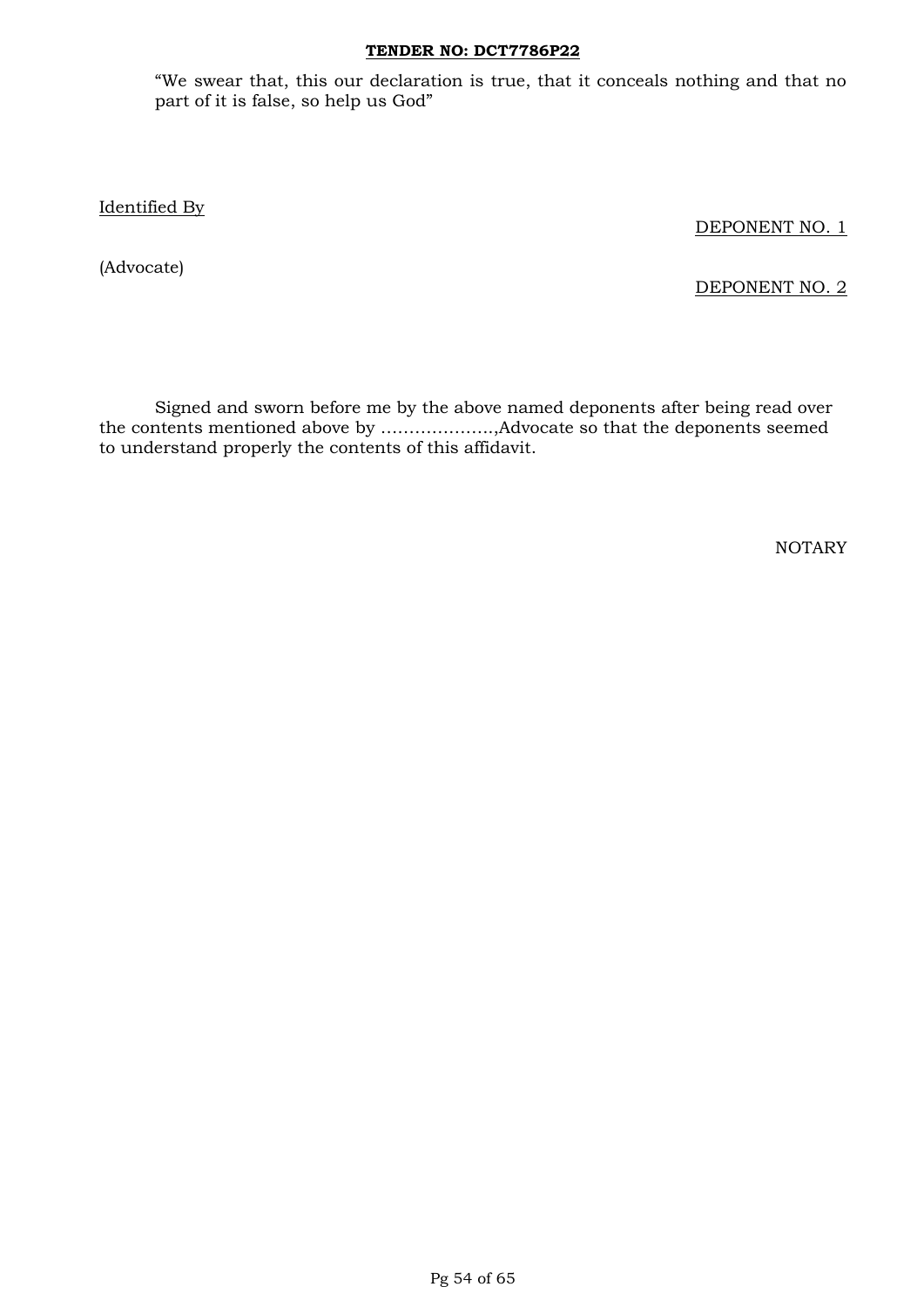#### **ANNEXURE –V**

### **(Applicable where Applicant does not have PF & ESI Code or does not intends to engage driver having UAN/IP allotted by OIL)**

### **BEFORE THE NOTARY AT ……….. ::: ASSAM**

### **AFFIDAVIT**

Dated ………

| I, Sri/Smti                                |      | son / daughter / wife of |                               |          |    |
|--------------------------------------------|------|--------------------------|-------------------------------|----------|----|
|                                            | aged | about                    | years,                        | resident | of |
|                                            | P.S. | & P.O.                   |                               |          |    |
| District<br>undertake on oath as follows:- |      | State                    | do hereby solemnly affirm and |          |    |
|                                            |      |                          |                               |          |    |

- (1) That I am a citizen of India and permanent resident of the abovementioned address.
- (2) That I intend to participate in the Tender No. …………………………. Floated by Oil India Ltd., Duliajan, for supply of ………………………………
- (3) That, if I am found eligible for the issuance of award of contract under the said Tender to supply the desired vehicle to OIL, then I shall apply for obtaining PF Code and ESI Code from the concern RPFC and ESIC in my name and furnish the same before the OIL"s Authority before placement of the vehicle. (Provided RPFC and ESIC accept my application for obtaining the PF & ESI Code.)
- (4) That, I shall also generate UAN and IP Number in favour of my Driver if I choose to engage driver for the offered vehicle.
- (5) That, if ESI is not applicable or not notified to a particular area, then I shall obtain an insurance policy under employee"s Compensation act 1923, in the name of the Driver to be engaged by me.
- (6) That, in the event of my failure to submit PF registration Code and ESI Code/ insurance policy under employee"s Compensation act 1923, to OIL within the stipulated period, then my LOA shall be liable to be rejected by OIL.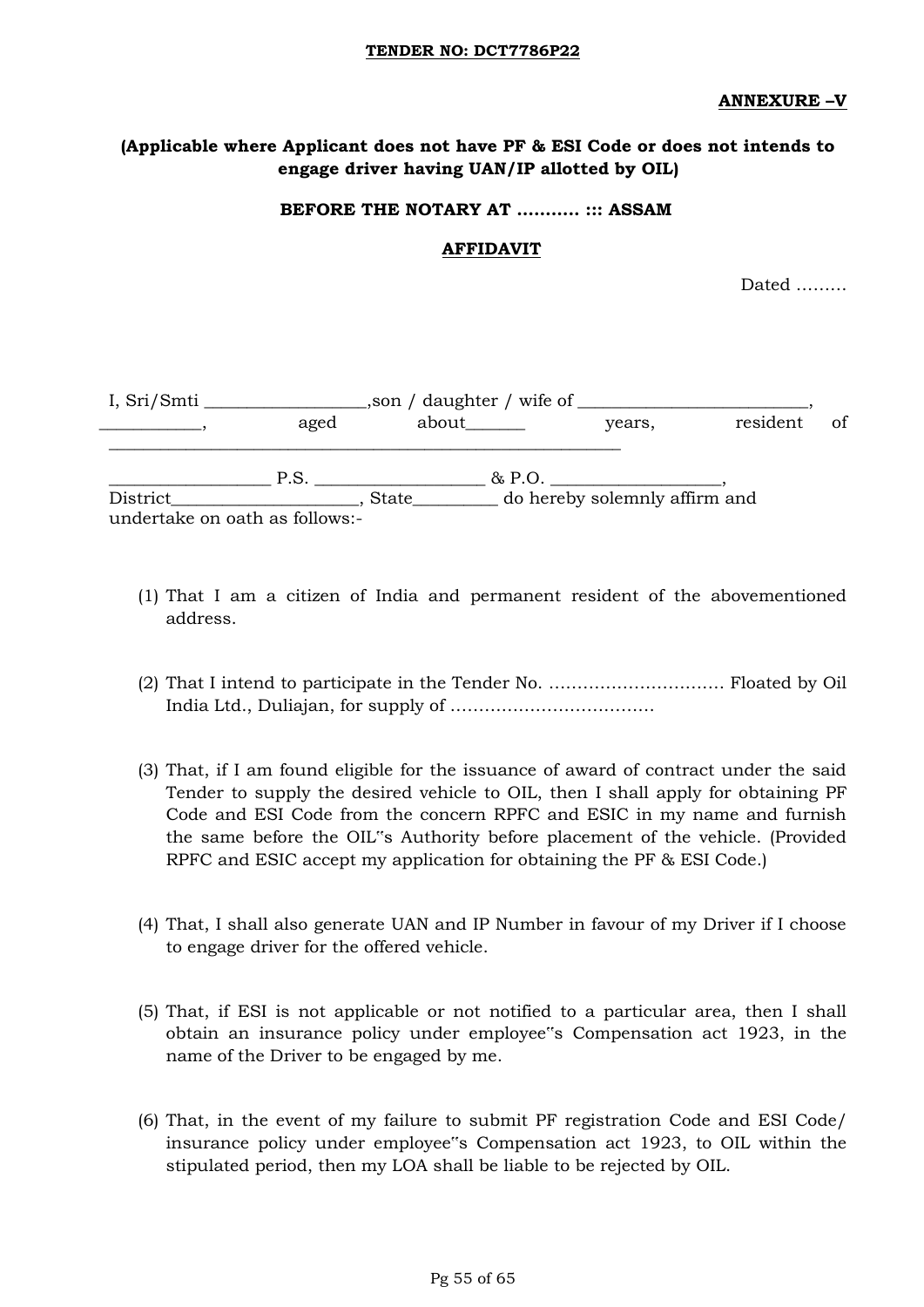(7) That the statements made hereinabove paras are true to the best of my knowledge and belief and I have not concealed any fact. I undertake that if the statement made hereinabove is found to be false / incorrect at any point of time or found to conceal any fact, either before award or after award of the contract, then the OIL shall have liberty to cancel my application or cancel the contract, as the case may be.

### OATH

"I swear that, this my declaration is true, that it conceals nothing and that no part of it is false, so help me God"

### **Identified By**

### D E P O N E N T

(Advocate)

Signed and sworn before me by the above named deponent after being read over the contents mentioned above by ………………..,Advocate so that the deponent seemed to understand properly the contents of this affidavit.

NOTARY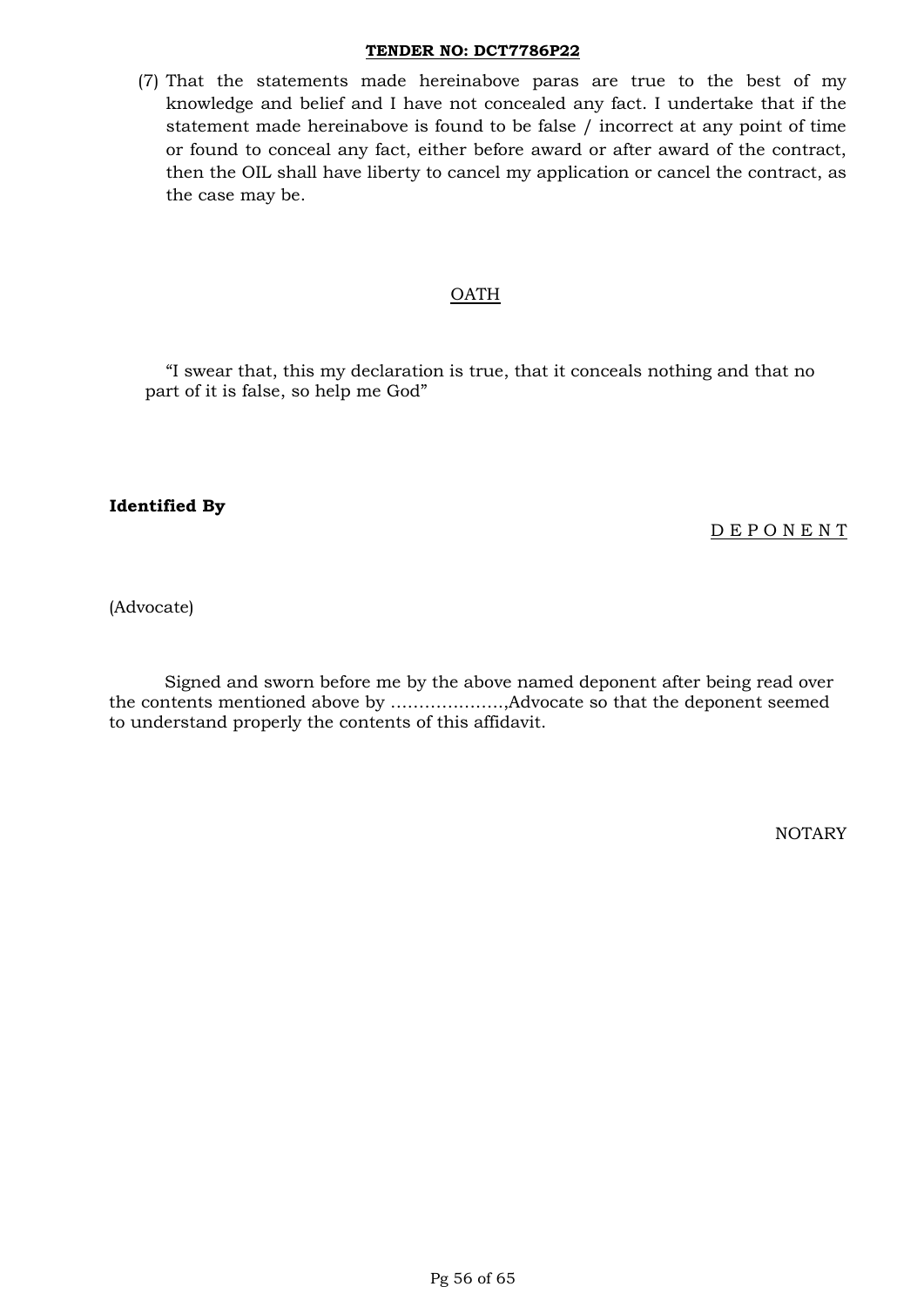**ANNEXURE –VI**

### **(Applicable where applicant intends to engage driver-having UAN allotted by OIL)**

### **BEFORE THE NOTARY AT …: ASSAM**

### **UNDERTAKING**

Dated ………

| I, Sri/Smti<br>aged                        |      | , son / daughter / wife of<br>about______ |        | years,                        | resident of |  |
|--------------------------------------------|------|-------------------------------------------|--------|-------------------------------|-------------|--|
|                                            | P.S. |                                           | & P.O. |                               |             |  |
| District<br>undertake on oath as follows:- |      | <b>State</b>                              |        | do hereby solemnly affirm and |             |  |

- (1) That I am a citizen of India and permanent resident of the abovementioned address.
- (2) That I intend to participate in the Tender No. …………………………. Floated by Oil India Ltd., Duliajan, for supply of ………………………………
- (3) That, if I am found eligible for the issuance of award of contract under the said Tender to supply the desired vehicle to OIL, then I shall engage driver-having UAN allotted by OIL during the entire contract period.
- (4) That the statements made hereinabove paras are true to the best of my knowledge and belief and I have not concealed any fact. I undertake that if the statement made hereinabove is found to be false / incorrect at any point of time or found to conceal any fact, either before award or after award of the contract, then the OIL shall have liberty to cancel my application or cancel the contract, as the case may be.

### OATH

"I swear that, this my declaration is true, that it conceals nothing and that no part of it is false, so help me God"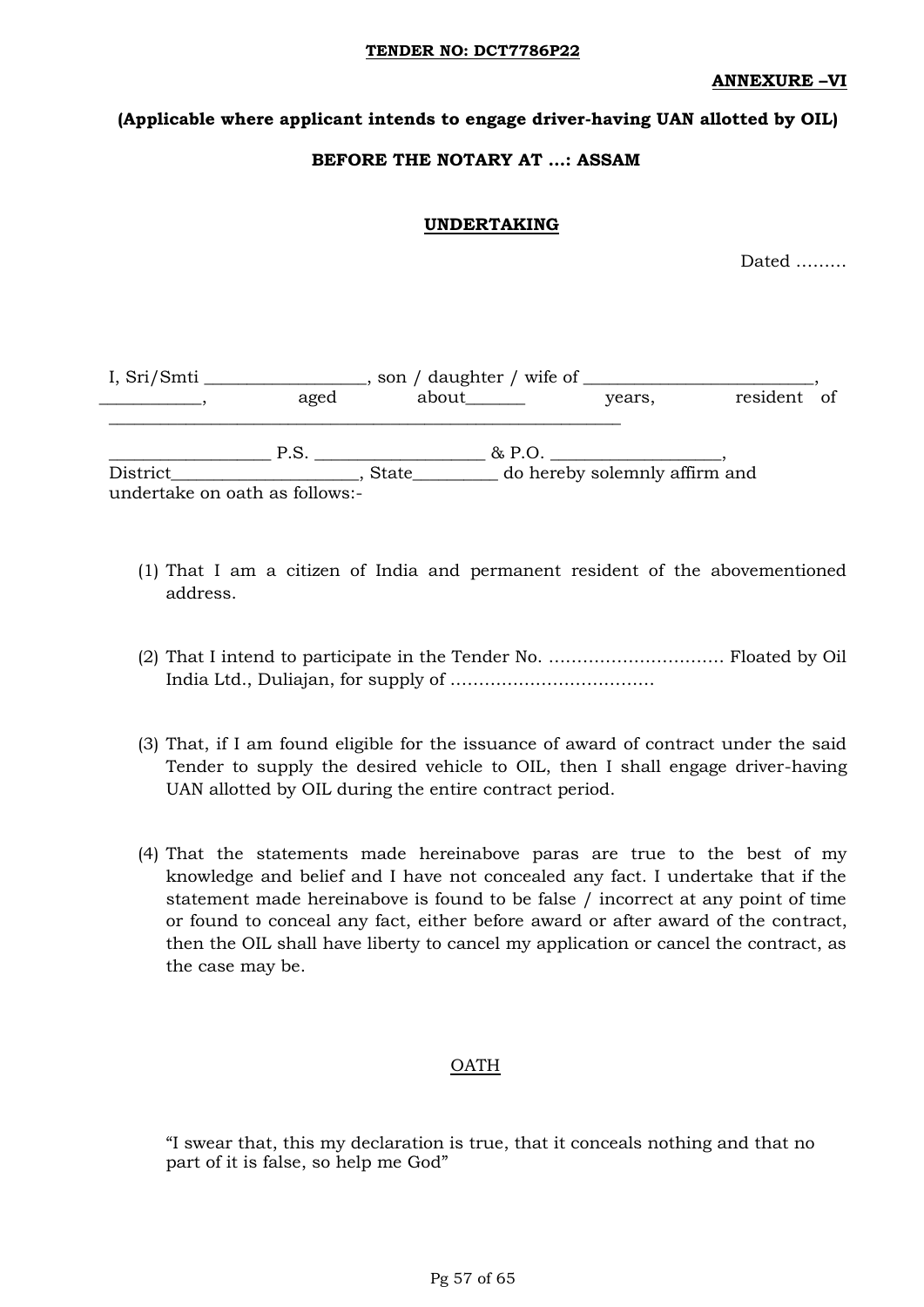# **Identified By**

D E P O N E N T

(Advocate)

Signed and sworn before me by the above named deponent after being read over the contents mentioned above by ………………..,Advocate so that the deponent seemed to understand properly the contents of this affidavit.

NOTARY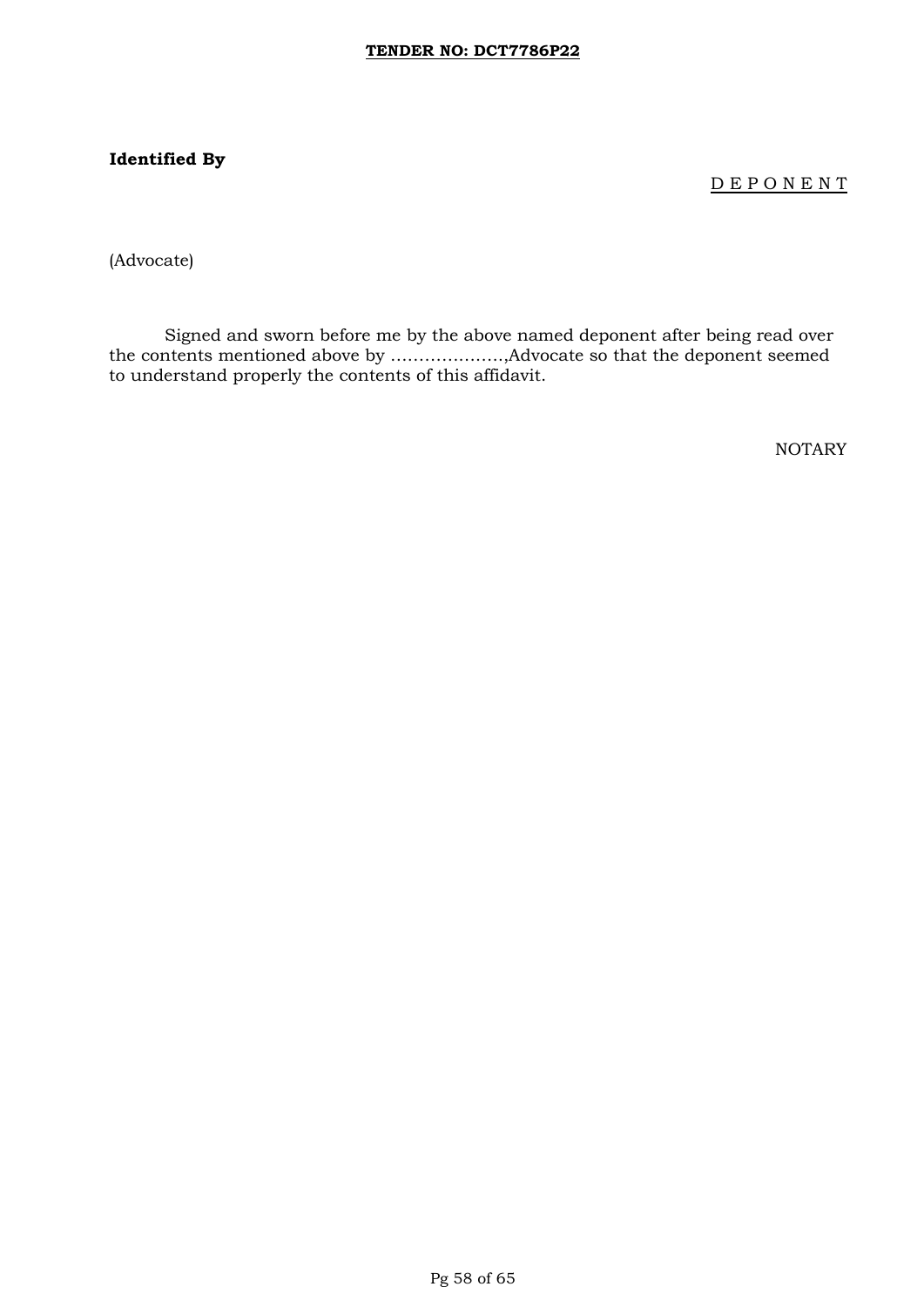### **ANNEXURE-VII**

# **BID SECURITY DECLARATION (to be submitted on Bidders's letter head)**

To, Oil India Limited Contracts Department, Duliajan, Assam - 786602

### **TENDER NO. DCT7786P22**

I/We, the undersigned, declare that:

- 1.0 I/We understand that, according to your Tender conditions, bids must be supported by a **"Bid Security"** in the form of a **"Bid-Securing Declaration".**
- 2.0 I/We the undersigned hereby declare that if we withdraw or modify our Bids during the period of its validity, or if we are awarded the contract and fail to sign the contract, or we fail to submit performance security before the deadline defined in the Tender document; we will be suspended for the period of two years. This suspension of two years shall be automatic without conducting any enquiry.

Name and Signature of Authorized Signatory and Company Seal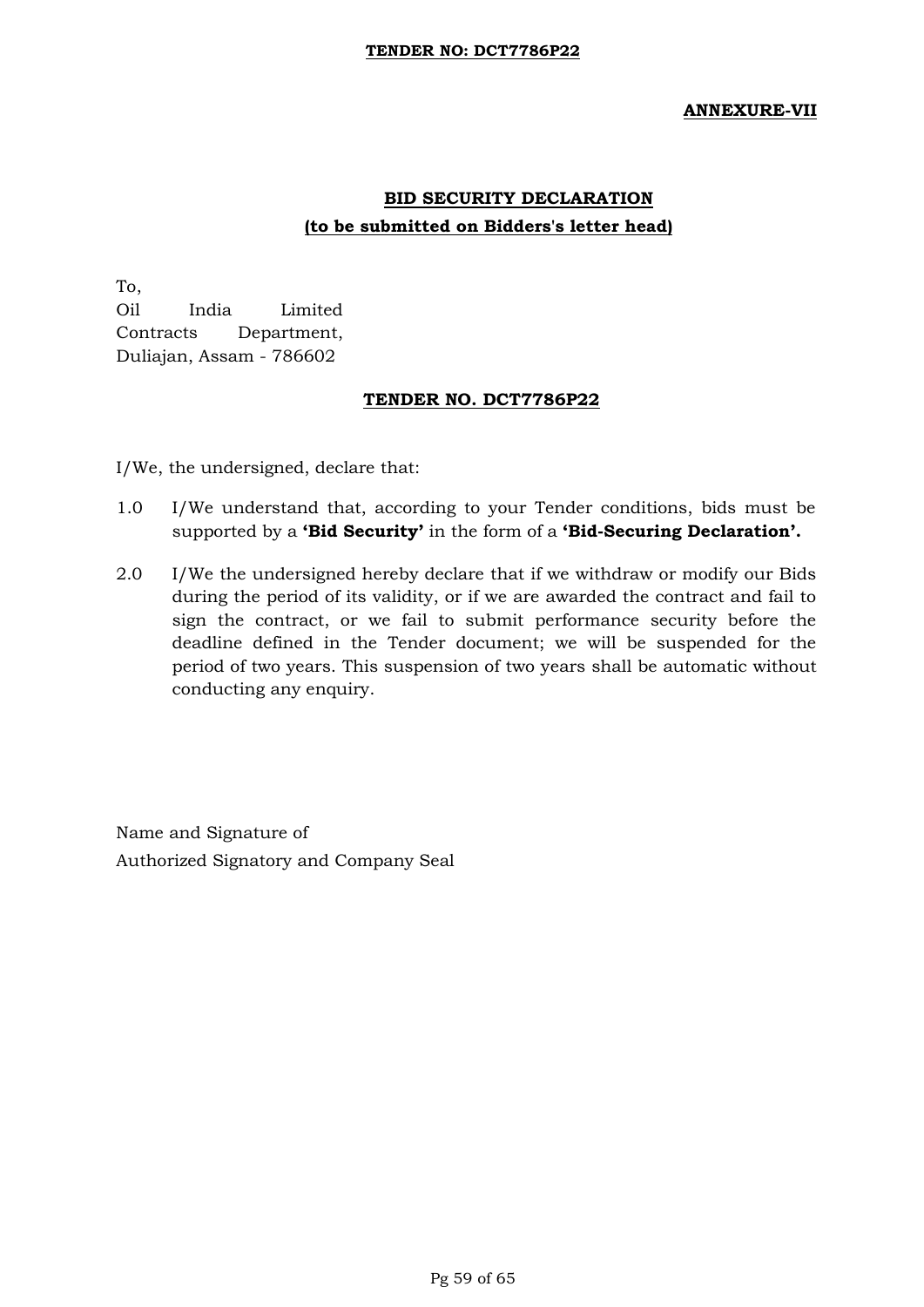### **ANNEXURE-VIII**

# **Format of undertaking by Bidders towards submission of authentic information/documents (To be typed on the letterhead of the bidder)**

**Your Tender No. DCT7786P22** 

**To, The GM-Contracts Contracts Department, OIL, Duliajan**

**Sir,** 

With reference to our quotation against your above-referred tender, we hereby undertake that no fraudulent information/documents have been submitted by us.

We take full responsibility for the submission of authentic information/documents against the above cited bid.

We also agree that, during any stage of the tender/contract agreement, in case any of the information/documents submitted by us are found to be false/forged/ fraudulent, OIL has right to reject our bid at any stage including forfeiture of our PBG and/or cancel the award of contract and/or carry out any other penal action on us, as deemed fit.

Yours faithfully,

For (type name of the firm here)

Signature of Authorized Signatory Name: Designation : Phone No. Place: Date: (Affix Seal of the Organization here, if applicable)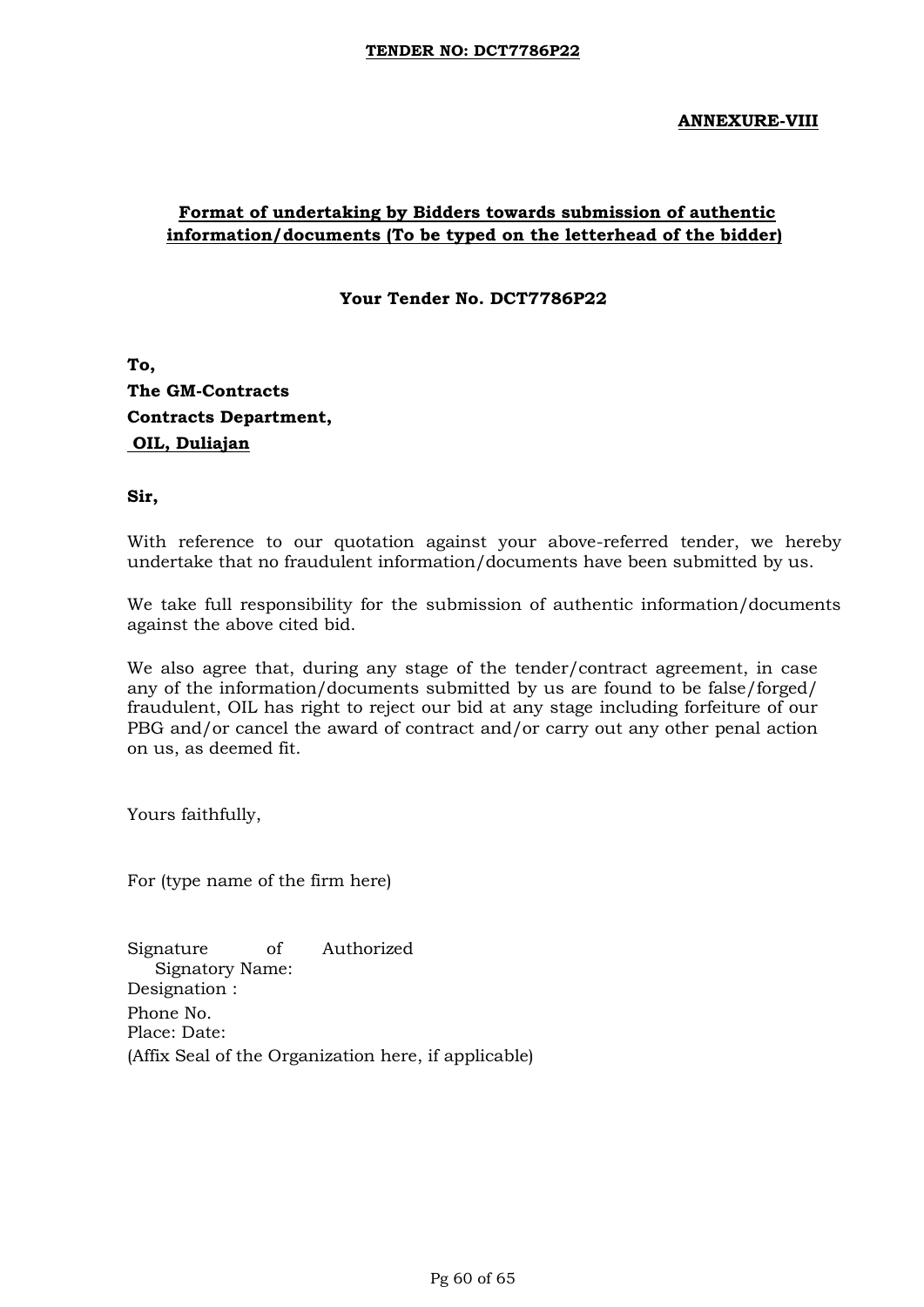### *FORM OF PERFORMANCE BANK GUARANTEE*

# **(TO BE FURNISHED BY THE CONTRACTOR IN CASE OF SUBMITTING PERFORMANCE SECURITY IN THE FORM OF BANK GUARANTEE AFTER ISSUE OF LOA)**

**To M/s OIL INDIA LIMITED, CONTRACTS DEPARTMENT DULIAJAN, ASSAM, INDIA, PIN-786602** 

| WHEREAS     |                         | (Name and address of Contractor)                                              |
|-------------|-------------------------|-------------------------------------------------------------------------------|
|             |                         | (hereinafter called "Contractor") had undertaken, in pursuance of Contact No. |
|             |                         | to execute (Name of Contract and Brief)                                       |
|             | Description of the Work | hereinafter called "the                                                       |
| Contract"). |                         |                                                                               |

AND WHEREAS it has been stipulated by you in the said Contract that the Contractor shall furnish you with a Bank Guarantee as security for compliance with Contractor"s obligations in accordance with the Contract.

AND WHEREAS we ( May incorporate the Bank Name) have agreed to give the Contractor such a Bank Guarantee; NOW THEREFORE we hereby affirm that we are Guarantors on behalf of the Contractor, up to a total of (Amount of Guarantee in figures) the same of the state of the state of the state of the state of the state of the state of the state of the state of the state of the state of the state of the state of the state of the state of the state of the st payable in the types and proportions of currencies in which the Contract price is payable, and we undertake to pay you, upon your first written demand and without cavil or arguments, any sum or sums within the limits of guarantee sum as aforesaid without your needing to prove or to show grounds or reasons for your demand for the sum specified therein. We hereby waive the necessity of your demanding the said debt from the Contractor before presenting us with the demand.

We further agree that no change or addition to or other modification of the terms of the Contract or the work to be performed thereunder or of any of the Contract documents which may be made between you and the Contractor shall in any way cease us from any liability under this guarantee, and we hereby waive notice of such change, addition or modification.

| This guarantee is valid until the | day of |
|-----------------------------------|--------|
|                                   |        |

The details of the Issuing Bank and Controlling Bank are as under: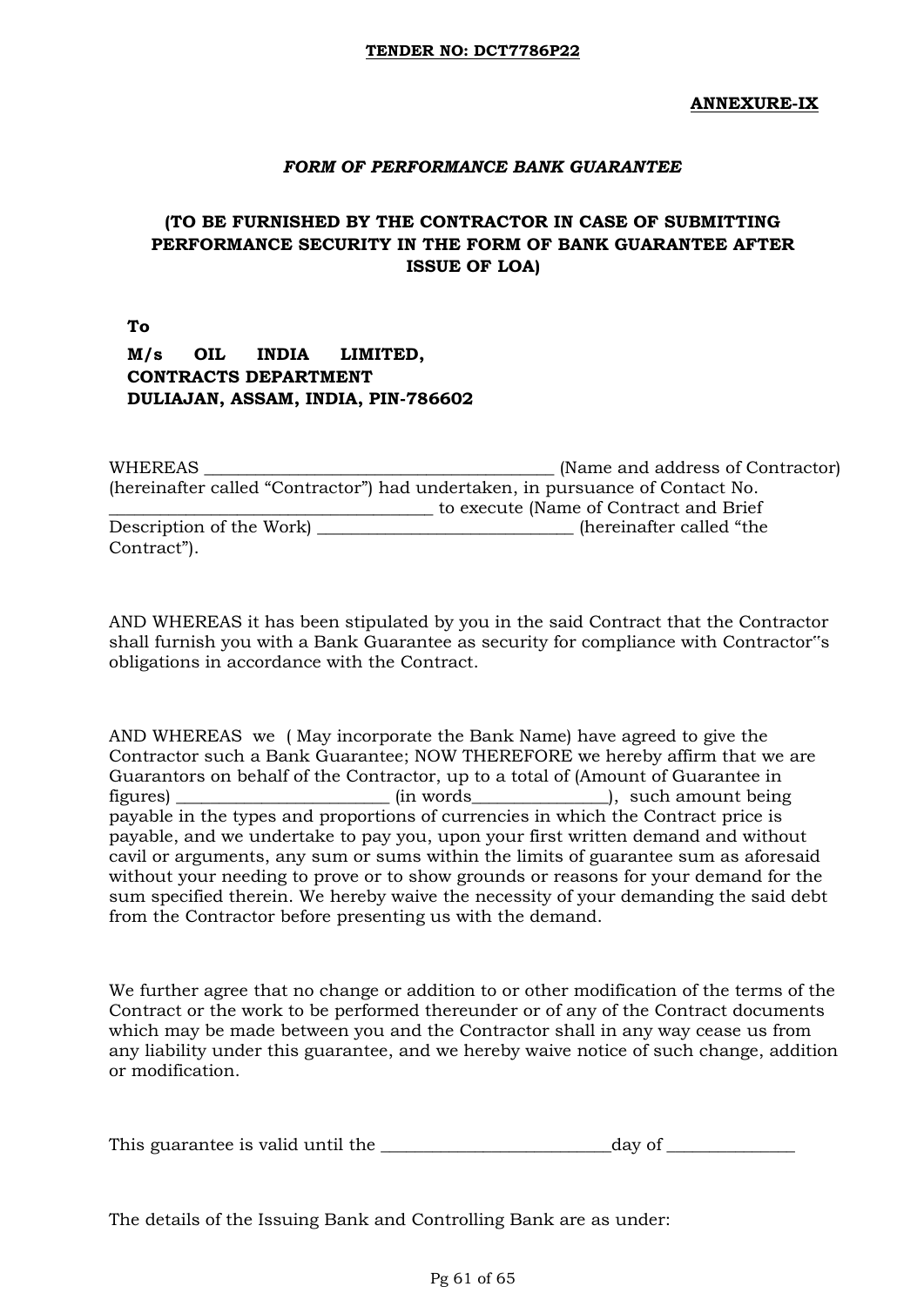- A. Issuing Bank: BANK FAX NO: BANK EMAIL ID: BANK TELEPHNE NO: IFSC CODE OF THE BANK:
- B. Controlling Office:

Address of the Controlling Office of the BG issuing Bank:

Name of the Contract Person at the Controlling Office with Mobile No. and e-mail address:

Notwithstanding anything contained herein:

- a) Our liability under this Bank Guarantee shall is restricted up to Rs………..
- b) This guarantee shall be valid till …………
- c) We are liable to pay the guarantee amount or any part thereof under this Bank Guarantee only and only if you serve upon us a written claim or demand on or before ………….(Date of Expiry of BG PLUS one year claim period).
- d) At the end of the claim period that is on or after ……….. (Date of expiry of the Bank Guarantee Plus Minimum of 1 year claim period shall be stipulated) all your rights under this Guarantee shall stand extinguished and we shall be discharged from all our liabilities under this Guarantee irrespective of receipt of original Bank Guarantee duly discharged, by Bank.

Name of the Contact Person at the Controlling Office with Mobile No. and e-mail address:

| SIGNATURE AND SEAL OF THE GUARANTORS |
|--------------------------------------|
| Designation_                         |
| Name of the Bank                     |
| Address                              |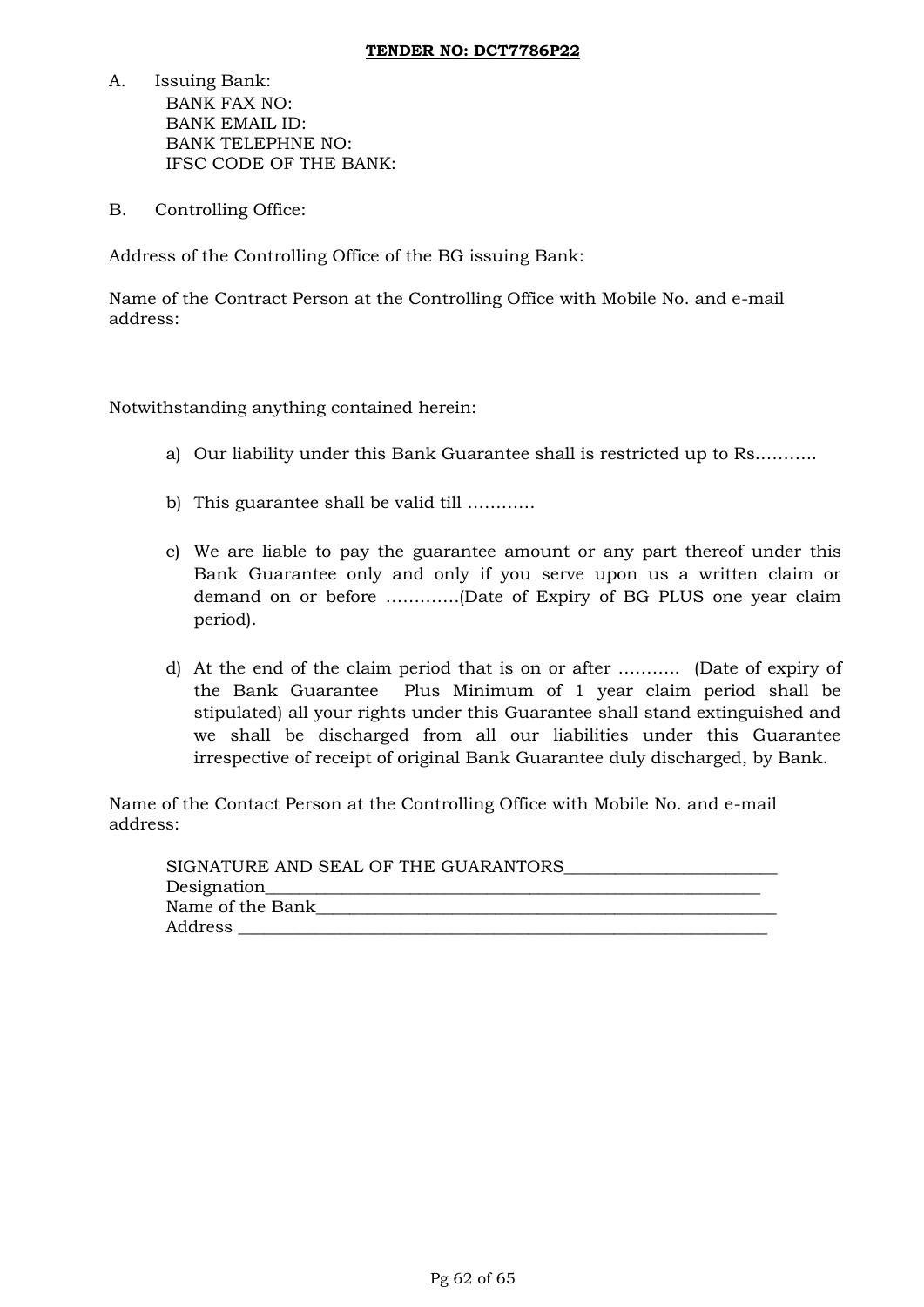### **UNDERTAKING BY VENDOR ON SUBMISSION OF BANK GUARANTEE**

To,

Oil India Limited Contracts Department Duliajan, Assam - 786602

We M/s. ……………………………………………………………. are submitting the Performance Security in favour of Oil India Limited, Duliajan in the form of bank guarantee bearing Reference No. ……………………………………..for an amount of INR………………………………… valid up to ……………… as per terms and conditions of Tender / Contract No. .................................................

..........

### **BG issuing bank details:**

| Bank Branch IFS Code          |              |  |
|-------------------------------|--------------|--|
|                               |              |  |
| <b>Contact Details</b>        | Mobile       |  |
| E-mail Addresses              | Telephone    |  |
|                               | Fax          |  |
|                               |              |  |
| <b>Correspondence Address</b> | <b>State</b> |  |
| H No/Street/City              | Country      |  |
|                               | Pin Code     |  |
|                               |              |  |
|                               |              |  |
|                               |              |  |

### Declaration:

We have arranged to send the confirmation of issuance of the bank guarantee via SFMS portal through our bank using the details mentioned in the tender and hereby confirming the correctness of the details mentioned.

| <b>Authorized Signature</b> |
|-----------------------------|
| Name                        |
| Vendor Code                 |
| Email ID                    |
|                             |

Mobile No. \_\_\_\_\_\_\_\_\_\_\_\_\_\_\_\_\_\_\_\_\_\_\_\_\_\_\_\_\_\_\_\_\_\_\_\_\_\_\_\_\_\_\_\_\_\_\_\_\_\_\_\_\_\_\_\_\_\_\_\_\_\_\_\_\_\_\_\_\_\_\_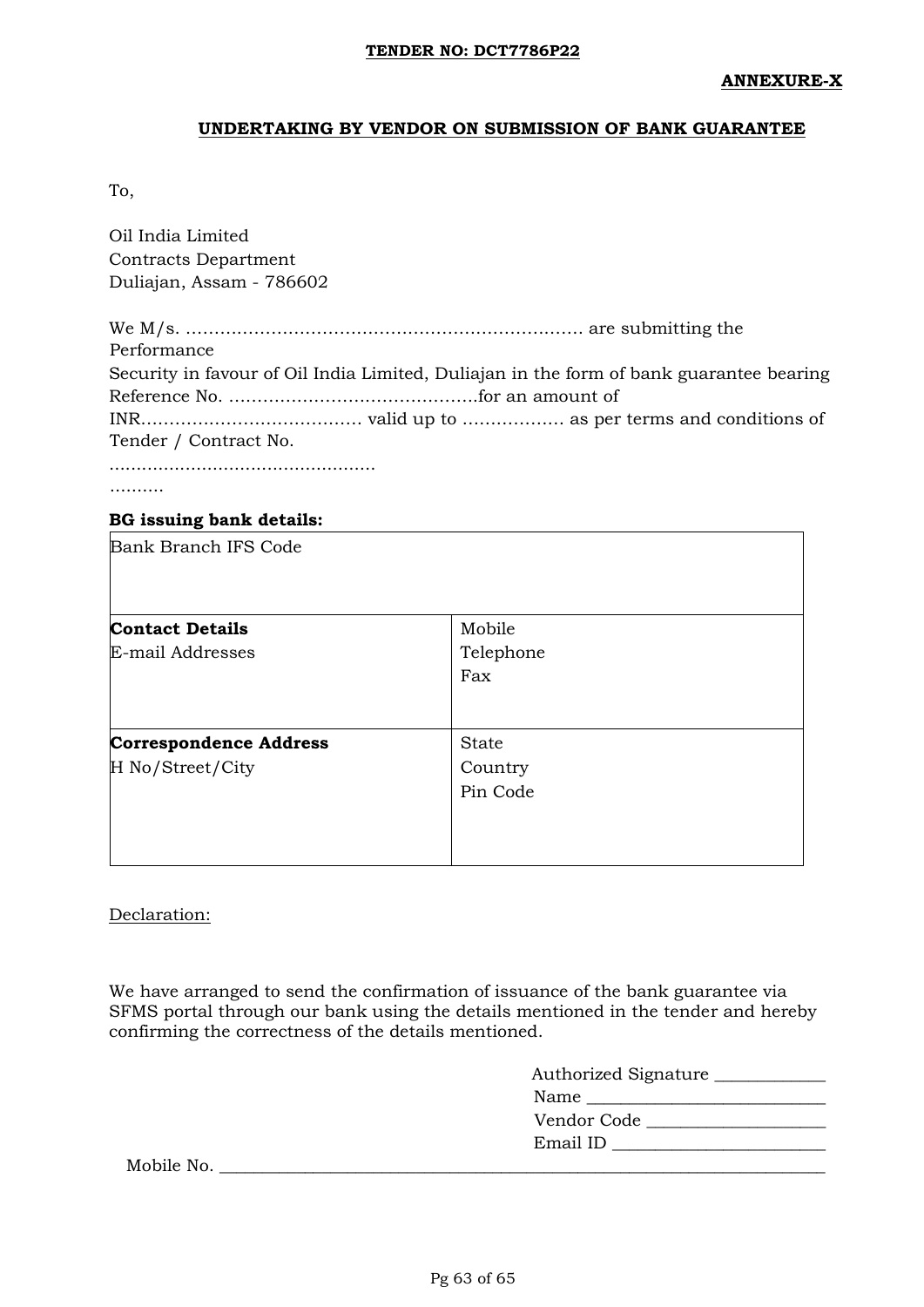### **ANNEXURE-XI**

#### **AGREEMENT FORM**

This Agreement is made on \_\_\_\_\_\_ day of \_\_\_\_\_\_\_\_\_\_\_\_\_\_\_\_\_\_\_ 20\_\_\_ between Oil India Limited, a Government of India Enterprise, incorporated under the Companies Act 1956, having its registered office at Duliajan in the State of Assam, hereinafter called the "Company" which expression unless repugnant to the context shall include executors, administrators and assignees on the one part, and M/s. \_\_\_\_\_\_\_\_\_\_\_\_\_\_\_\_\_\_\_\_\_\_\_\_\_\_\_\_\_\_\_\_\_\_\_\_\_\_\_\_\_\_\_\_\_\_\_\_\_\_\_\_\_\_ (Name and address of Contractor) hereinafter called the "Contractor" which expression unless repugnant to the context shall include executors, administrators and assignees on the other part;

WHEREAS the Company desires that Services \_\_\_\_\_\_\_\_\_\_\_\_\_\_\_\_\_\_\_\_\_\_\_\_\_\_ (brief description of services) should be provided by the Contractor as detailed hereinafter or as Company may requires;

WHEREAS, Contractor engaged themselves in the business of offering such services represents that they have adequate resources and equipment, material etc. in good working order and fully trained personnel capable of efficiently undertaking the operations and is ready, willing and able to carry out the said services for the Company as per Section-II attached herewith for this purpose and

WHEREAS, Company had issued a firm Letter of Award No. dated \_\_\_\_\_\_\_\_\_\_\_\_ based on Offer No. \_\_\_\_\_\_\_\_\_\_\_\_\_ dated \_\_\_\_\_\_\_\_\_\_\_\_\_ submitted by the Contractor against Company's IFB No. DCT7786P22.

|           | WHEREAS, Contractor accepted the above LOA by endorsing on the copy of the LOA and |         |            |       |      |          |
|-----------|------------------------------------------------------------------------------------|---------|------------|-------|------|----------|
| furnished | Security                                                                           | Deposit |            | Rs.   |      | (Rupees) |
|           |                                                                                    |         |            | only) | vide | No.      |
|           | dated                                                                              |         | valid till |       |      |          |

All these aforesaid documents shall be deemed to form and be read and construed as part of this agreement/contract. However, should there be any dispute arising out of interpretation of this contract in regard to the terms and conditions with those mentioned in Company"s tender document and subsequent letters including the Letter of Intent and Contractor's offer and their subsequent letters, the terms and conditions attached hereto shall prevail. Changes, additions or deletions to the terms of the contract shall be authorized solely by an amendment to the contract executed in the same manner as this contract.

NOW WHEREAS, in consideration of the mutual covenants and agreements hereinafter contained, it is hereby agreed as follows -

1. In this Agreement words and expressions shall have the same meanings as are respectively assigned to them in the Conditions of Contract referred to.

2. In addition to documents herein above, the following Sections and Annexures attached herewith shall be deemed to form and be read and construed as part of this agreement viz.:

- (a) Section-I indicating the General Conditions of this Contract;
- (b) Section-II indicating the Schedule of work, unit, quantities & rates;
- (c) Section-III indicating the Special Conditions of Contract;
- (d) Section-IV indicating the Safety Measures.